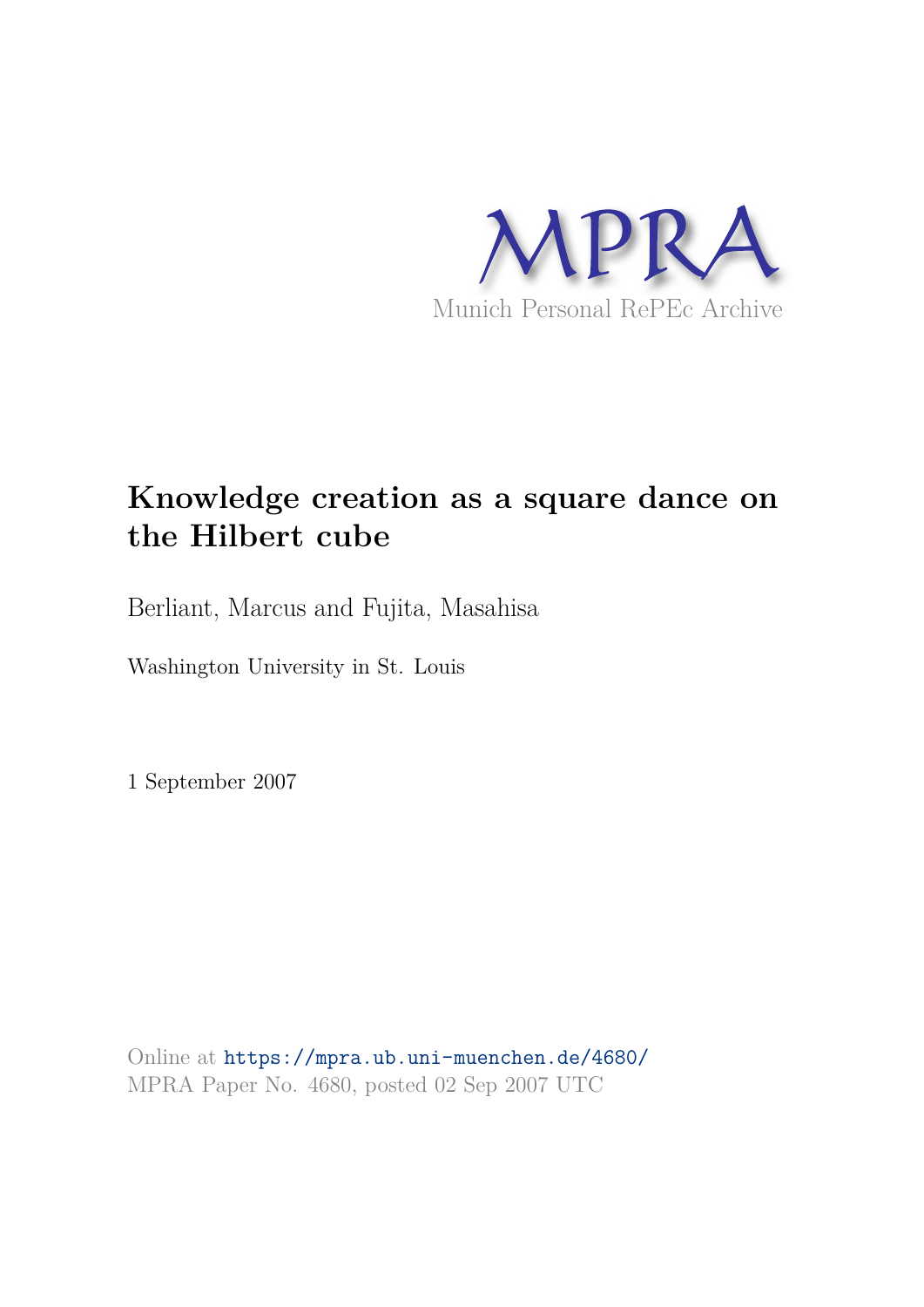# Knowledge Creation as a Square Dance on the Hilbert Cube

Marcus Berliant<sup>\*\*</sup> and Masahisa Fujita<sup> $\pm$ </sup> September 1, 2007 Abstract

This paper presents a micro-model of knowledge creation through the interactions among a group of people. Our model incorporates two key aspects of the cooperative process of knowledge creation: (i) heterogeneity of people in their state of knowledge is essential for successful cooperation in the joint creation of new ideas, while (ii) the very process of cooperative knowledge creation affects the heterogeneity of people through the accumulation of knowledge in common. The model features myopic agents in a pure externality model of interaction. Surprisingly, in the general case for a large set of initial conditions we find that the equilibrium process of knowledge creation converges to the most productive state, where the population splits into smaller groups of optimal size; close interaction takes place within each group only. This optimal size is larger as the heterogeneity of knowledge is more important in the knowledge production process. Equilibrium paths are found analytically, and they are a discontinuous function of initial heterogeneity. JEL Classification Numbers: D83, O31 Keywords: knowledge creation, knowledge externalities, dynamic R and D, endogenous agent heterogeneity

<sup>&</sup>lt;sup>\*</sup>The first author is grateful for funding from the Kyoto Institute of Economic Research at Kyoto University, from Washington University in St. Louis, and from the American Philosophical Society. The second author is grateful for Grants Aid for Scientific Research Grants S 13851002 and A 18203016 from the Japanese Ministry of Education and Science. We thank two anonymous referees, Alex Anas, Bob Hunt, Katsuhito Iwai, Felix Kubler, Fan-chin Kung, Charles Leung, David Levine, Koji Nishikimi, Joseph Perktold, Richard Rogerson, Tony Smith, and Takatoshi Tabuchi for helpful comments. Evidently, the authors alone are responsible for any remaining errors and for the views expressed herein.

<sup>\*\*</sup>Department of Economics, Washington University, Campus Box 1208, 1 Brookings Drive, St. Louis, MO 63130-4899 USA Phone: (1-314) 935-8486, Fax: (1-314) 935-4156, e-mail: berliant@artsci.wustl.edu

 $\pm$ Konan University, 8-9-1 Okamoto, Higashinada-ku, Kobe, 658-8501 Japan. Phone and Fax: (81-78) 435-2409, e-mail: fujitam@center.konan-u.ac.jp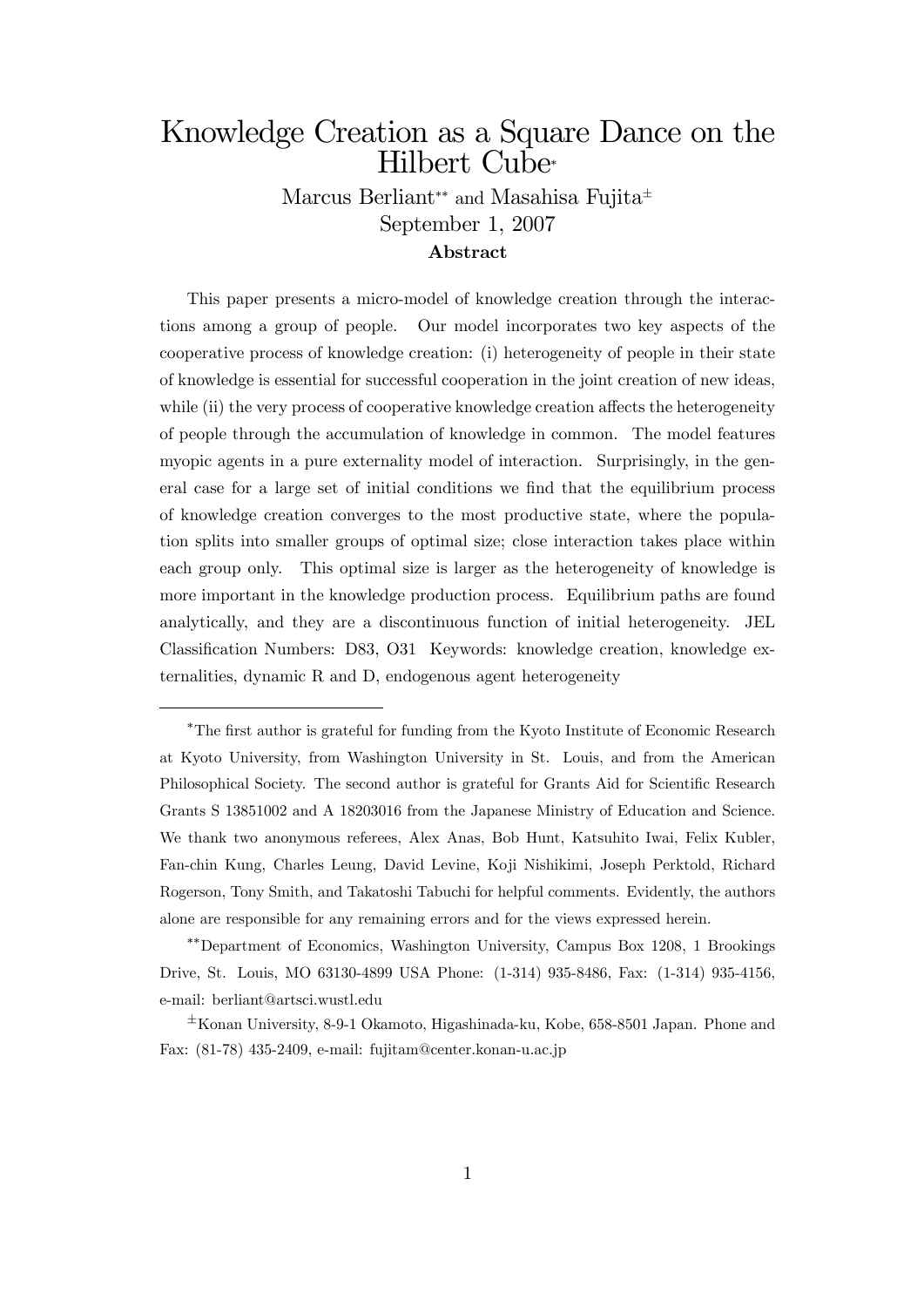### 1 Introduction

How do knowledge creation and transfer perpetuate themselves? How do agents change during this process? What are the implications of the knowledge production process for R & D team size and characteristics?

There are a number of empirical regularities that we seek to address. Kaplinsky (1983) finds that in industries with rapid technical change, such as the computer software industry, firms start large but then generate spino§s, so the average Örm size decreases dramatically at a certain point in time. Why and when does this occur? Can we explain why the mean number of team members in the Broadway musical industry increased from 2 to 7 between 1880 and 1930, and has remained constant since then?<sup>1</sup> Why are there a large number of small firms in Higashi Osaka or in Ota ward in Tokyo, each specializing in different but related manufacturing services? Another example is the third Italy, where a large number of small firms produce a great variety of differentiated products. Yet another example is the restaurant industry in Berkeley, California.<sup>2</sup> In each case, the heterogeneity of workers and tacit knowledge accumulated within firms play a central role in the operation of the firms.

To address these empirical questions, we construct a dynamic model of group knowledge creation. As people create and transfer knowledge, they change. Thus, the history of meetings and their content is important. If people meet for a long time, then their base of knowledge in common increases, and their partnership eventually becomes less productive. Similarly, if two persons have very different knowledge bases, they have little common ground for communication, so their partnership will not be very productive.

For these reasons, we attempt to model endogenous agent heterogeneity, or horizontal agent differentiation, to look at the *permanent* effects of knowledge creation and growth.<sup>3</sup> In describing our model, the analogy between partner dancing and working jointly to create and exchange knowledge is useful, so we will use terms from these activities interchangeably. We assume that it is not possible for more than two persons to meet or dance at one time, though more than one couple can dance simultaneously. When agents meet, they create

<sup>&</sup>lt;sup>1</sup>See Guimerà et al (2005) and Barabási (2005) for data and comment.

<sup>2</sup> In Berkeley, the parent restaurant is Chez Panisse.

<sup>3</sup>For simplicity, we employ a deterministic framework. It seems possible to add stochastic elements to the model, but at the cost of complexity. It should also be possible to apply the law of large numbers to a more basic stochastic framework to obtain equivalent results.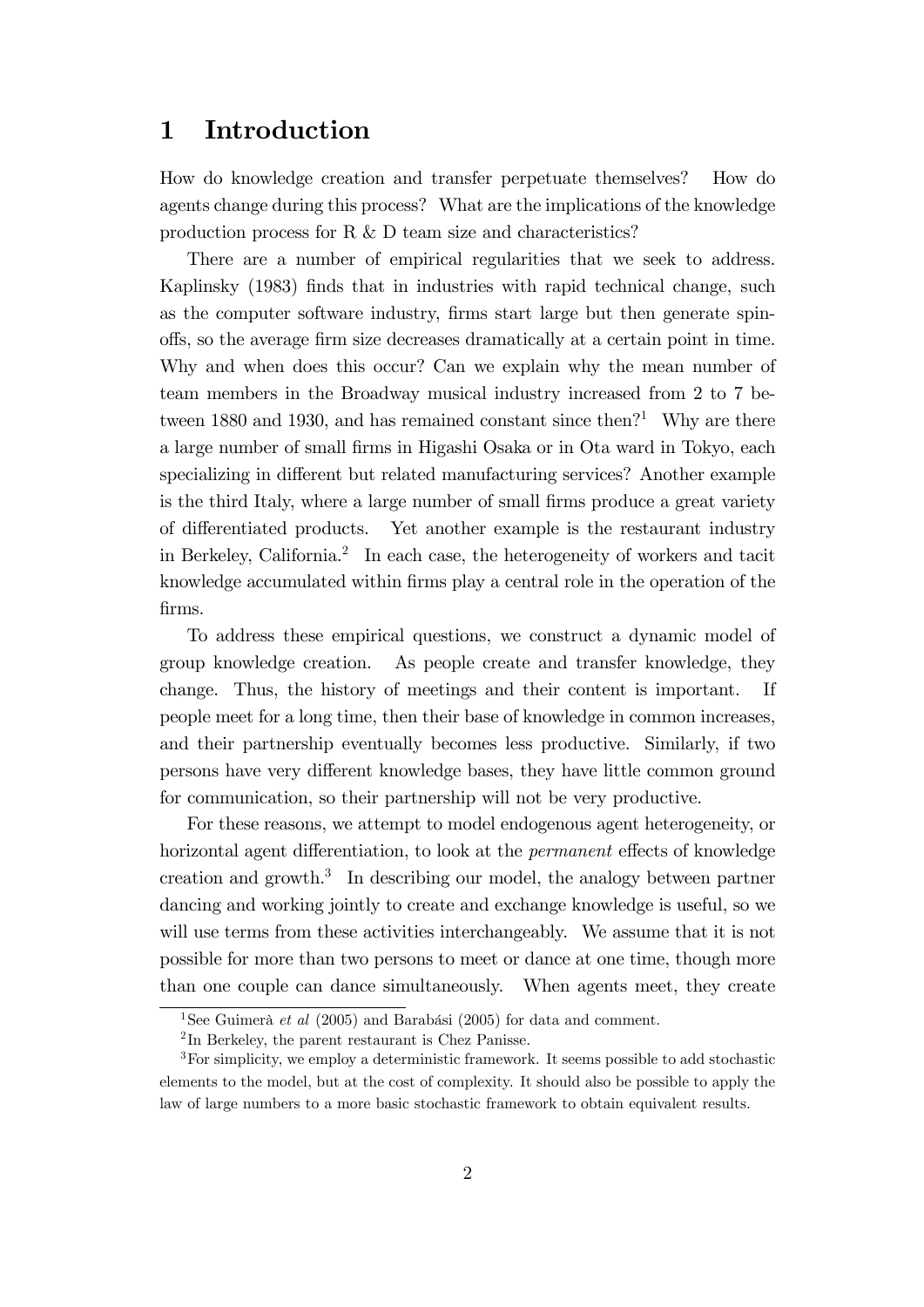new, shared knowledge, thus building up knowledge in common. When agents are not meeting with each other, their knowledge bases grow more different. The fastest rate of knowledge creation occurs when common and differential knowledge are in balance. Knowledge creation and individual production all occur simultaneously at each point in time. The income of an agent at any given time is generated at a rate proportional to the agent's current stock of knowledge, as is new knowledge when an agent dances alone. Agents seek to maximize the current flow of income (the same as production) under certainty about everyone's state of knowledge, so a myopic core concept is used. The dancers can work alone or with a partner. The suitability of dance partners depends on the stock of knowledge they have in common and their respective stocks of exclusive knowledge.

For simplicity, we deal primarily with the case when the agents are symmetric. Our model is analytically tractable, so we do not have to resort to simulations; we find each equilibrium path explicitly. In this paper we consider only knowledge creation, not transfer. In Berliant and Fujita (2006), we work out the two person case with both knowledge creation and transfer, while allowing asymmetries. The results are similar, but the calculations are more complicated.

Our results are summarized as follows. There is a unique sink point that depends discontinuously on initial conditions. Only one of four specified sequences of dance patterns can occur along the equilibrium path. When the initial state features relative homogeneity of knowledge between agents, the sink will be the most productive state, where the population splits into smaller groups of optimal size; close interaction takes place within each group only. This optimal size is larger as the heterogeneity of knowledge is more important in the knowledge production process. The result demonstrating that the sink point is the most productive state is most surprising to us, as we posit a model with myopic agents and no markets, but rather with only externalities in interactions between agents, so one would not expect efficient outcomes. It is also surprising to note that from an initially symmetric situation, the model generates asymmetries in the following sense. Both the size and characteristics of research teams are endogenous; workers in the same group continue to work together, but their knowledge profile drifts away from the profile of workers who are not part of the same group. This creates the boundaries of research teams endogenously.

The model is also at an intermediate level of aggregation. That is, al-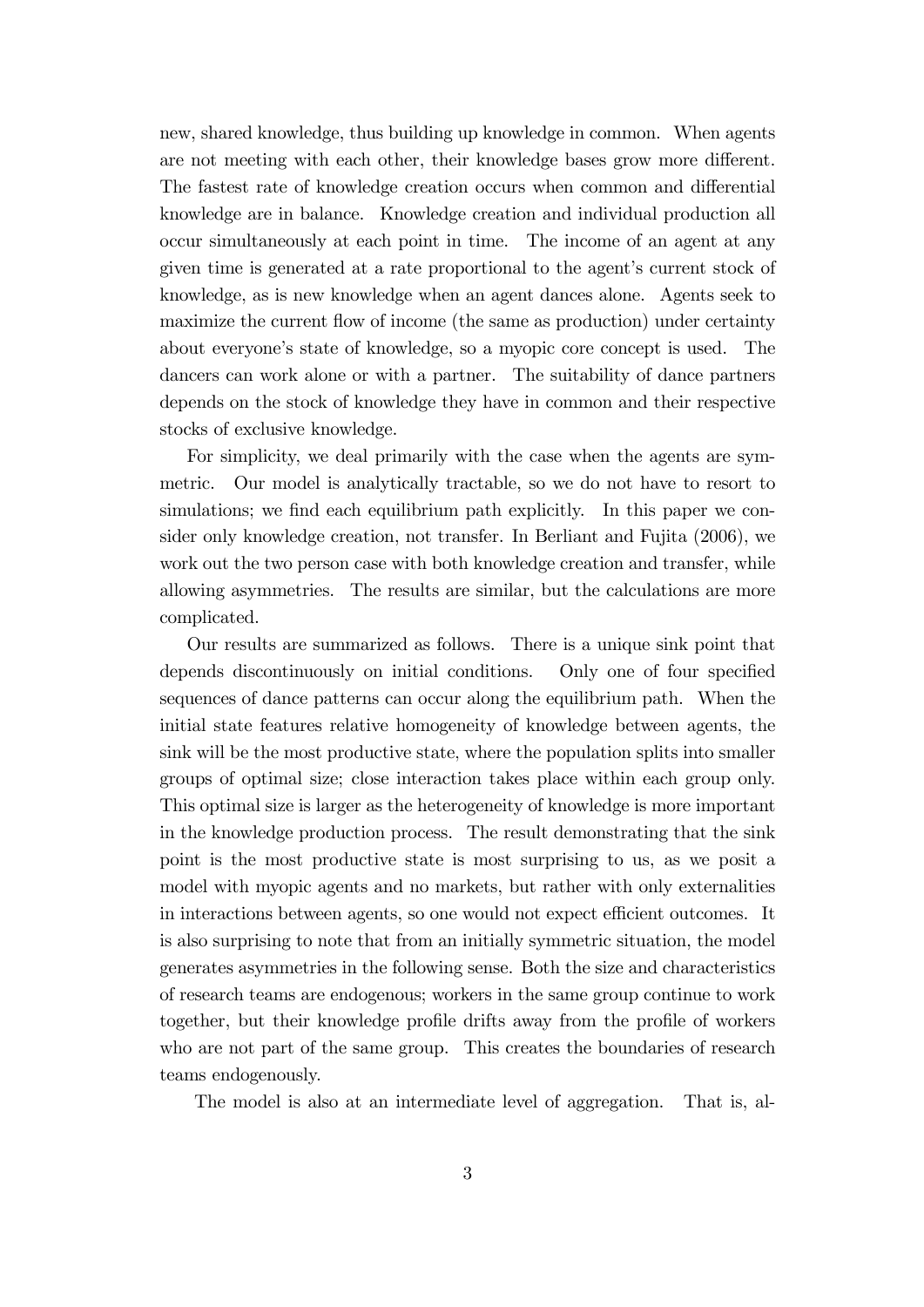though it is at a more micro level than large aggregate models, we do not work out completely its microfoundations. That is left to future research.

Future applications and extensions of the model are numerous.<sup>4</sup> For instance, to address questions related to how knowledge diversity or patent policy a§ects long run economic growth, it would be possible to employ our model as the R  $\&$  D sector of a growth model. To address questions related to R  $\&$  D firm agglomeration, a spatial dimension could be introduced explicitly, where agents can interact only with others in their region, but migration can lead to recombinations of agents from different regions.

We believe that our model can be tested further by examining the dynamic pattern of teams. Do R & D teams experience employment turnover early in an industry and then settle down? Does firm size in an industry begin large and then suddenly become small? Is team size related to the mutual knowledge required for an industry's R  $\&$  D process? Do coauthorships in economics or other fields follow the interaction paths predicted by our model?

Differentiation of agents in terms of *quality* (or vertical characteristics) of knowledge is studied in Jovanovic and Rob (1989) in the context of a search model. In contrast, our model examines (endogenous) horizontal heterogeneity of agents and its effect on knowledge creation and consumption.

Our work is related to the literature on teams; see for example Holmstrom (1982) or Aoki (1994). In general, this literature explores how the moral hazard or free rider problem is solved in group production. Smaller or more homogeneous groups will reduce this problem. Our framework abstracts from information asymmetry, instead focusing on the dynamics of the endogenous composition and size of teams due to knowledge heterogeneity. Empirical work must account for both aspects.

Section 2 gives the model and notation, Section 3 analyzes equilibrium in the case of two participants or dancers for expositional purposes, Section 4 extends the model to N persons and analyzes equilibrium, whereas Section 5 explores the efficiency properties of equilibrium. In order to investigate the nature of optimal group size, Section 6 extends the basic model to allow the importance of heterogeneity in knowledge creation to vary exogenously. Section 7 gives our conclusions and suggestions for future dancing. Appendices 0-2 provide the proofs of key results. Appendix 3 and the Technical Appendix

<sup>&</sup>lt;sup>4</sup>An important question for future research is whether the surprising result that the sink point is the most productive state is robust in a more general context, for example with knowledge transfer. We conjecture that it is, because when agents determine their group size, they account for knowledge transfer from other groups.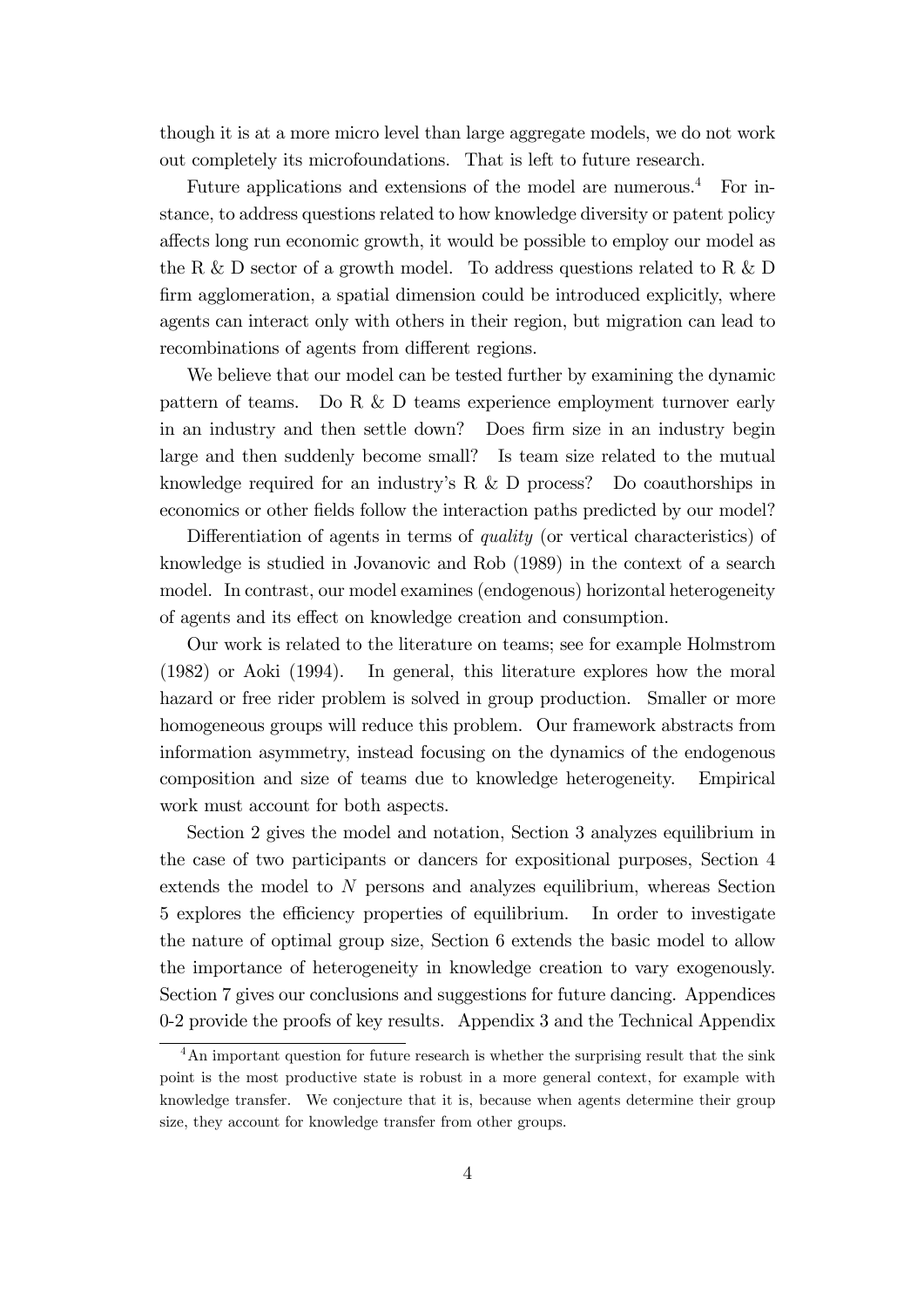are available on the first author's personal web-page.

## 2 The Model - Ideas and Knowledge

In this section, we introduce the basic concepts of our model of ideas and knowledge.

An idea is represented by a box. It has a label on it that everyone can read (the label is common knowledge in the game we shall describe). This label describes the contents. Each box contains an idea that is described by its label. Learning the actual contents of the box, as opposed to its label, takes time, so although anyone can read the label on the box, they cannot understand its contents without investing time. This time is used to open the box and to understand fully its contents. An example is a recipe for making "udon noodles as in Takamatsu." It is labelled as such, but would take time to learn. Another example is reading a paper in a journal. Its label or title can be understood quickly, but learning the contents of the paper requires an investment of time. Production of a new paper, which is like opening a new box, either jointly or individually, also takes time.

Suppose we have an infinite number of boxes, each containing a different piece of knowledge, which is what we call an idea. We put them in a row in an arbitrary order.

There are  $N$  persons in the economy, where  $N$  is a finite integer. People are indexed by  $i$  and  $j$ . At this point, we assume that there are only two people; general indexing is used so that we can add more people to the model later. We assume that each person has a replica of the infinite row of boxes introduced above, and that each copy of the row has the same order. Our model features continuous time. Fix time  $t \in \mathbb{R}_+$  and consider any person i. A box is indexed by  $k = 1, 2, ...$  Take any box k. If person i knows the idea inside that box, we put a sticker on it that says 1; otherwise, we put a sticker on it that says 0. That is, let  $x_i^k(t) \in \{0,1\}$  be the sticker on box k for person  $i$  at time  $t$ . The *state of knowledge*, or just *knowledge*, of person  $i$ at time t is thus defined to be  $K_i(t) = (x_i^1(t), x_i^2(t), ...) \in \{0, 1\}^{\infty}$ . The reason we use an infinite vector of possible ideas is that we are using an infinite time horizon, and there are always new ideas that might be discovered, even in the preparation of udon noodles. More formally, let  $H$  be the *Hilbert cube*; it consists of all real sequences with values in  $[0, 1]$ . That is, if  $\mathbb N$  is the set of natural numbers, then  $\mathcal{H} = [0,1]^{\mathbb{N}}$ . So the knowledge of person i at time t,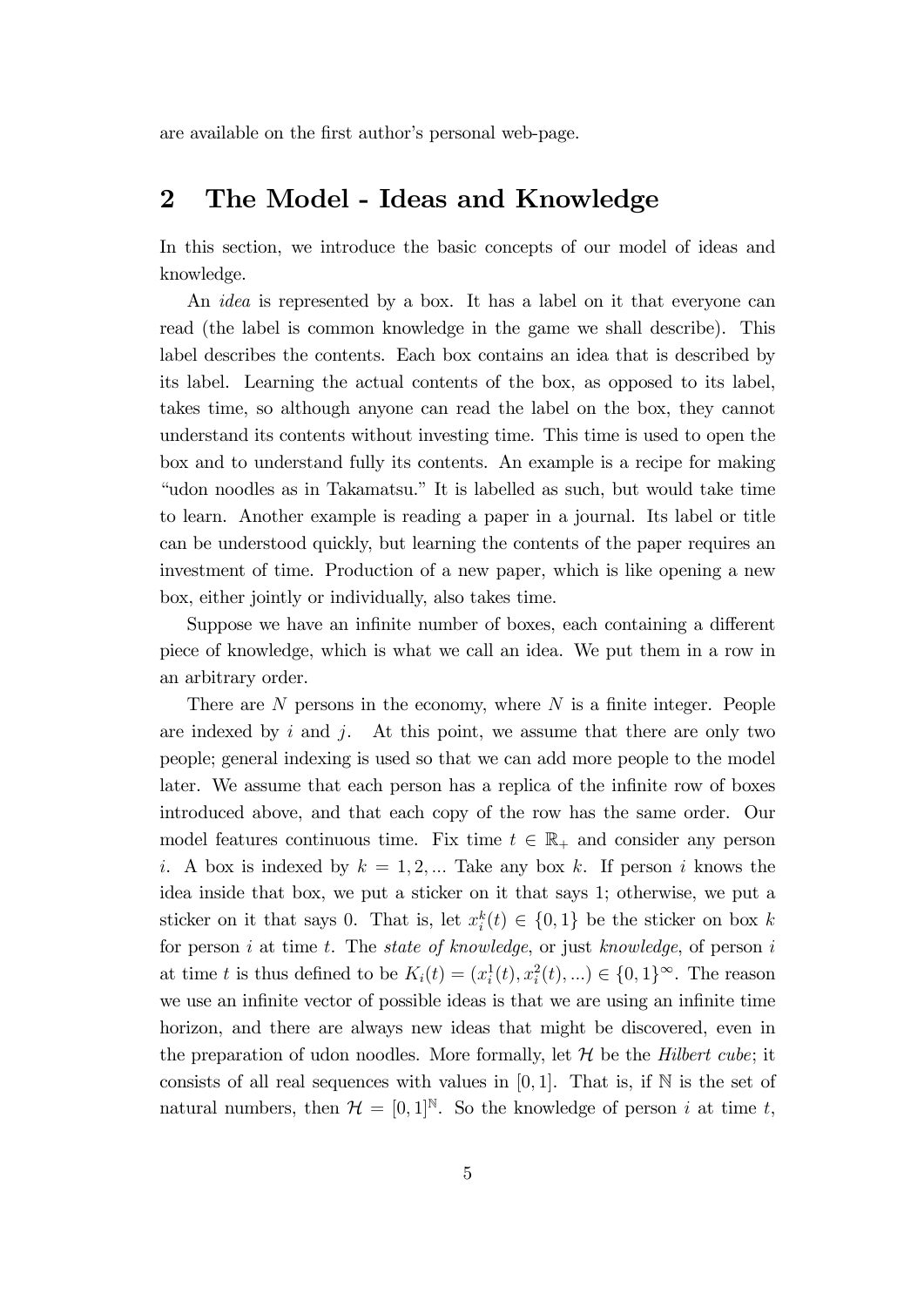$K_i(t)$ , is a vertex of the Hilbert cube  $\mathcal{H}$ . Notice that given any vertex of  $\mathcal{H}$ , there exists an infinite number of adjacent vertices. That is, given  $K_i(t)$  with only finitely many non-zero components, there is an infinite number of ideas that could be created in the next step.

In this paper, we will treat ideas symmetrically. Extensions to idea hierarchies and knowledge structures will be discussed in the conclusions.

Given  $K_i(t) = (x_i^1(t), x_i^2(t), \ldots),$ 

$$
n_i(t) = \sum_{k=1}^{\infty} x_i^k(t)
$$
\n(1)

represents the number of ideas known by person  $i$  at time  $t$ . Next, we will define the number of ideas that two persons,  $i$  and  $j$ , both know. Assume that  $j \neq i$ . Define  $K_j(t) = (x_j^1(t), x_j^2(t), ...)$  and

$$
n_{ij}^{c}(t) = \sum_{k=1}^{\infty} x_{i}^{k}(t) \cdot x_{j}^{k}(t)
$$
 (2)

So  $n_{ij}^c(t)$  represents the number of ideas known by both persons i and j at time t. Notice that i and j are symmetric in this definition, so  $n_{ij}^c(t) = n_{ji}^c(t)$ . Define

$$
n_{ij}^d(t) = n_i(t) - n_{ij}^c(t)
$$
\n(3)

to be the number of ideas known by person  $i$  but not known by person  $j$  at time  $t$ . Then, it holds by definition that

$$
n_i(t) = n_{ij}^c(t) + n_{ij}^d(t)
$$
\n(4)

Define  $n^{ij}(t)$  be the total number of ideas possessed by persons i and j together at time t. Then, tautologically

$$
n^{ij}(t) = n_{ij}^c(t) + n_{ij}^d(t) + n_{ji}^d(t)
$$
\n(5)

Knowledge is a set of ideas that are possessed by a person at a particular time. However, knowledge is not a static concept. New knowledge can be produced either individually or jointly, and ideas can be shared with others. But all of this activity takes time.

Now we describe the components of the rest of the model. To keep the description as simple as possible, we focus on just two agents,  $i$  and  $j$ . At each time, each faces a decision about whether or not to meet with others. If two agents want to meet at a particular time, a meeting will occur. If an agent decides not to meet with anyone at a given time, then the agent produces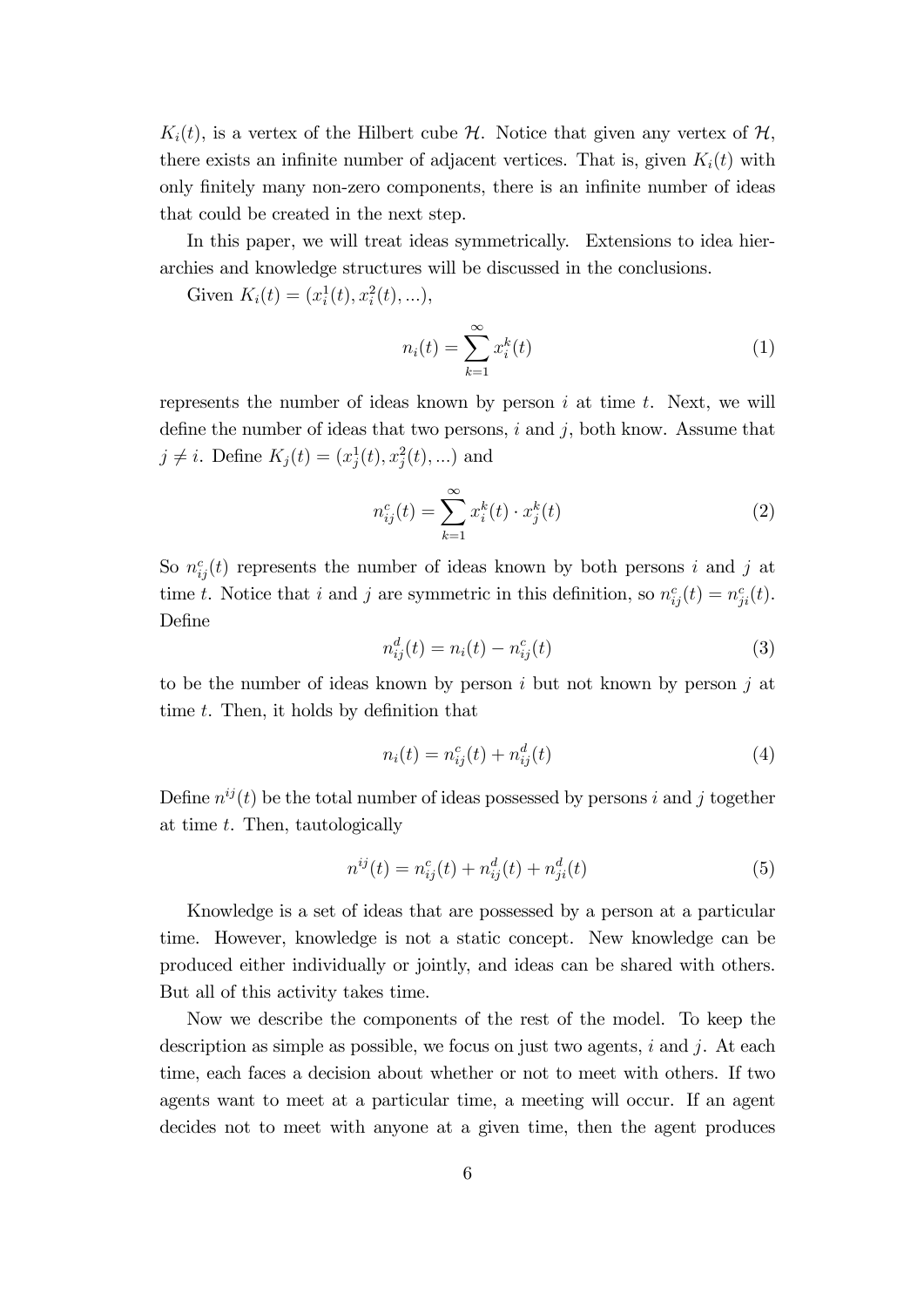separately and also creates new knowledge separately, away from everyone else. If two persons do decide to meet at a given time, then they collaborate to create new knowledge together.

So consider a given time  $t$ . In order to explain how knowledge creation and commodity production work, it is useful for intuition (but not technically necessary) to view this time period of fixed length as consisting of subperiods of fixed length. Each individual is endowed with a fixed amount of labor that is supplied inelastically during the period. In the first subperiod, individual production takes place. We shall assume constant returns to scale in physical production, so it is not beneficial for individuals to collaborate in production. Each individual uses their labor during the Örst subperiod to produce consumption good on their own, whether or not they are meeting. We shall assume below that although there are no increasing returns to scale in production, the productivity of a person's labor depends on their stock of knowledge. Activity in the second subperiod depends on whether or not there is a meeting. If there is no meeting, then each person spends the second subperiod creating new knowledge on their own. Evidently, the new knowledge created during this subperiod differs between the two persons, because they are not communicating. They open different boxes. Since there is an infinity of different boxes, the probability that the two agents will open the same box (even at different points in time), either working by themselves or in distinct meetings, is assumed to be zero. If there is a meeting, then they create new knowledge *together*, so they open boxes together.<sup>5</sup> We wish to emphasize that the division of a time period into subperiods is purely an expositional device. Rigorously, whether or not a meeting occurs determines how much attention is devoted to the various activities at a given time.

What do the agents know when they face the decision about whether or not to meet a potential partner j at time t? Each person knows both  $K_i(t)$ and  $K_i(t)$ . In other words, each person is aware of their own knowledge and is also aware of all others' knowledge. Thus, they also know  $n_i(t)$ ,  $n_j(t)$ ,  $n_{ij}^c(t)$  =  $n_{ji}^c(t)$ ,  $n_{ij}^d(t)$ , and  $n_{ji}^d(t)$  (for all  $j \neq i$ ) when they decide whether or not to meet at time t. The notation for whether or not a meeting of persons  $i$  and j actually occurs at time t is:  $\delta_{ij}(t) = \delta_{ji}(t) = 1$  if a meeting occurs and  $\delta_{ij}(t) = \delta_{ji}(t) = 0$  if no meeting occurs at time t. For convenience, we define  $\delta_{ii}(t) = 1$  when person i works in isolation at time t, and  $\delta_{ii}(t) = 0$  when person  $i$  meets with another person at time  $t$ .

<sup>&</sup>lt;sup>5</sup>Clearly, the creation of this paper is an example of the process described.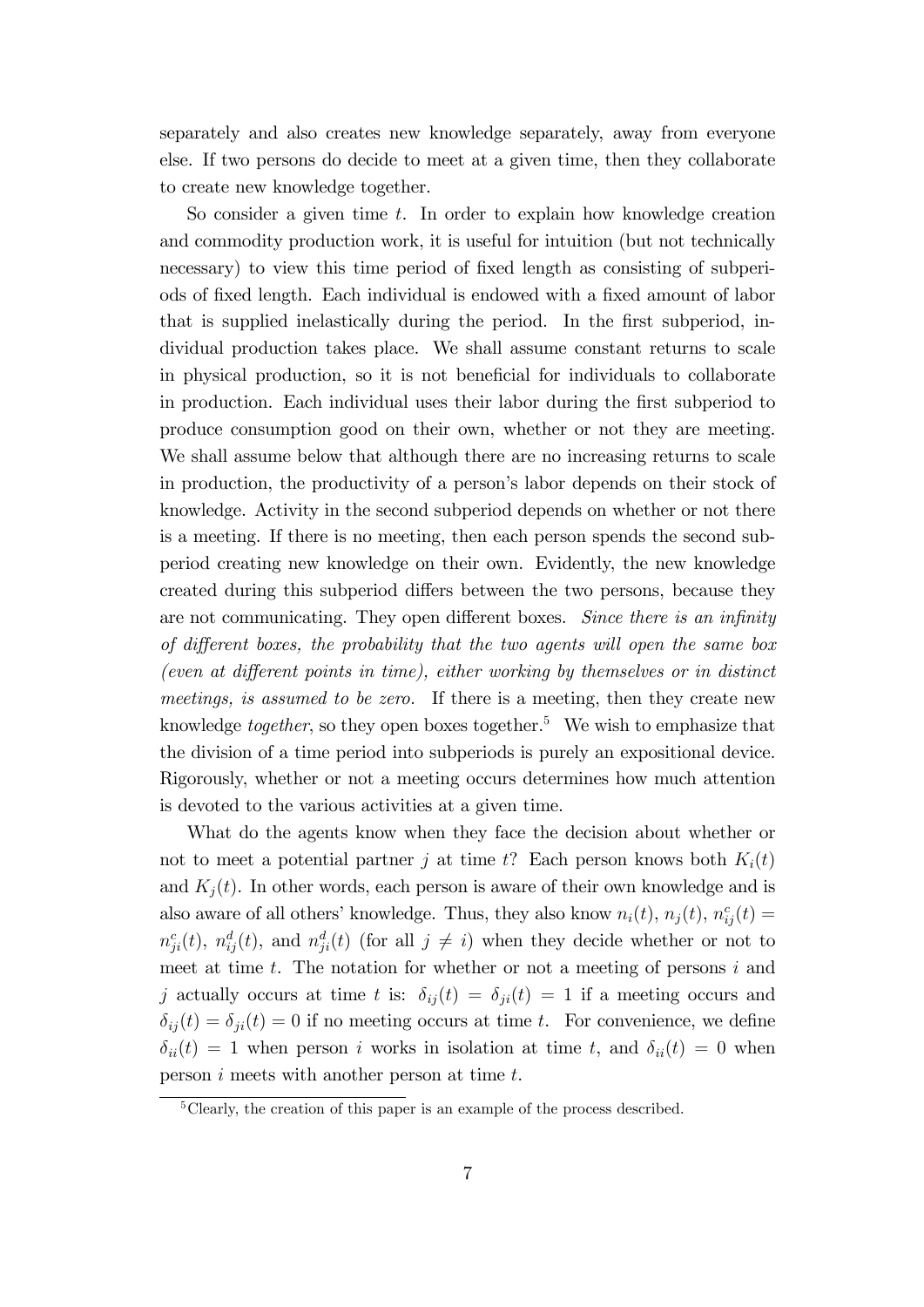Next, we must specify the dynamics of the knowledge system and the objectives of the people in the model in order to determine whether or not two persons decide to meet at a particular time. In order to accomplish this, it is easiest to abstract away from the notation for specific boxes,  $K_i(t)$ , and to focus on the dynamics of the quantity statistics related to knowledge,  $n_i(t)$ ,  $n_j(t)$ ,  $n_{ij}^c(t) = n_{ji}^c(t)$ ,  $n_{ij}^d(t)$ , and  $n_{ji}^d(t)$ . Since we are treating ideas symmetrically, in a sense these quantities are sufficient statistics for our analysis.<sup>6</sup>

The simplest piece of the model to specify is what happens if there is no meeting between person i and anyone else, so i works in isolation. Let  $a_{ii}(t)$ be the rate of creation of new ideas created by person  $i$  in isolation at time t (this means that i meets with itself). Then we assume that the creation of new knowledge during isolation is governed by the following equation:

$$
a_{ii}(t) = \alpha \cdot n_i(t) \text{ when } \delta_{ii}(t) = 1. \tag{6}
$$

So we assume that if there is no meeting at time  $t$ , individual knowledge grows at a rate proportional to the knowledge already acquired by an individual.

If a meeting occurs between i and j at time t  $(\delta_{ij}(t) = 1)$ , then joint knowledge creation occurs, and it is governed by the following dynamics:<sup>7</sup>

$$
a_{ij}(t) = \beta \cdot [n_{ij}^c(t) \cdot n_{ij}^d(t) \cdot n_{ji}^d(t)]^{\frac{1}{3}} \text{ when } \delta_{ij}(t) = 1 \text{ for } j \neq i \tag{7}
$$

So when two people meet, joint knowledge creation occurs at a rate proportional to the normalized product of their knowledge in common, the differential knowledge of i from j, and the differential knowledge of j from i. The rate of creation of new knowledge is highest when the proportions of ideas in common, ideas exclusive to person i, and ideas exclusive to person j are split evenly. Ideas in common are necessary for communication, whereas ideas exclusive to one person or the other imply more heterogeneity or originality in the collaboration. If one person in the collaboration does not have exclusive

$$
a_{ij}(t) = \max \left\{ (\alpha - \varepsilon) n_i(t), (\alpha - \varepsilon) n_j(t), \beta \left[ n_{ij}^c(t) \cdot n_{ij}^d(t) \cdot n_{ji}^d(t) \right]^{\frac{1}{3}} \right\}
$$

where  $\varepsilon > 0$  represents the costs from the lack of concentration. This generalization, however, does not change the results presented in this paper in any essential way.

<sup>&</sup>lt;sup>6</sup>In principle, all of these time-dependent quantities are positive integers. However, for simplicity we take them to be continuous (in  $\mathbb{R}_+$ ) throughout the paper. One interpretation is that the creation of an idea occurs at a stochastic time, and the real numbers are taken to be the expected number of jumps (ideas learned) in a Poisson process. The use of an integer instead of a real number seems to add little but complication to the analysis.

<sup>7</sup>We may generalize equation (7) as follows: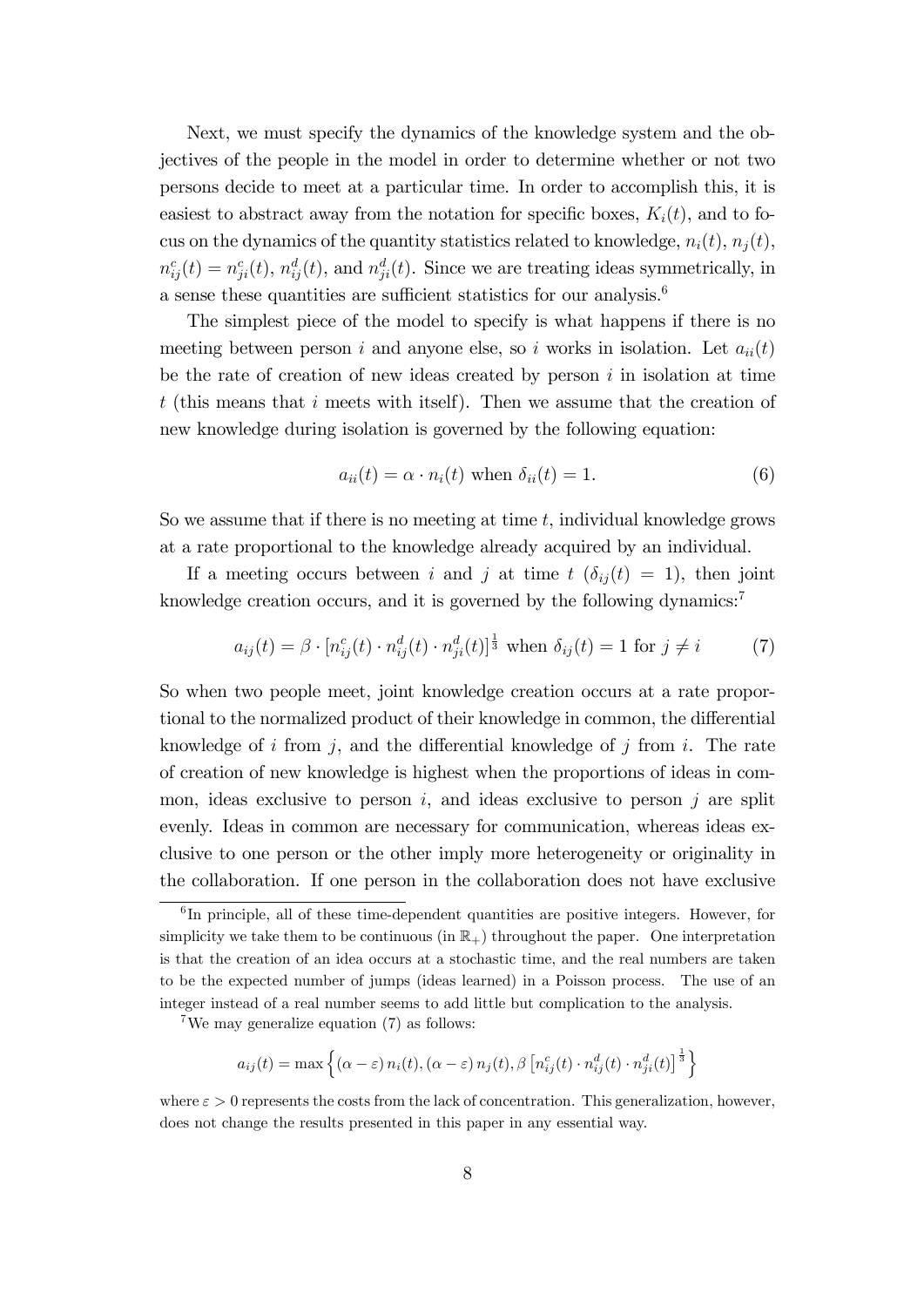ideas, there is no reason for the other person to meet and collaborate. The multiplicative nature of the function in equation (7) drives the relationship between knowledge creation and the relative proportions of ideas in common and ideas exclusive to one or the other agent. Under these circumstances, no knowledge creation in isolation occurs.

Whether a meeting occurs or not, there is production in each period for both persons. Felicity (or instantaneous utility) in that time period is defined to be the quantity of output.<sup>8</sup> Define  $y_i(t)$  to be production output (or felicity) for person  $i$  at time  $t$ , that is consumed by person  $i$ . The output is taken to be numéraire. Normalizing the coefficient of production to be 1, we take

$$
y_i(t) = n_i(t) \tag{8}
$$

so output of private good for person i at time t is a function of person is human capital; in turn, this is assumed to be person is stock of knowledge. Person  $i$ 's lifetime utility is given by

$$
U_i(0) = \int_0^\infty e^{-\gamma t} \cdot y_i(t) dt
$$

where the constant  $\gamma$  is the discount rate common to all agents. In the present context, since  $y_i(t) = n_i(t)$  is the stock variable that is actually fixed at time t for each consumer  $i$ , what the consumer can choose at time t is the rate of increase of income or knowledge, the flow variable:

$$
\dot{y}_i(t) = \dot{n}_i(t) \tag{9}
$$

At this point, we introduce the assumption that the agents are myopic in choosing their partners (or working in isolation). In particular, they do not foresee the consequences of their choice of action on the future path of consumption, but rather only see the immediate consequences, namely agent iís objective at time t is to maximize  $\dot{y}_i(t)$ .

By definition,

$$
\frac{\dot{y}_i(t)}{y_i(t)} = \frac{\dot{n}_i(t)}{n_i(t)}\tag{10}
$$

which represents the rate of growth of income. Since  $y_i(t)$  is the stock variable, choosing partners to maximize  $\dot{y}_i(t)$  is the same as choosing partners to maximize  $\frac{\dot{y}_i(t)}{y_i(t)}$ .

 ${}^8$ Given that the focus of this paper is on knowledge creation rather than production, we use the simplest possible form for the production function.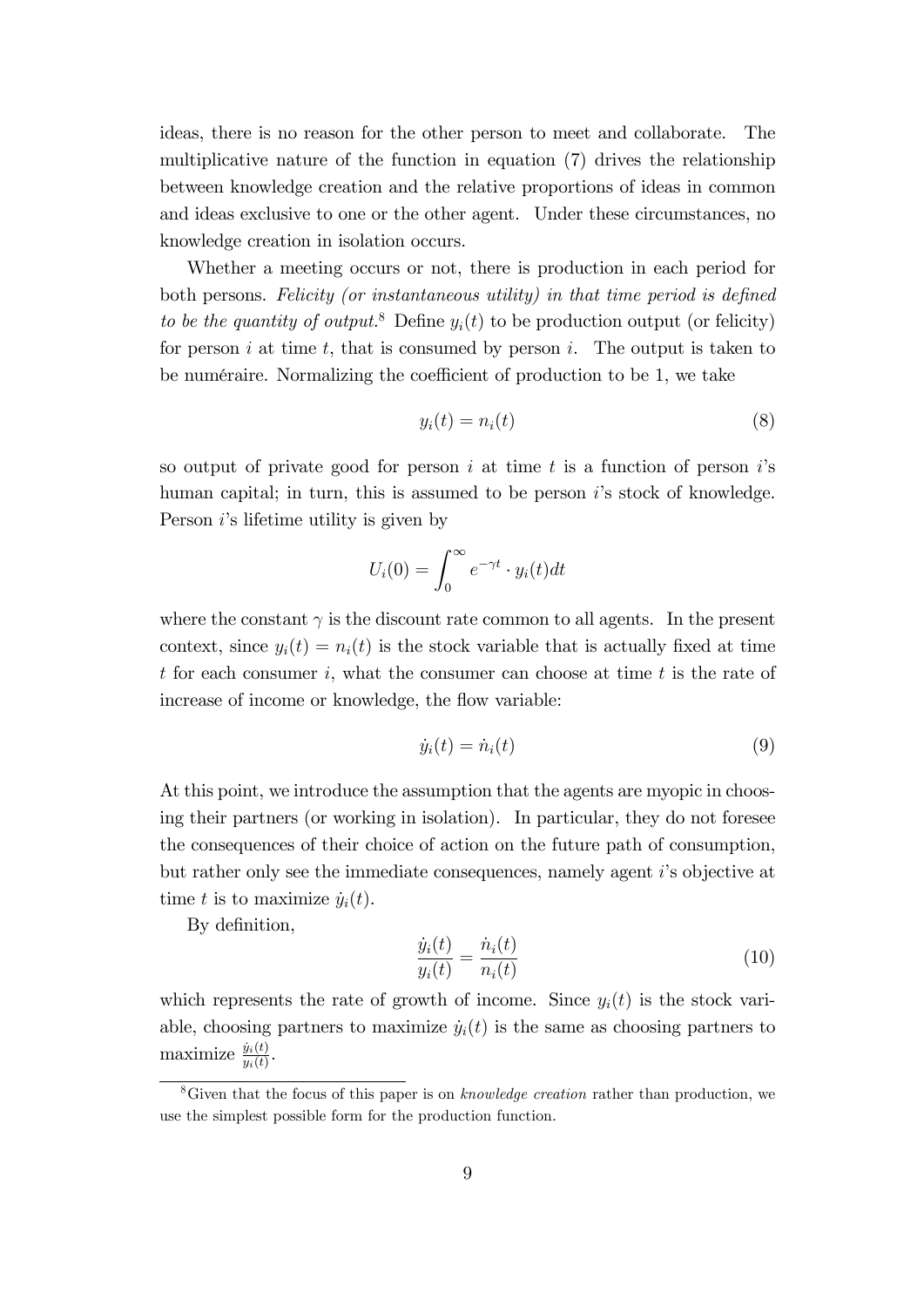We now describe the dynamics of the system, dropping the time argument. Let us focus on agent  $i$ , as the expressions for the other agents are analogous.

$$
\dot{y}_i = \dot{n}_i = \sum_{j=1}^N \delta_{ij} \cdot a_{ij} \tag{11}
$$

$$
\dot{n}_{ij}^c = \delta_{ij} \cdot a_{ij} \text{ for all } j \neq i \tag{12}
$$

$$
\dot{n}_{ij}^d = \sum_{k \neq j} \delta_{ik} \cdot a_{ik} \text{ for all } j \neq i \tag{13}
$$

Equation (11) is based on the assumption that once learned, ideas are not forgotten. Thus, the increase in the knowledge of person  $i$  is the sum of the knowledge created in isolation and the knowledge created jointly with someone else. Equation (12) means that the increase in the knowledge in common for persons  $i$  and  $j$  equals the new knowledge created jointly by them. Finally, equation  $(13)$  means that all the knowledge created by person i either in isolation or joint with persons other than person  $j$  becomes a part of the differential knowledge of person i from person j.

By definition, it is also the case that

$$
\sum_{j=1}^N \delta_{ij} = 1
$$

Furthermore, on the equilibrium path it is necessary that

$$
\delta_{ij} = \delta_{ji} \text{ for all } i \text{ and } j
$$

Concerning the rule used by an agent to choose their best partner, to keep the model tractable in this first analysis, we assume a myopic rule. At each moment of time t, person i would like a meeting with person j when the rate of growth of income while meeting with  $j$  is highest among all potential partners, including himself.<sup>9</sup> As we are attempting to model close interactions within groups, we assume that at each time, the myopic persons interacting choose a core configuration. That is, we restrict attention to configurations such that at any point in time, no coalition of persons can get together and make themselves better off in that time period. In essence, our solution concept at a point in time is the myopic core.

In order to analyze our dynamic system, we first divide all of our equations by the total number of ideas possessed by  $i$  and  $j$ :

$$
n^{ij} = n_{ij}^d + n_{ji}^d + n_{ij}^c
$$
 (14)

 $9\,\text{We introduce later the rule used in the case of ties.}$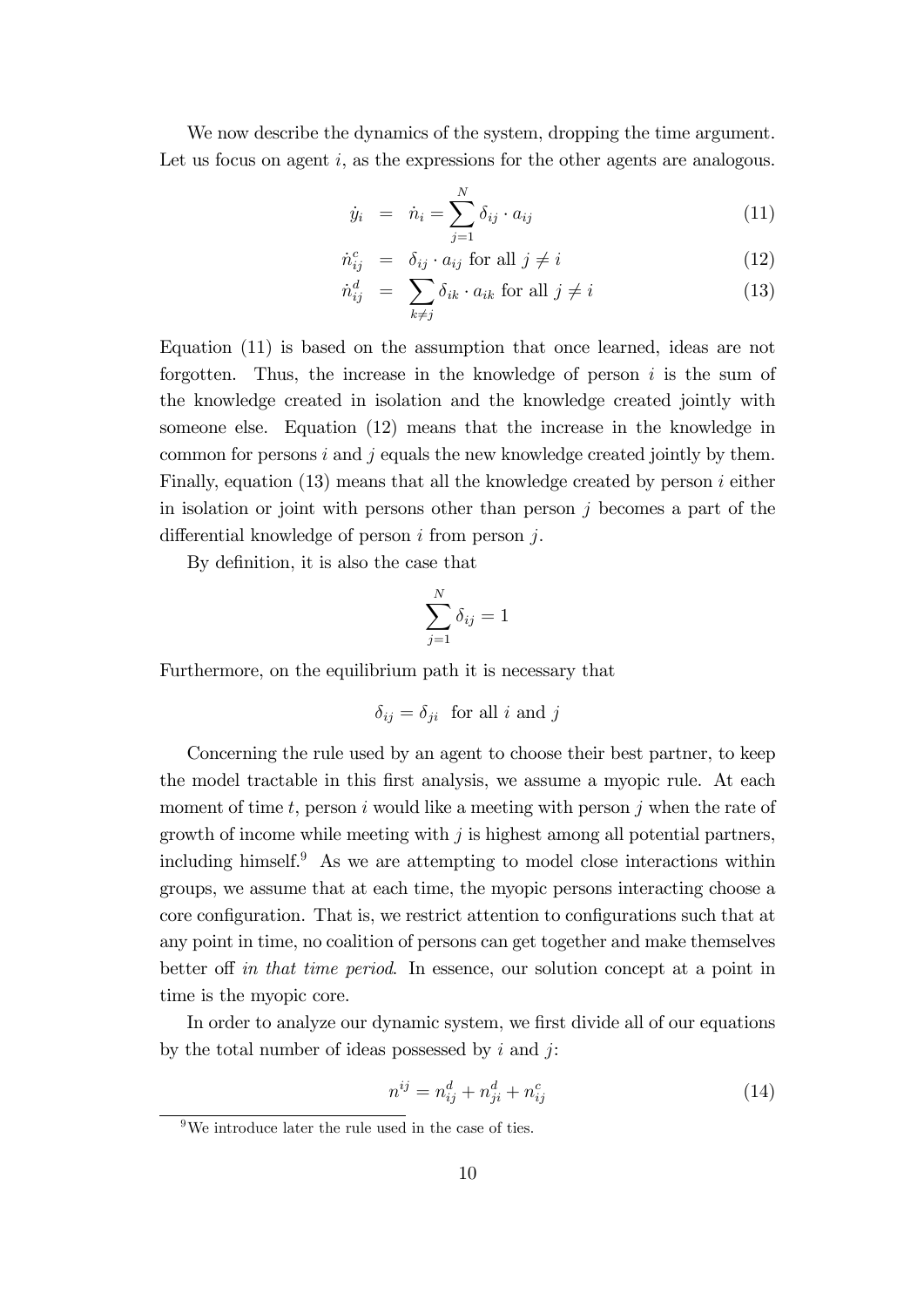and deÖne new variables

$$
m_{ij}^c \equiv m_{ji}^c = \frac{n_{ij}^c}{n^{ij}} = \frac{n_{ji}^c}{n^{ij}}
$$
  

$$
m_{ij}^d \equiv \frac{n_{ij}^d}{n^{ij}}, \, m_{ji}^d = \frac{n_{ji}^d}{n^{ij}}
$$

By definition,  $m_{ij}^d$  represents the percentage of ideas exclusive to person i among all the ideas known by person i or person j. Similarly,  $m_{ij}^c$  represents the ideas known in common by persons  $i$  and  $j$  among all the ideas known by the pair. From (14), we obtain

$$
1 = m_{ij}^d + m_{ji}^d + m_{ij}^c
$$
 (15)

whereas  $(4)$  and  $(14)$  yield

$$
n_i = (1 - m_{ji}^d) \cdot n^{ij} \tag{16}
$$

Using these identities and new variables, for each pair of dancers i and j  $(i \neq j)$ , we obtain (see Theorem A1 in Technical Appendix a):

$$
\frac{a_{ij}}{n_i} = G(m_{ij}^d, m_{ji}^d) \quad \text{for } i \neq j \tag{17}
$$

where

$$
G(m_{ij}^d, m_{ji}^d) \equiv \frac{\beta \left[ \left( 1 - m_{ij}^d - m_{ji}^d \right) \cdot m_{ij}^d \cdot m_{ji}^d \right]^{\frac{1}{3}}}{1 - m_{ji}^d}
$$
(18)

which represents the growth rate of their knowledge when two persons  $i$  and j meet. Then, using  $(6)$  and  $(11)$ , we can rewrite the income growth rate, equation (10), as follows:

$$
\frac{\dot{y}_i}{y_i} = \frac{\dot{n}_i}{n_i} = \delta_{ii} \cdot \alpha + \sum_{j \neq i} \delta_{ij} \cdot G(m_{ij}^d, m_{ji}^d)
$$
\n(19)

Furthermore, using (6), (7) and (17), we have (see Theorem A2 in Technical Appendix a):

$$
\dot{m}_{ij}^{d} = \alpha \cdot (1 - m_{ij}^{d}) \cdot [\delta_{ii} \cdot (1 - m_{ji}^{d}) - \delta_{jj} \cdot m_{ij}^{d}] - \delta_{ij} \cdot m_{ij}^{d} \cdot (1 - m_{ji}^{d}) \cdot G(m_{ij}^{d}, m_{ji}^{d}) \n+ (1 - m_{ij}^{d}) \cdot (1 - m_{ji}^{d}) \cdot \sum_{k \neq i,j} \delta_{ik} \cdot G(m_{ik}^{d}, m_{ki}^{d}) \n- (1 - m_{ij}^{d}) \cdot m_{ij}^{d} \cdot \sum_{k \neq i,j} \delta_{jk} \cdot G(m_{jk}^{d}, m_{kj}^{d})
$$
\n(20)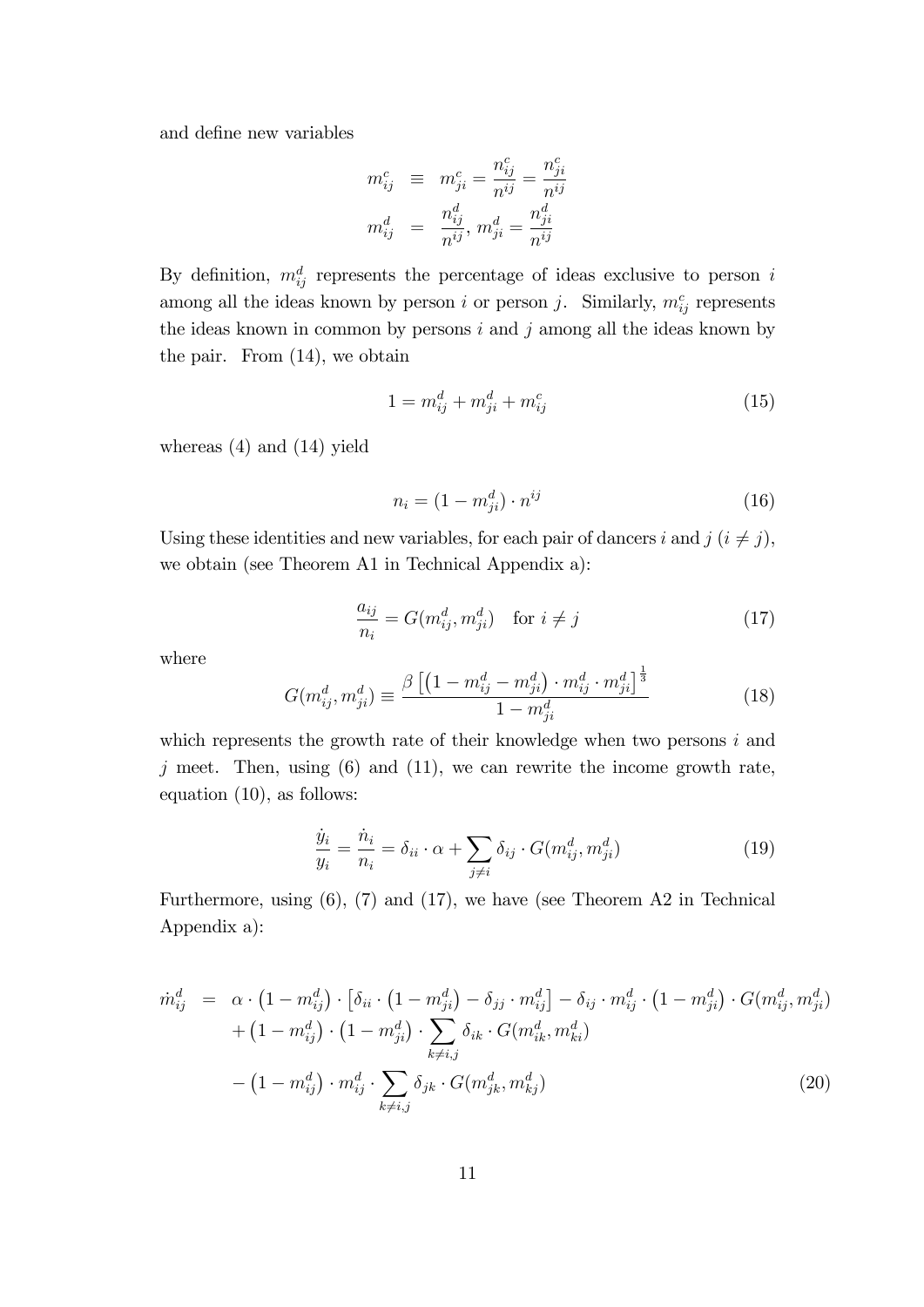for  $i, j = 1, 2, \dots, N$ . Thus, the dynamics of the system are described in terms of  $m_{ij}^d$   $(i, j = 1, 2, \dots, N)$  only. Before analyzing the general model with any population, to provide intuition we first examine the two person case. This system, with analogous equations for agent  $j$ , represents a partner dance on the vertices of the Hilbert cube.

## 3 The Two Person Model

Consider  $N = 2$  and we call the two agents i and j. Applying (19) to the present context and setting  $\delta_{ii} = 1 - \delta_{ij}$  and  $\delta_{jj} = 1 - \delta_{ji}$  yields

$$
\frac{\dot{y}_i}{y_i} = \frac{\dot{n}_i}{n_i} = (1 - \delta_{ij}) \cdot \alpha + \delta_{ij} \cdot G(m_{ij}^d, m_{ji}^d)
$$
\n
$$
\frac{\dot{y}_j}{y_j} = \frac{\dot{n}_j}{n_j} = (1 - \delta_{ji}) \cdot \alpha + \delta_{ji} \cdot G(m_{ji}^d, m_{ij}^d)
$$
\n(21)

Likewise, by omitting the last two lines in equation (20) and setting  $\delta_{ii} = 1 - \delta_{ij}$ and  $\delta_{jj} = 1 - \delta_{ji} = 1 - \delta_{ij}$  (since  $\delta_{ij} = \delta_{ji}$  in equilibrium), we have

$$
\dot{m}_{ij}^d = (1 - \delta_{ij}) \cdot \alpha \cdot (1 - m_{ij}^d) \cdot (1 - m_{ij}^d - m_{ji}^d) \n- \delta_{ij} \cdot m_{ij}^d \cdot (1 - m_{ji}^d) \cdot G(m_{ij}^d, m_{ji}^d)
$$
\n(22)

$$
\dot{m}_{ji}^{d} = (1 - \delta_{ij}) \cdot \alpha \cdot (1 - m_{ji}^{d}) \cdot (1 - m_{ij}^{d} - m_{ji}^{d}) \n- \delta_{ji} \cdot m_{ji}^{d} \cdot (1 - m_{ij}^{d}) G(m_{ji}^{d}, m_{ij}^{d})
$$

To provide intuition, here we focus on the special case where the initial state is symmetric, namely  $m_{ij}^d(0) = m_{ji}^d(0) = m(0)$ . It should be clear from these equations that once the general system attains a symmetric state, say at time 0, then in equilibrium the state remains symmetric forever.<sup>10</sup> Along any symmetric equilibrium path,

$$
m_{ij}^d = m_{ji}^d = m
$$

$$
m^c = 1 - m
$$

Hence the state of the system is completely specified by the scalar  $m$ , representing the percentage of the total number of ideas exclusive to each person.

 $10$ Berliant and Fujita (2006) show that there is a large set of initial conditions from which the equilibrium process reaches a symmetric state in finite time.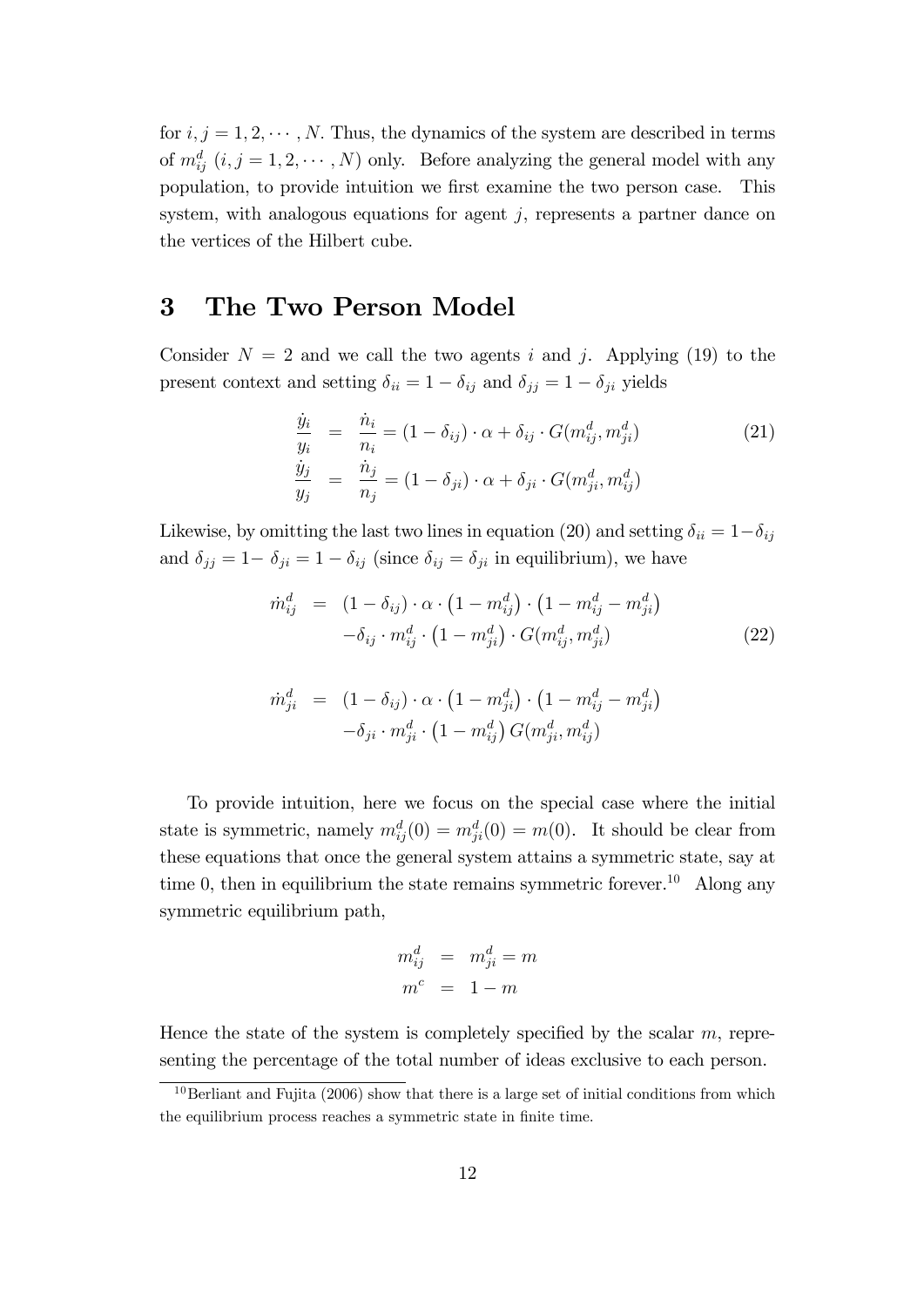To study this system in greater detail, we must study whether each person does better creating new ideas in isolation or together. Setting

$$
y_i=y_j=y
$$

we use (21) to obtain

$$
\frac{\dot{y}(t)}{y(t)} = [1 - \delta_{ij}(t)] \cdot \alpha + \delta_{ij}(t) \cdot G(m(t), m(t))
$$

To simplify notation, we define the growth rate when the two persons meet,  $\delta_{ji} = \delta_{ij} = 1$ , as

$$
g(m) \equiv G(m, m) = \beta \cdot \frac{[(1 - 2m) \cdot m^2]^{\frac{1}{3}}}{1 - m}
$$
 (23)

Thus

$$
\frac{\dot{y}(t)}{y(t)} = [1 - \delta_{ij}] \cdot \alpha + \delta_{ij} \cdot g(m)
$$
\n(24)

In order to maximize the income growth rate given by (24), both agents want to meet (i.e.,  $\delta_{ij} = \delta_{ji} = 1$ ) when  $g(m) > \alpha$ .

Figure 1 illustrates the graph of the function  $g(m)$  as a bold line for  $\beta = 1$ .

#### FIGURE 1 GOES HERE

Differentiating  $g(m)$  yields

$$
g'(m) = \frac{\beta}{3} \left[ \frac{(1-2m)\cdot m^2}{(1-m)^3} \right]^{-\frac{2}{3}} \cdot \frac{m\cdot (2-5m)}{(1-m)^4}
$$
 (25)

implying that

$$
g'(m) \geq 0
$$
 as  $m \leq \frac{2}{5}$  for  $m \in (0, \frac{1}{2})$  (26)

Thus,  $g(m)$  is strictly quasi-concave on  $[0, \frac{1}{2}]$  $\frac{1}{2}$ , achieving its maximal value at  $m^B = \frac{2}{5}$  $\frac{2}{5}$ ; we call the latter the "Bliss Point." Presuming that  $g(m^B) > \alpha$ , it is the point where the rate of increase in income is maximized for each person. Define the set of states where meetings occur to be

$$
M = \{ m \in [0, \frac{1}{2}] \mid g(m) > \alpha \}
$$

Since g is strictly quasi-concave, M is convex. Let  $m<sup>J</sup>$  be the greatest lower bound of M and let  $m<sup>I</sup>$  be the least upper bound of M. Hence  $M = (m<sup>J</sup>, m<sup>I</sup>)$ ; see Figure 1.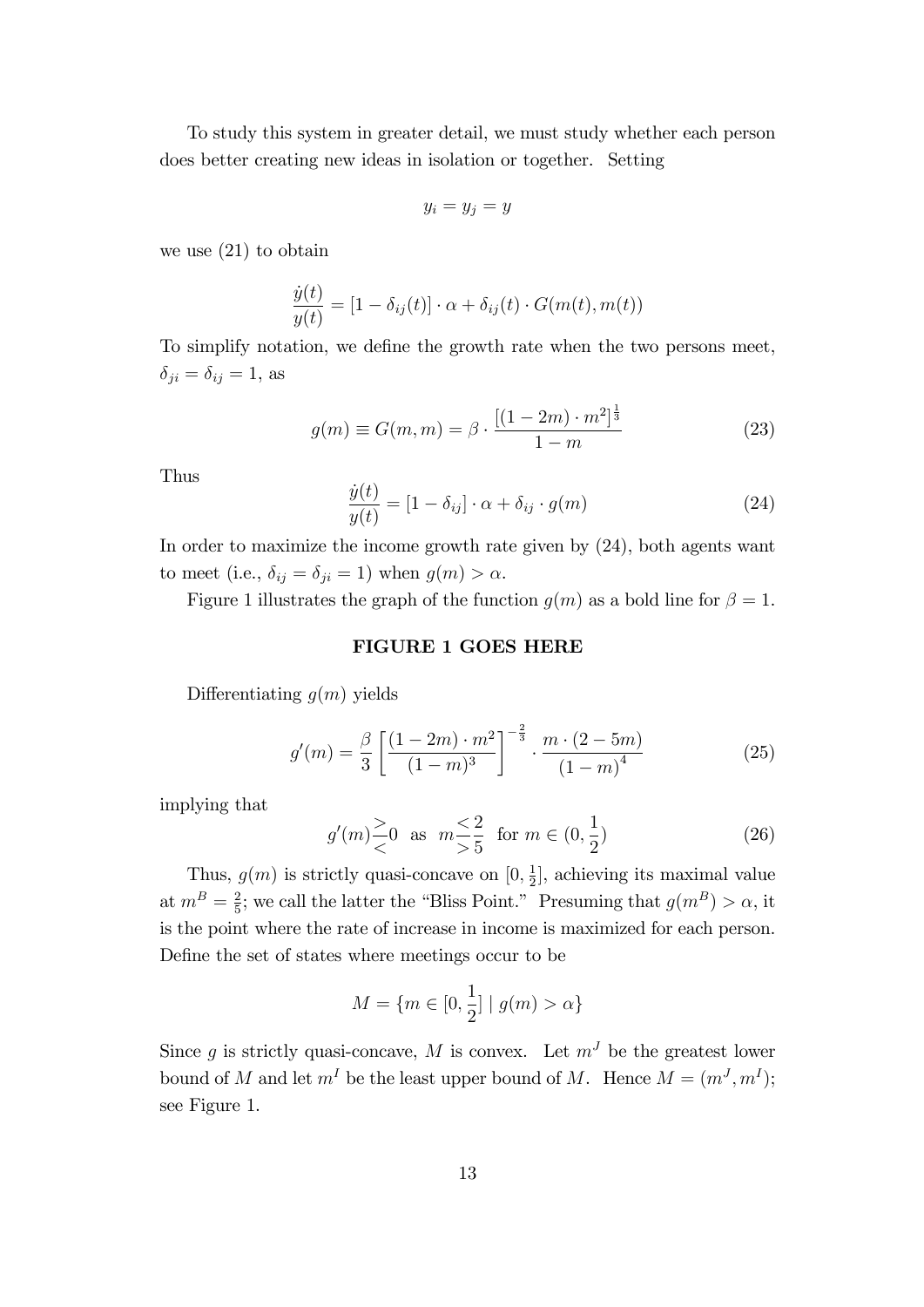Next we discuss the dynamics of the system, assuming that the equilibrium condition  $\delta_{ij} = \delta_{ji} = \delta$  always holds. Consider first the case where there is no meeting, so  $\delta = 0$  is fixed exogenously. Then from equations (22), the dynamics are given by the following equation:

$$
\dot{m} = \alpha \cdot (1 - m)(1 - 2m)
$$

If there is no meeting  $(\delta = 0)$ , then m is non-negative, and positive on  $(0, 1/2)$ . So if there is no meeting, the vector field points to the right, and the system tends to  $m = 1/2$ .

With a meeting,  $\delta = 1$ . Then (22) implies:

$$
\dot{m} = -m \cdot \beta \cdot [(1 - 2m) \cdot m^2]^{\frac{1}{3}} \tag{27}
$$

This expression is negative on  $(0, 1/2)$  and the vector field points to the left. The sink is at 0, so the system eventually moves there under the assumption of a meeting.

Next, we combine the case where there is no meeting  $(\delta_{ij} = 0)$  with the case where there is a meeting  $(\delta_{ij} = 1)$ , and let the agents choose whether or not to meet. The model follows the dynamics for meetings  $(\delta_{ij} = 1)$  on M and the dynamics for no meetings  $(\delta_{ij} = 0)$  on the complement of M.

So given various initial compositions of knowledge  $m(0)$ , where will the system end up? If the initial composition of knowledge is such that the couple has little in common, namely  $m(0) \geq m<sup>I</sup>$ , the sink will be  $m = 1/2$ ; the myopic return to no meeting dominates the return to meeting, since the two persons have little in common. If the initial composition of knowledge is such that the couple has more in common, namely  $m(0) < m<sup>I</sup>$ , then the sink point will be  $m = m<sup>J</sup>$ . It is the remaining stable point of our model.

Without loss of generality, we can allow  $\delta_{ij}$  to take values in [0, 1] rather than in  $\{0,1\}$ . The interpretation of a fractional  $\delta_{ij}$  is that at each instant of time, a person divides their time between a meeting  $\delta_{ij}$  proportion of that instant and isolation  $(1-\delta_{ij})$  proportion of that instant.<sup>11</sup> The purpose of this generalization is to capture the limit of a sequence of dance patterns where two partners are alternating between working together and then in isolation for shorter and shorter periods. All of our results concerning the model when  $\delta_{ij}$  is restricted to  $\{0,1\}$  carry over to the case where  $\delta_{ij} \in [0, 1]$ . The reason

 $11$ An alternative interpretation is that at each instant of time, they devote their attention to working together for  $\delta_{ij}$  proportion of that instant and to working in isolation for  $(1-\delta_{ij})$ proportion of that instant.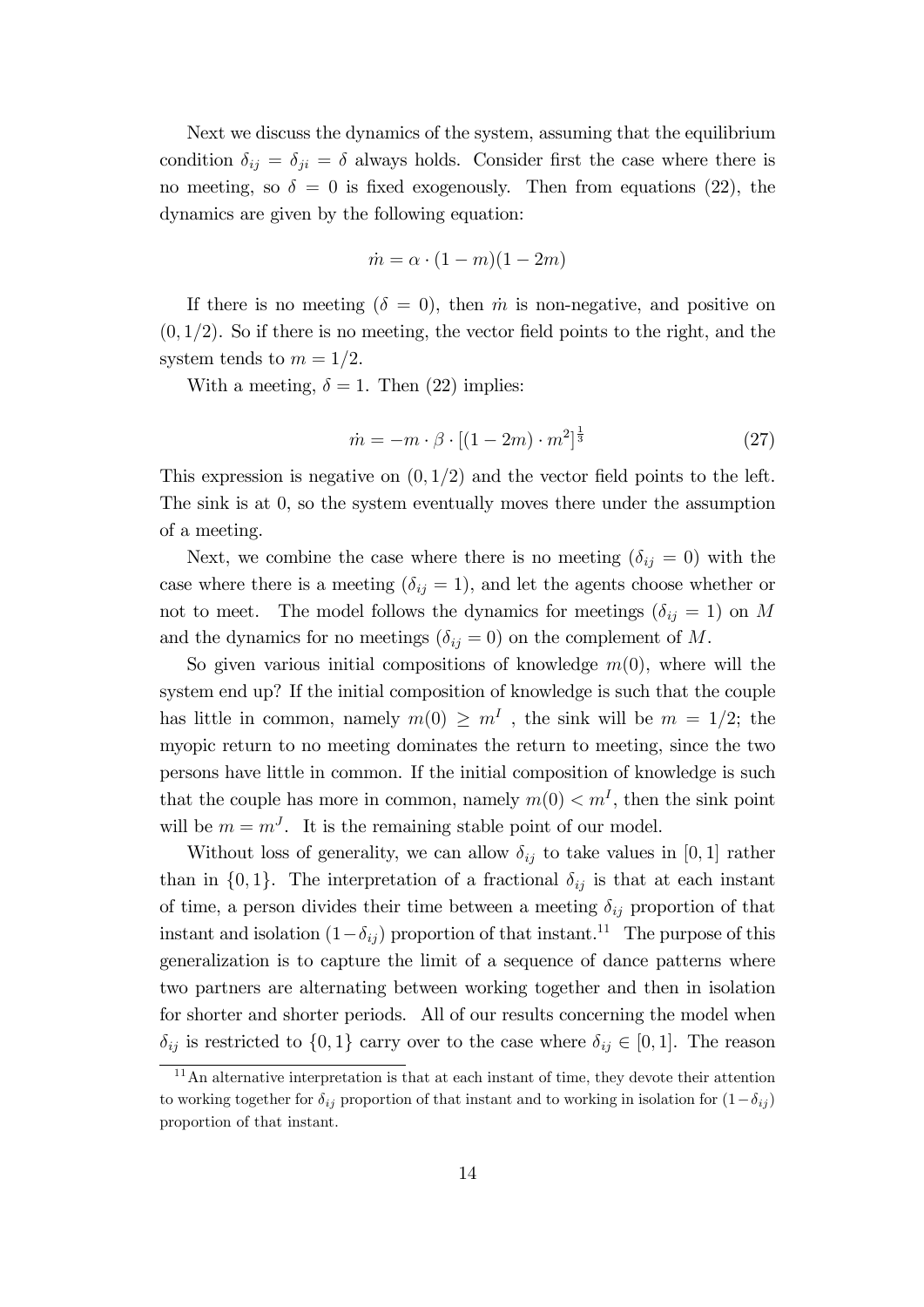is that except on the boundary of M, persons strictly prefer  $\delta_{ij} \in \{0, 1\}$  to fractional values of  $\delta_{ij}$ , as each person's objective function is linear in  $\delta_{ij}$ .

It may seem trivial to allow fractional  $\delta_{ij}$  when discussing equilibrium behavior with two people, but allowing fractional  $\delta_{ij}$  is crucial to Section 4, where we consider the general case. Detailed analysis of the two person case, allowing asymmetric states, knowledge transfer, and including analysis of efficiency, can be found in Berliant and Fujita (2006).

## 4 Equilibrium Dynamics

#### 4.1 The General Framework

The model with only two people is very limited. Either two people are meeting or they are each working in isolation. With more people, the dancers can be partitioned into many pairs of dance partners. Within each pair, the two dancers are working together, but pairs of partners are working simultaneously. This creates more possibilities in our model, as the knowledge created within a dance pair is not known to other pairs. Thus, knowledge differentiation can evolve between different pairs of dance partners. Furthermore, the option of switching partners is now available.

We limit ourselves to the case where  $N$  is divisible by 4. In equilibrium, this will be a square dance on the vertices of the Hilbert cube. When the population is not divisible by 4, our most useful tool, symmetry, cannot be used to examine dynamics. Although this may seem restrictive, when  $N$  is large, asymmetries apply only to a small fraction of the population, and thus become negligible.<sup>12</sup> In the general case, we impose the assumption of pairwise symmetric initial heterogeneity conditions for all agents.

The initial state of knowledge is symmetric among the dancers, and given by

$$
n_{ij}^c(0) = n^c(0) \text{ for all } i \neq j \tag{28}
$$

$$
n_{ij}^d(0) = n^d(0) \text{ for all } i \neq j \tag{29}
$$

At the initial state, each pair of dancers has the same number of ideas,  $n<sup>c</sup>(0)$ , in common. Moreover, for any pair of dancers, the number of ideas that one dancer knows but the other does not know is the same and equal to  $n<sup>d</sup>(0)$ . Given that the initial state of knowledge is symmetric among the dancers, it

<sup>12</sup>See footnote 18 for further discussion of this point.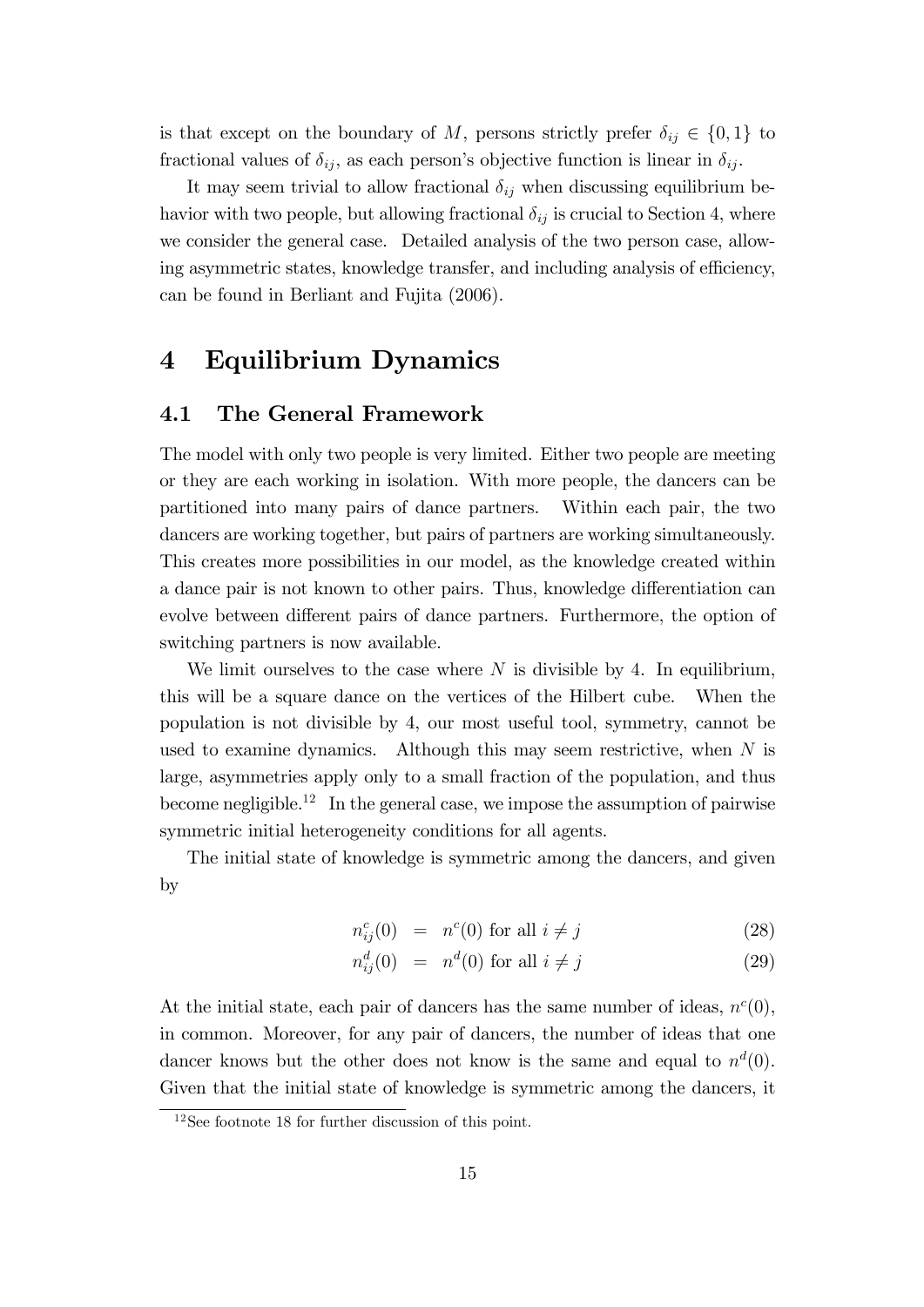turns out that the equilibrium configuration at any time also maintains the basic symmetry among the dancers.<sup>13</sup>

When all dancers are pairwise symmetric to each other, that is, when

$$
m_{ij}^d = m_{ji}^d \quad \text{for all } i \neq j \tag{30}
$$

using the function q defined by  $(23)$ , the income growth rate  $(19)$  is simplified as

$$
\frac{\dot{y}_i}{y_i} = \frac{\dot{n}_i}{n_i} = \delta_{ii} \cdot \alpha + \sum_{j \neq i} \delta_{ij} \cdot g(m_{ij}^d)
$$
\n(31)

and the dynamics (20) can be rewritten as

$$
\frac{\dot{m}_{ij}^d}{1 - m_{ij}^d} = \alpha \cdot \left[ \delta_{ii} \cdot \left( 1 - m_{ij}^d \right) - \delta_{jj} \cdot m_{ij}^d \right] - \delta_{ij} \cdot m_{ij}^d \cdot g(m_{ij}^d)
$$

$$
+ \left( 1 - m_{ij}^d \right) \cdot \sum_{k \neq i,j} \delta_{ik} \cdot g(m_{ik}^d) - m_{ij}^d \cdot \sum_{k \neq i,j} \delta_{jk} \cdot g(m_{jk}^d) \quad (32)
$$

Since  $n^{ij} = n^{ji}$  by definition, we can readily see, by using (16), that condition (30) is equivalent to

$$
n_i = n_j \quad \text{for all } i \text{ and } j \tag{33}
$$

Next, taking the case of  $N = 4$ , we illustrate the possible meetings, noting that the equilibrium path specifies a meeting for every time. Figure 2 gives the possibilities at any fixed time for  $N = 4$ . Given that the initial state of knowledge is symmetric among the four dancers, as noted above, the equilibrium configuration at any time also maintains the basic symmetry among dancers.

#### FIGURE 2 GOES HERE

Panel (a) in Figure 2 represents the case in which each of the four dancers is working alone, creating new ideas in isolation. Panels (b-1) to (b-3) represent the three possible configurations of partner dancing, in which two couples each dance separately but simultaneously. In panel (b-1), for example, 1 and 2 dance together. At the same time, 3 and 4 dance together.

Although panels (a) to (b-3) represent the basic forms of dance with four persons, it turns out that the equilibrium path often requires a mixture of these

<sup>&</sup>lt;sup>13</sup>It is possible that, beginning from an initial state that is asymmetric, there are asymmetric equilibria in the general case of an arbitrary number of people. (Beginning with an initial state that is symmetric, asymmetric equilibria are impossible.) Our clues about the possibility of asymmetric equilibria come from the two person case, as detailed in Section 3. Analyzing asymmetric equilibria in the general case seems intractable.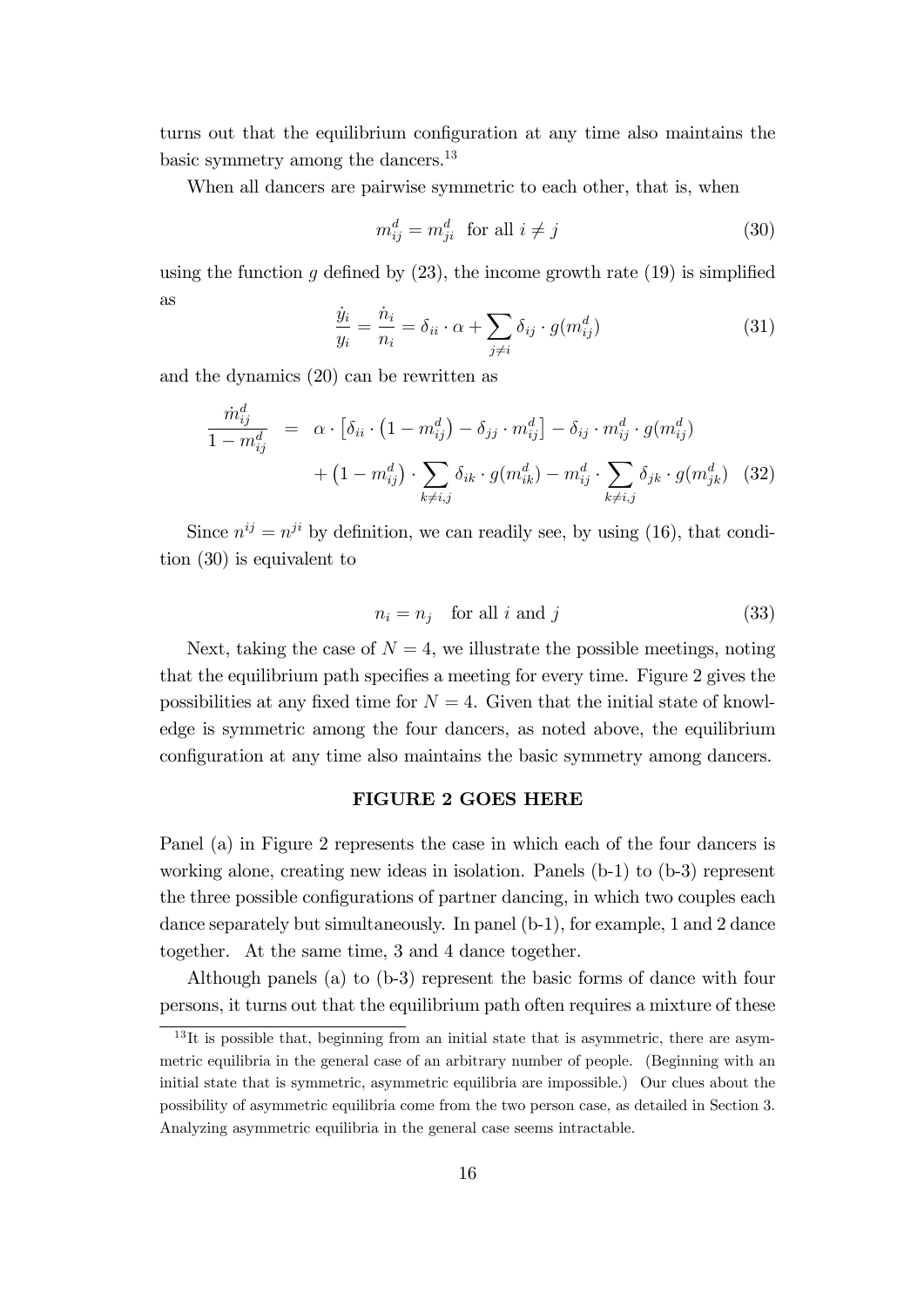basic forms. That is, on the equilibrium path, people wish to change partners as frequently as possible. The purpose is to balance the number of different and common ideas with partners as best as can be achieved. This suggests a square dance with rapidly changing partners on the equilibrium path.

Please refer to panels  $(c-1)$  to  $(c-3)$  in Figure 2. Each of these panels represents square dancing where a dancer rotates through two fixed partners as fast as possible in order to maximize the instantaneous increase in their income. In panel (c-1), for example, dancer 1 chooses dancers 2 and 3 as partners, and rotates between the two partners under equilibrium values of  $\delta_{12}$  and  $\delta_{13}$  such that  $\delta_{12} + \delta_{13} = 1$ . In the case where  $\delta_{12} = \delta_{13} = 1/2$ , for example, this means in practice that person 1 works with person 2 for half a week and with person 3 for half a week. This can be the best of two worlds: it can achieve high knowledge productivity through cooperation while it simultaneously avoids accumulating too much knowledge in common with any particular partner. Dancers 2, 3 and 4 behave analogously. In order for this type of square dance to take place, of course, all four persons must agree to follow this pattern.<sup>14</sup> Finally, panel (d) depicts square dancing in which each dancer rotates though all three possible partners as fast as possible. That is, for all  $i \neq j$ ,  $\delta_{ij} \in (0, 1)$ , and for all i,  $\delta_{ii} = 0$  and  $\sum_{j \neq i} \delta_{ij} = 1$ .

At this point, it is useful to remind the reader that we are using a myopic core concept to determine equilibrium at each point in time. In fact, it is necessary to sharpen that concept in the model with  $N$  persons. When there is more than one vector of strategies that is in the myopic core at a particular time, namely more than one vector of joint strategies implies the same, highest first derivative of income for all persons, the one with the highest second  $derivative of income is selected. The justification for this assumption is that$ at each point in time, people are attempting to maximize the áow of income. The formal definition of the myopic core and proof that it is nonempty can be found in Appendix 0. Although the theorem in the appendix is general, in the remainder of this paper we shall focus on the symmetric case.

Now we are ready to investigate the actual equilibrium path, depending on the given initial composition of knowledge,

$$
m_{ij}^{d}(0) = m^{d}(0) = \frac{n^{d}(0)}{n^{c}(0) + 2n^{d}(0)}
$$

which is common for all pairs i and j  $(i \neq j)$ . In Figure 1, let  $m<sup>J</sup>$  and  $m<sup>I</sup>$  be defined on the horizontal axis at the left intersection and the right intersection

 $14$  In square dancing terminology, this is the "call."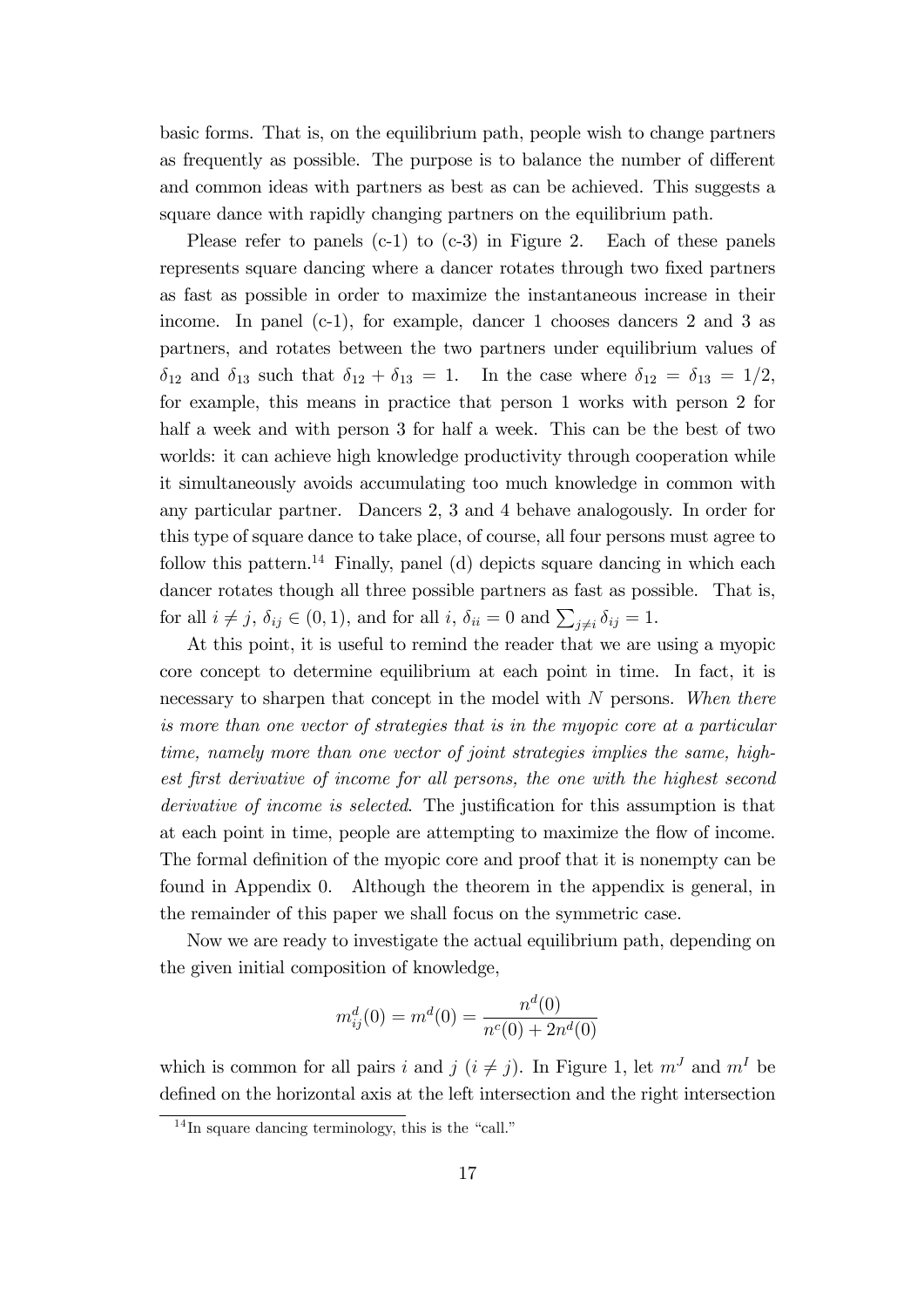between the  $g(m)$  curve and the horizontal line at height  $\alpha$ , respectively.

#### 4.2 The Main Result

In the remainder of this paper, we assume that

$$
\alpha < g(m^B) \tag{34}
$$

so as to avoid the trivial case of all agents always working in isolation.

Figure 3 provides a diagram explaining our main result.

#### FIGURE 3 GOES HERE

The top horizontal line represents the initial common state  $m<sup>d</sup>(0)$ , while the bottom horizontal line represents the final common state or sink point,  $m<sup>d</sup>(\infty)$ . There are four regions of the initial state that result in four different sink points. Corresponding to each initial region, the associated equilibrium dance forms are illustrated by taking the case with  $N = 4$ . To be precise:<sup>15</sup>

**Proposition 1:** Assume that  $N$  is a multiple of 4. The equilibrium path and sink point depend discontinuously on the initial condition,  $m<sup>d</sup>(0)$ . The pattern of interaction between persons and the sink point as a function of the initial condition are given in Figure 3 and as follows.

(i) For  $0 < m<sup>d</sup>(0) \leq 2/5 = m<sup>B</sup>$ , the equilibrium path consists of an initial time interval (possibly the empty set) in which all N persons work independently, followed by an interval in which all persons work with another but trade partners as rapidly as possible (with  $\delta_{ij} = 1/(N-1)$  for all i and for all  $j \neq i$ ). When the bliss point,  $2/5$ , is attained, the agents split into groups of 4, and they remain at the bliss point.<sup>16</sup>

 $15$ At this point, it is useful to recall the following notation. In any symmetric situation, the percentage of ideas known by one agent but not another is given by  $m<sup>J</sup>$  for the lowest value at which meetings are desirable,  $m<sup>I</sup>$  for the highest value at which meetings are desirable, and  $m<sup>B</sup>$  for the bliss point or the maximal productivity of a meeting.

 $16$ The configuration of workers necessary to maintain the bliss point is not unique. Each dancer must have 3 links to other dancers, communicating with each for an equal share of time. For example, groups of 4 may form, where each worker within a group communicates equally with every other worker in that group. However, it is also possible to have, say, groups of six forming. With such groups, each dancer has communication links to only three other dancers within their group. So not all possible links within a group are actually active. If groups at the bliss point are larger, then their communication structure must become more sparse to maintain the bliss point. The minimal size of groups that coalesce at the bliss point is clearly 4. Nevertheless, all of the calculations apply independent of the size of groups that form at the bliss point. The same remarks apply to the various cases detailed below, except when dancers are in isolation.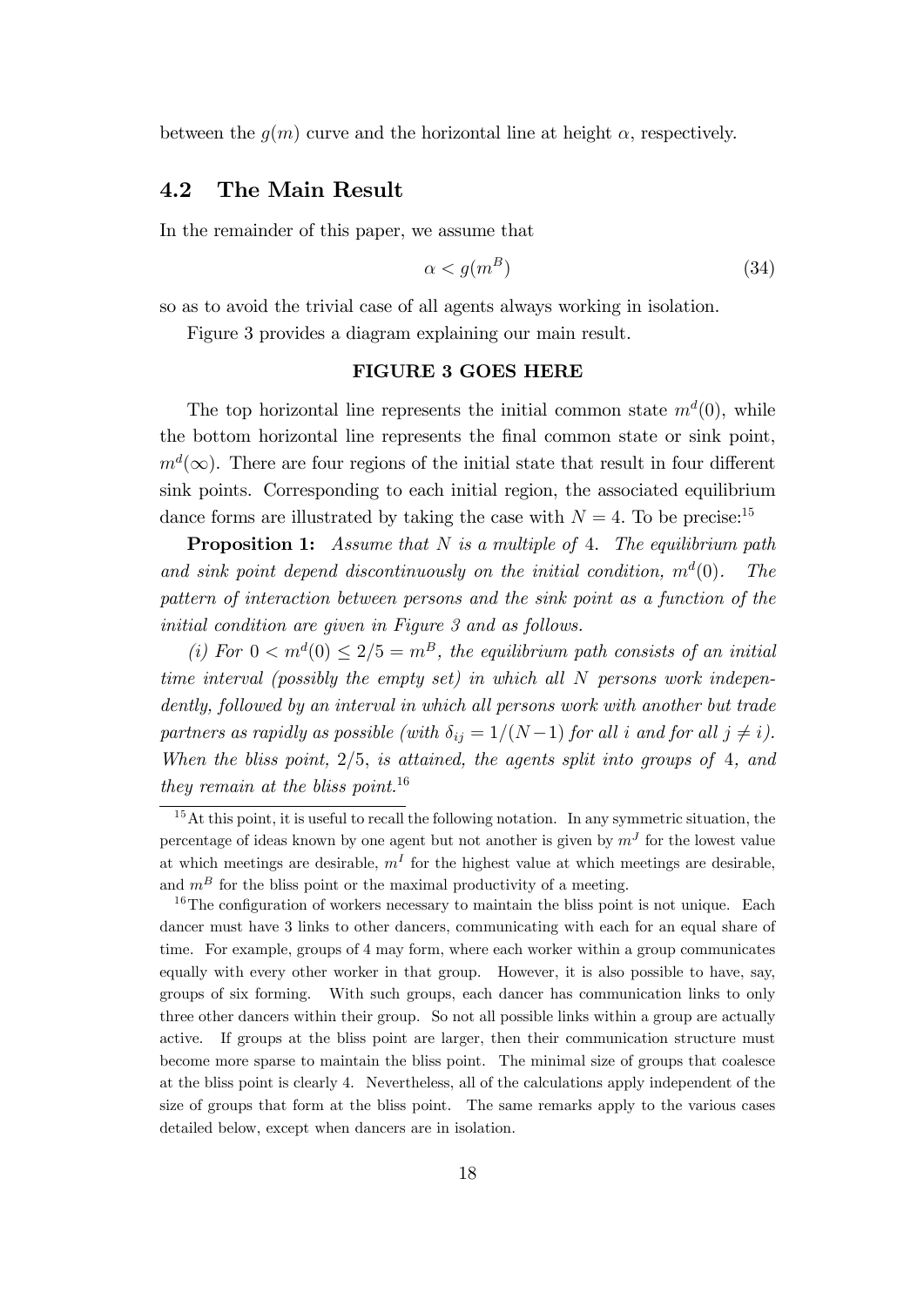(ii) When  $m^B < m^d(0) \leq \hat{m}$ , where  $\hat{m}$  is defined by (54), the equilibrium path consists of three phases. First, the N persons are paired arbitrarily and work with their partners for a nonempty interval of time. Second, they switch to new partners and work with their new partners for a nonempty interval of time. Finally, each person works alternately with the two partners with whom they worked in the first two phases, but not with a person with whom they have not worked previously. The sink point is  $1/3$ .

(iii) For  $\hat{m} < m^d(0) \leq m^I$ , the equilibrium path pairs the N persons into  $N/2$  couples arbitrarily, and each person dances exclusively with the same partner forever. The sink point is  $m^{J}$ .<sup>17</sup>

(iv) For  $m<sup>I</sup> < m<sup>d</sup>(0) \leq 1/2$ , each person dances alone forever. The sink point is  $1/2$ .

#### **4.2.1** Case (i):  $0 < m^d(0) \leq 2/5 = m^B$

First suppose that the initial state is such that

$$
m^J < m^d(0) \le m^B
$$

Then, since  $g(m_{ij}^d(0)) = g(m^d(0)) > \alpha$  for any possible dance pairs consisting of  $i$  and  $j$ , no person wishes to dance alone at the start. However, since the value of  $g(m_{ij}^d(0))$  is the same for all possible pairs, all forms of (b-1) to (d) in Figure 2 are possible equilibrium dance configurations at the start. To determine which one of them will actually take place on the equilibrium path, we must consider the second derivative of income for all persons.

In general, consider any time at which all persons have the same composition of knowledge:

$$
m_{ij}^d = m^d \quad \text{for all } i \neq j \tag{35}
$$

where

$$
g(m^d) > \alpha
$$

Focus on person i; the equations for other persons are analogous. Since person i does not wish to dance alone, it follows that

$$
\delta_{ii} = 0 \text{ and } \sum_{j \neq i} \delta_{ij} = 1 \tag{36}
$$

Substituting (35) and (36) into (31) yields

$$
\frac{\dot{y}_i}{y_i} = g(m^d)
$$

<sup>&</sup>lt;sup>17</sup>As in the two person case, once  $m<sup>J</sup>$  is attained, the couples split and dance alone frequently in order to maintain state  $m<sup>J</sup>$ .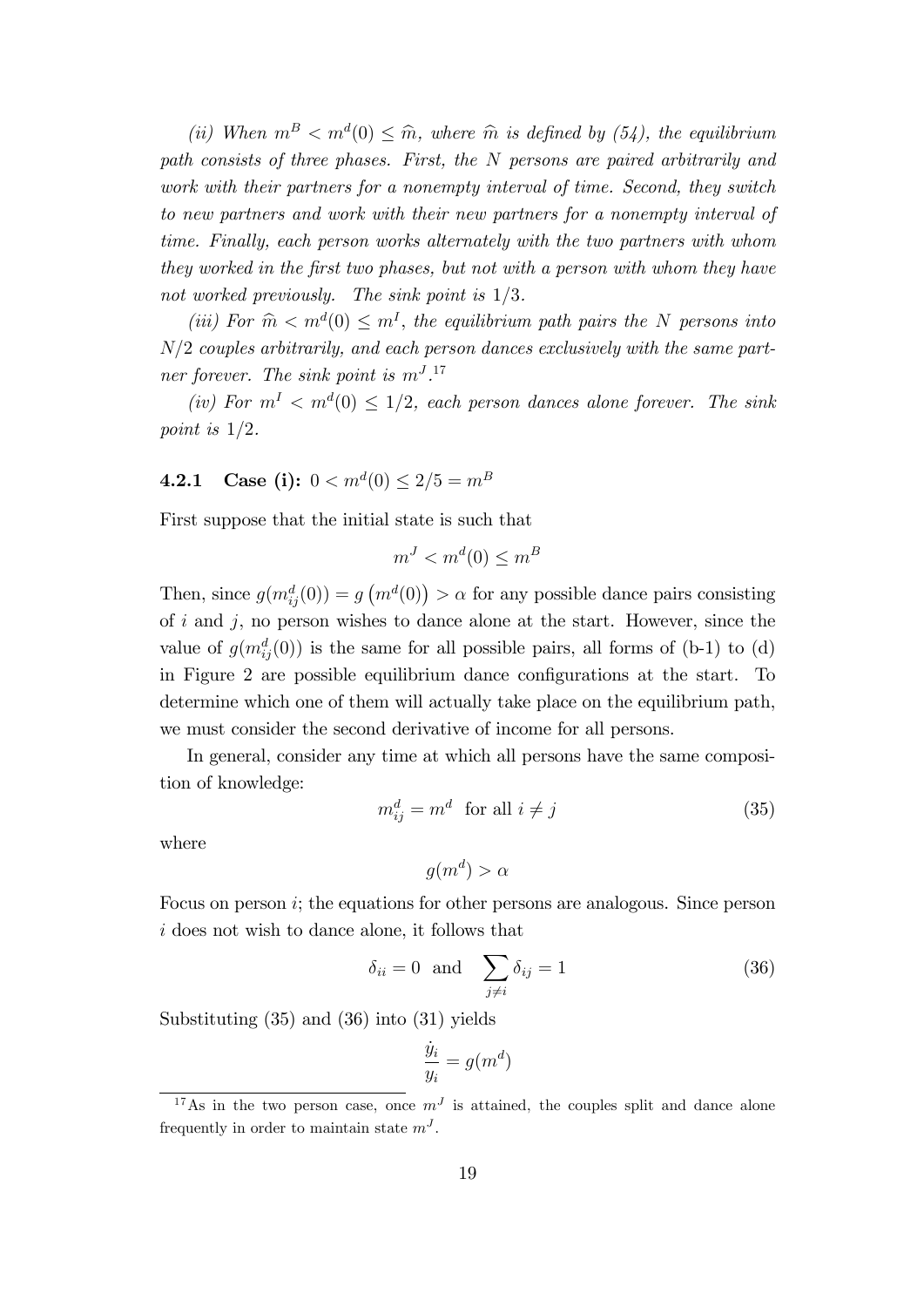Likewise, substituting (35) and (36) into (32) and arranging terms gives

$$
\dot{m}_{ij}^d = (1 - m^d) \cdot g(m^d) \cdot [1 - 2m^d - (1 - m^d) \cdot \delta_{ij}] \tag{37}
$$

Since the income growth rate  $\dot{y}/y$  above is independent of the values of  $\delta_{ij}$   $(j \neq i)$ , in order to examine what values of  $\delta_{ij}$   $(j \neq i)$  person i wishes to choose, we must consider the time derivative of  $\dot{y}_i/y_i$ . In doing so, however, we cannot use equation (31) because the original variables have been replaced. Instead, we must go back to the original equation (19). Then, using equations (35) to (37) and setting  $\delta_{ij} = \delta_{ji}$  (which must hold for any feasible meeting), we obtain the following (see Technical Appendix b for proof):

$$
\frac{d(j_i/y_i)}{dt} = (1 - m^d) \cdot g(m^d) \cdot g'(m^d) \cdot \left[1 - 2m^d - (1 - m^d) \cdot \sum_{j \neq i} \delta_{ij}^2\right]
$$
 (38)

Now, suppose that

$$
m^d < m^B \equiv 2/5
$$

and hence  $g'(m^d) > 0$ . Then, in order to maximize the time derivative of the income growth rate, person  $i$  must solve the following quadratic minimization problem:

$$
\min \sum_{j \neq i} \delta_{ij}^2 \quad \text{subject to } \sum_{j \neq i} \delta_{ij} = 1 \tag{39}
$$

which yields the solution for person  $i$ :

$$
\delta_{ij} = \frac{1}{N-1} \quad \text{for all } j \neq i \tag{40}
$$

Although we have focused on person  $i$ , the vector of optimal strategies is the same for all persons. Thus, all persons agree to a square dance in which each person rotates through all  $N-1$  possible partners while sharing the time equally.

The intuition behind this result is as follows. The condition  $m^d < 2/5 \equiv$  $m<sup>B</sup>$  means that the dancers have relatively too many ideas in common, and thus they wish to acquire ideas that are different from those of each possible partner as fast as possible. That is, when  $m<sup>J</sup> < m<sup>d</sup><sub>ij</sub> = m<sup>d</sup> < m<sup>B</sup>$  in Figure 1, each dancer wishes to move the knowledge composition  $m_{ij}^d$  to the right as quickly as possible, thus increasing the growth rate  $g(m_{ij}^d)$  as fast as possible. Taking the case of  $N = 4$  and using Figure 2, let us consider how this objective can be achieved in a cooperative manner.

Given that  $m^{J} < m_{ij}^{d} = m^{d} < m^{B}$  and thus  $\alpha < g(m_{ij}^{d})$ , dance form (a) in which everyone is dancing alone is out of the question. Dancing alone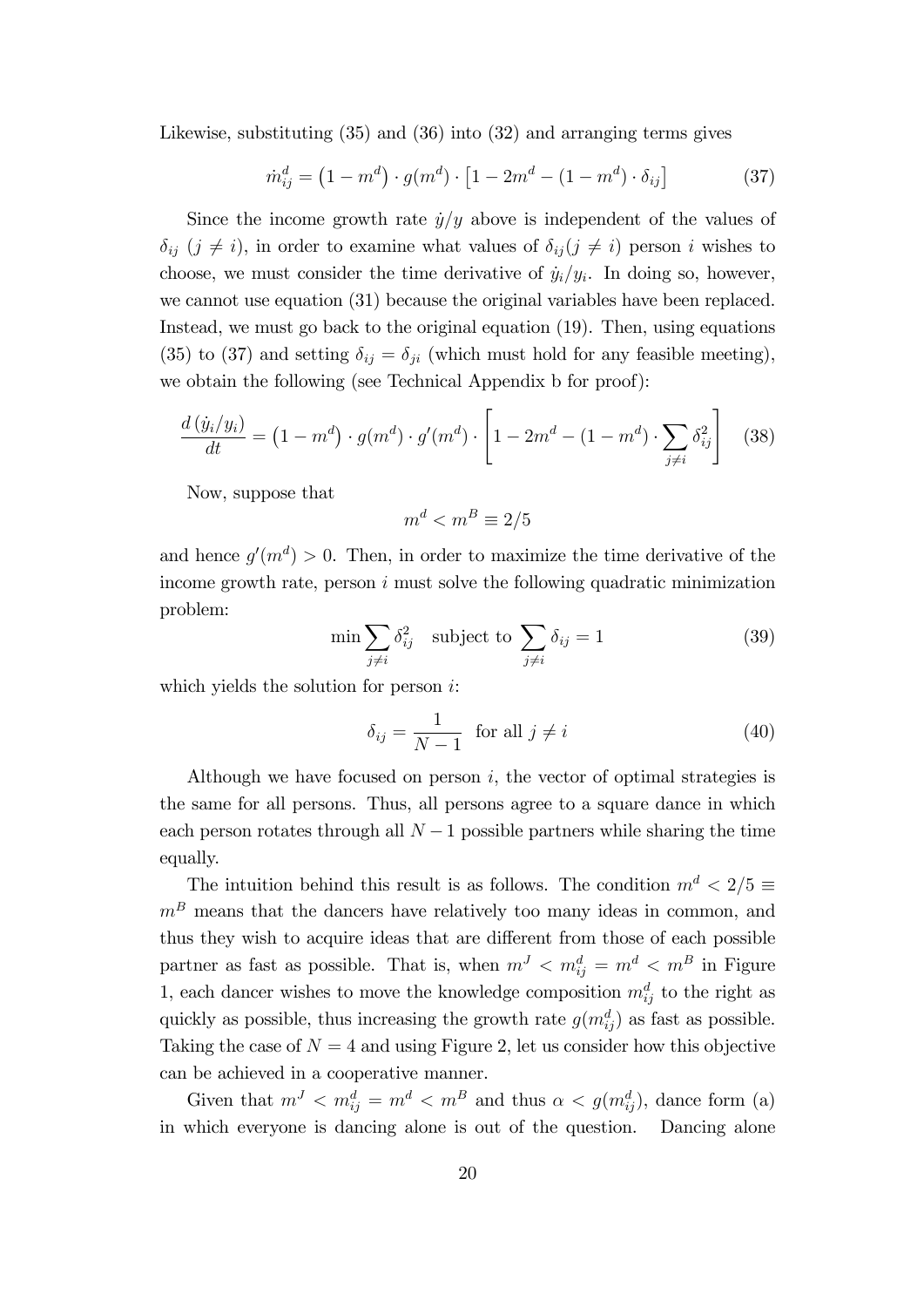achieves only the growth rate  $\alpha$  less than  $g(m_{ij}^d)$ ; the latter could be achieved by dancing with any other person. Dance in the form  $(b-1)$ , where  $\{1, 2\}$ and  $\{3,4\}$  respectively dance exclusively with one partner, is possible. In this manner, however, each pair just accumulates more knowledge in common, pushing  $m_{12}^d$  and  $m_{34}^d$  to the left in Figure 1. Indeed, setting  $\delta_{12} = 1$  and  $\delta_{34} = 1$  in (37) yields

$$
\dot{m}_{12}^d = \dot{m}_{34}^d = -(1 - m^d) \cdot g(m^d) \cdot m^d < 0,
$$

working against the objective of increasing the myopic growth rate  $g(m_{ij}^d)$ . Observe that when partners dance in form  $(b-1)$ , the actual pair  $\{1,2\}$  accumulates more ideas in common. But from the view point of dancers 1 and 2, dancers 3 and 4 are accumulating new ideas that are different. Consider, for example, the potential partners 1 and 3, who are not dancing together at present and hence  $\delta_{13} = 0$ . From (37) we have

$$
\dot{m}_{13}^d = (1 - m^d) \cdot g(m^d) \cdot (1 - 2m^d) > 0
$$

Since g is monotonically increasing on the domain  $(m<sup>J</sup>, 2/5)$ , the value  $g(m_{12}^d)$ of the actual dance partnership  $\{1,2\}$  is decreasing with time, while the value  $g(m_{12}^d)$  of the potential partnership  $\{1,3\}$  is increasing with time. Hence, given the symmetric situation of the four dancers, everyone wants to change partners immediately.

This suggests that when  $m^{J} < m_{ij}^{d} = m^{d} < 2/5$  (=  $m^{B}$ ) for all  $i \neq j$ , on the equilibrium path, agents perform a square dance with rapidly changing partners represented by one of panels  $(c-1)$  to  $(d)$  in Figure 2. Actually, we can show that the square dance configurations  $(c-1)$  to  $(c-3)$  cannot occur on the equilibrium path. For example, suppose that a dance in the form of panel (c-1) occurs, where  $\delta_{12} = \delta_{13} = 1/2$ ,  $\delta_{14} = 0$  and so forth. Then, equation (37) yields

$$
\dot{m}_{14}^d = (1 - m^d) \cdot g(m^d) \cdot (1 - 2m^d) \n> \dot{m}_{12}^d = \dot{m}_{13}^d = (1 - m^d) \cdot g(m^d) \cdot \frac{1 - 3m^d}{2}
$$

Thus, dancer 1 wants to change partners from 2 and 3 to 4 immediately. Therefore, when  $m^{J} < m_{ij}^{d} = m^{d} < 2/5$  (=  $m^{B}$ ) for all  $i \neq j$ , on the equilibrium path, only configuration (d) in Figure 2 can take place, where  $\delta_{ij} = 1/3$  for all  $i \neq j$ .

Returning to the general case with  $N \geq 4$ , when  $m^{J} < m^{d}(0) = m_{ji}^{d}(0) <$  $2/5$  (=  $m^B$ ) for all  $i \neq j$ , on the equilibrium path, the square dance with  $\delta_{ij}$  =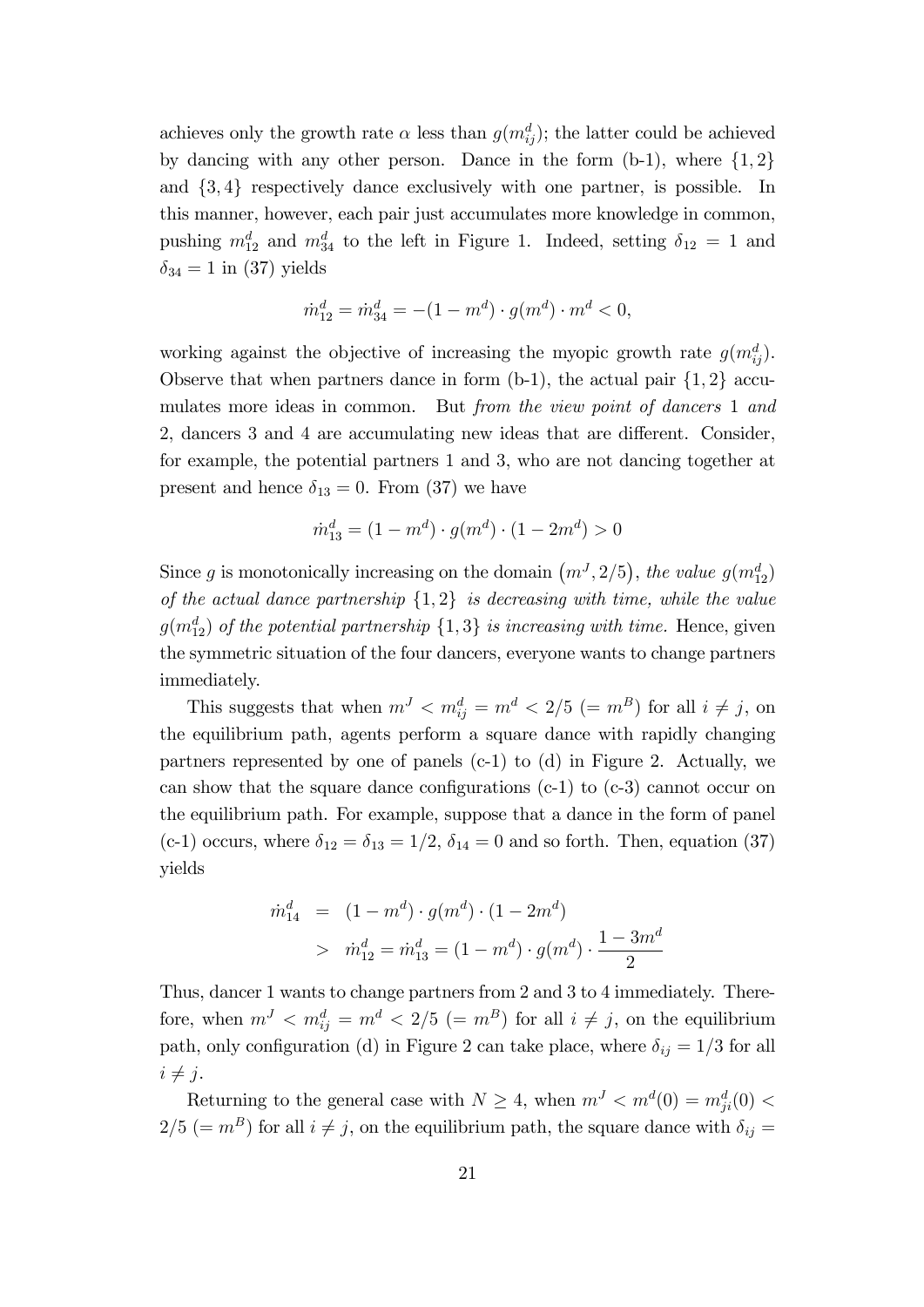$1/(N - 1)$  for all  $i \neq j$  takes place at the start. Then, since the symmetric condition (35) holds thenceforth, the same square dance will continue as long as  $m<sup>J</sup> < m<sup>d</sup> < 2/5$  (=  $m<sup>B</sup>$ ). The dynamics of this square dance are as follows. The creation of new ideas always takes place in pairs. Pairs are cycling rapidly with  $\delta_{ij} = 1/(N - 1)$  for all  $i \neq j$ . Dancer 1, for example, spends  $1/(N - 1)$ of each period with dancer 2, for example, and  $(N - 2)/(N - 1)$  of the time dancing with other partners. Setting  $m_{ij}^d = m^d$  and  $\delta_{ij} = 1/(N - 1)$  in (37), we obtain

$$
\dot{m}^d = (1 - m^d) \cdot g(m^d) \cdot \frac{(N - 2) - (2N - 3)m^d}{N - 1} \tag{41}
$$

Setting  $\dot{m}^d = 0$  and considering that  $m^d < 1$ , we obtain the sink point

$$
m^{d*} = \frac{N-2}{2N-3}
$$
 (42)

Surprisingly, when  $N = 4$ ,  $m^{d*} = 2/5 = m^B$ . The value of  $\dot{m}^d$  is positive when  $m^d < m^B = 2/5$ , and zero if  $m^d = 2/5$ . Hence, beginning at any point  $m<sup>d</sup>(0) < 2/5$ , the system moves to the right, eventually settling at the bliss point  $m^B$ .

Since the right hand side of equation  $(42)$  is increasing in N,

$$
m^{d*} = \frac{N-2}{2N-3} > 2/5 \equiv m^B \text{ when } N > 4.
$$
 (43)

Hence, when  $N > 4$  and N is divisible by 4, beginning at any point  $m<sup>J</sup>$  $m<sup>d</sup>(0) < 2/5$ , the system moves to the right and reaches  $m<sup>B</sup> = 2/5$  in finite time. When N agents reach the bliss point  $m<sup>B</sup>$ , they break into groups of 4 to maintain heterogeneity at the bliss point.<sup>18</sup>

$$
\dot{m}^d = \left(1 - m^d\right) \cdot g(m^d) \cdot \frac{1 - 3m^d}{2}
$$

Thus, starting from the bliss point, the unlucky 3 persons eventually settle at  $m^d = 1/3$ . When  $N - \tilde{N} = 2$ , substituting 2 for N in (41) yields

$$
\dot{m}^d = -\left(1 - m^d\right) \cdot g(m^d) \cdot m^d
$$

Hence, starting from the bliss point, the unlucky 2 persons gradually move to  $m<sup>J</sup>$  and stay there. Finally, when  $N - \tilde{N} = 1$ , this unlucky person dances in solo forever starting from the bliss point. As N becomes larger, however, the fraction of agents for whom the bliss point cannot be maintained becomes small.

<sup>18</sup>When the number of agents is not divisible by 4, then the bliss point cannot be maintained for the unlucky  $N - \tilde{N}$  persons, where  $\tilde{N}$  is the largest number divisible by 4 and not exceeding N. Given that our game does not permit any side payments, these unlucky persons have no choice but to do the best by themselves. When  $N - N = 3$ , the unlucky 3 persons perform a square dance in which they set  $\delta_{ij} = 1/3$  for  $i \neq j$ . Substituting 3 for N in (41) yields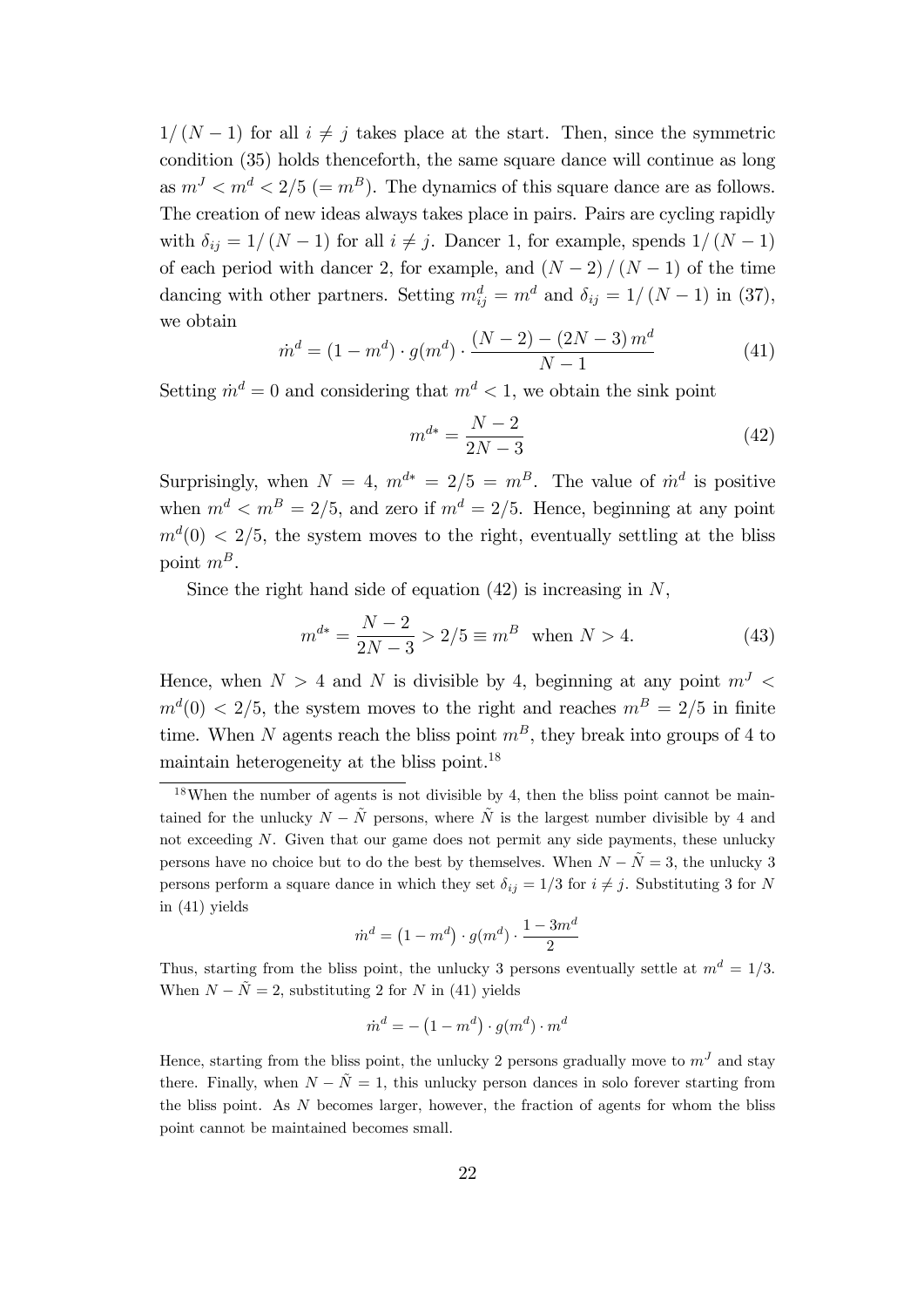Next, when  $0 \leq m^d(0) < m^J$ , it is obvious that the four persons work alone until they reach  $m^{J}$ .<sup>19</sup> Then they follow the path explained above, eventually reaching  $m^B$ .

# **4.2.2** Case (ii):  $m^B < m^d(0) \leq \hat{m}^{20}$

Next, let us consider the dynamics of the system when it begins to the right of  $m^B = 2/5$  but to the left of  $\hat{m} < m^I$  (where  $\hat{m}$  will be defined soon). For example, consider  $m_0^d$  in Figure 4, where the  $g(m)$  curve from Figure 1 is duplicated in the top part of Figure 4. In other words, the initial state reflects a higher degree of heterogeneity than the bliss point. In this case, the equilibrium process progresses through the following three phases (please refer to the sequence of dance forms (b-1), (b-2) and (c-1), leading to  $m<sup>d</sup>(\infty)$  =  $1/3$  in the middle of Figure 4).

#### FIGURE 4 GOES HERE

**Phase 1:** Since the initial state reflects a higher degree of heterogeneity than the bliss point, the dancers want to increase the knowledge they have in common as fast as possible, leading to fidelity and *couple dances*.

To be precise, since  $m_{ij}^d(0) = m^d(0)$  for all  $i \neq j$  and  $g(m^d(0)) > \alpha$ , the situation at time 0 is the same as that in Case (i) except that we now have  $m<sup>d</sup>(0) > m<sup>B</sup>$ . Hence, focusing on person *i* as before, the time derivative of  $\dot{y}_i/y_i$  at time 0 is given by (38). However, since  $g'(m^d) = g'(m^d(0)) < 0$  at time 0, in order to maximize the right hand side of equation  $(38)$ , person i now must solve now the following quadratic maximization problem:

$$
\max \sum_{j \neq i} \delta_{ij}^2 \text{ subject to } \sum_{j \neq i} \delta_{ij} = 1 \tag{44}
$$

Thus, person *i* wishes to choose any partner, say k, and set  $\delta_{ik} = 1$ , whereas  $\delta_{ij} = 0$  for all  $j \neq k$ . The situation is the same for all dancers. Hence, without loss of generality, we can assume that  $N$  persons agree at time  $0$  to form the following combination of partnerships:

$$
P_1 \equiv \{ \{1, 2\}, \{3, 4\} \{5, 6\}, \cdots, \{N - 1, N\} \}
$$
(45)

<sup>&</sup>lt;sup>19</sup>Movement to the right beyond  $m<sup>J</sup>$  requires application of the second order conditions for equilibrium selection. When the dancers are exactly at  $m<sup>J</sup>$ , the rate of growth in income from working in isolation and from working with all other dancers with equal intensity are the same, so the derivatives of the respective growth rates of income must be examined to determine which is chosen.

<sup>&</sup>lt;sup>20</sup>Please note that we have not yet defined  $\hat{m}$ . Its definition will appear soon.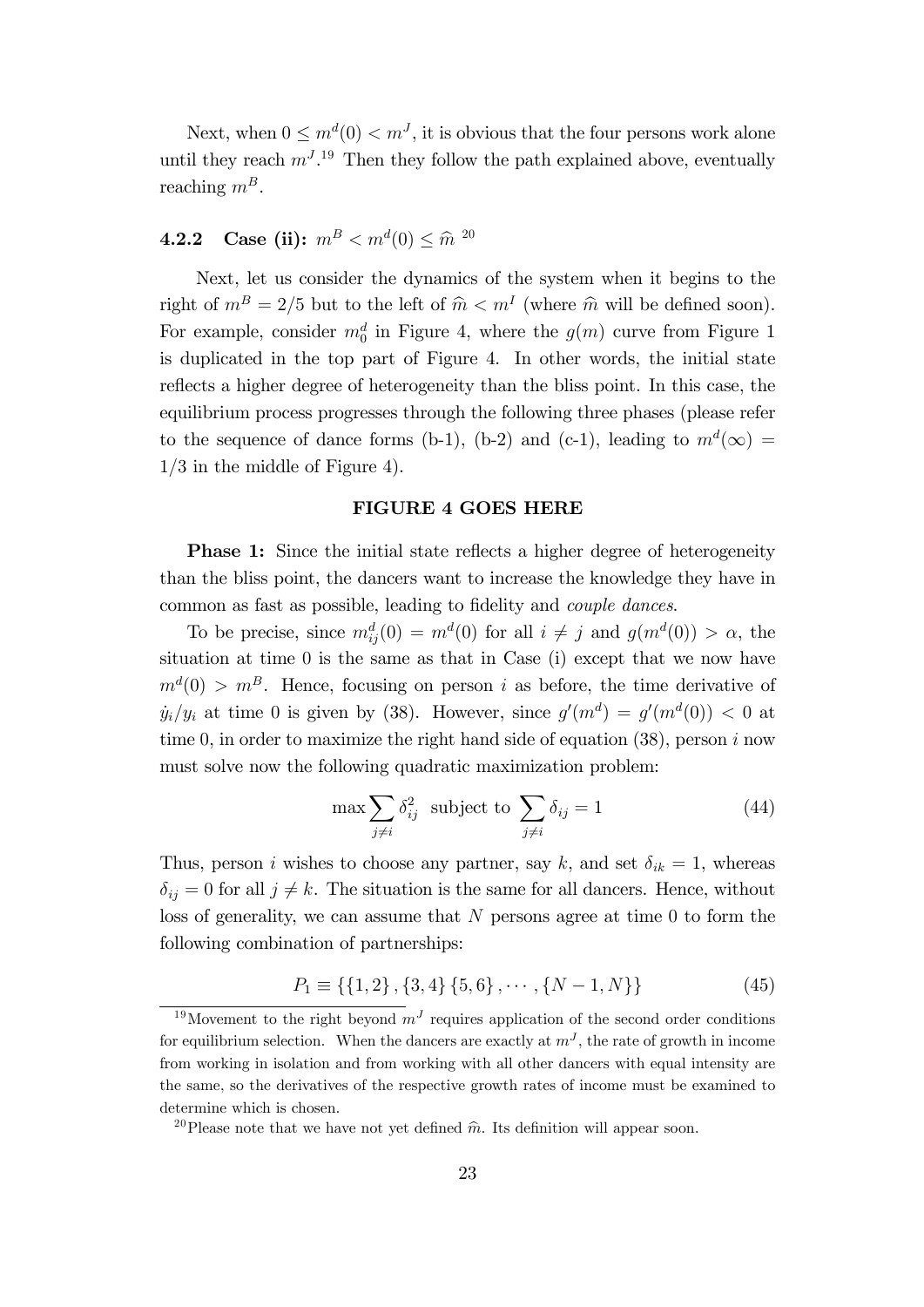and initiate pairwise dancing such that  $2<sup>1</sup>$ 

$$
\delta_{ij} = \delta_{ji} = 1 \text{ for } \{i, j\} \in P_1, \ \delta_{ij} = \delta_{ji} = 0 \text{ for } \{i, j\} \notin P_1 \tag{46}
$$

In order to examine the dynamics for this pairwise dance, let us focus on the partnership  $\{1,2\} \in P_1$ ; the equations for other partnerships are analogous. Since  $\delta_{12} = \delta_{21} = 1$  and  $\delta_{1k} = \delta_{2k} = 0$  for all  $k \neq 1, 2$ , setting  $i = 1$  and  $j = 2$  in (32) yields

$$
\dot{m}_{12}^d = -\left(1 - m_{12}^d\right) \cdot m_{12}^d \cdot g(m_{12}^d) < 0 \tag{47}
$$

This means, as expected, that the proportion of differential knowledge for each couple decreases with time. Since the dynamics  $\dot{m}_{ij}^d$  and the initial point  $m_{ij}^d(0) = m^d(0)$  are the same for all  $\{i, j\} \in P_1$ , as long as the same pairwise dancing continues, we have that

$$
m_{12}^d(t) = m_{34}^d(t) = \dots = m_{N-1,N}^d(t) \equiv m_a^d(t) < m^d(0) \tag{48}
$$

where the subscript a in  $m_a^d$  means any actual partnership.

To study how long the same pairwise dance can continue, let us focus on a shadow partnership  $\{1,3\} \notin P_1$ , which is just a potential partnership for person 1. Since  $\delta_{12} = \delta_{34} = 1$  under the present pairwise dance, whereas  $\delta_{1k} = 0$  for  $k \neq 2$ , setting  $i = 1$  and  $j = 3$  in (32) and using  $m_{12}^d = m_{34}^d$  yields

$$
\dot{m}_{13}^d = \left(1 - m_{13}^d\right) \cdot \left(1 - 2m_{13}^d\right) \cdot g(m_{12}^d) > 0\tag{49}
$$

implying that the proportion of the differential knowledge increases for any pair of persons who are not dancing together. By symmetry, as long as the same pairwise dancing continues, we have that

$$
m^{d}(0) < m_s^d(t) \equiv m_{13}^d(t) = m_{24}^d(t) = \dots = m_{ij}^d(t) \quad \text{for all } \{i, j\} \notin P_1 \tag{50}
$$

where the subscript s in  $m_s^d$  means any shadow partnership. Since  $g(m)$  is decreasing at  $m^d(0) > m^B$ , (48) and (50) together mean that the following relationship holds at least initially:

$$
g(m_a^d(t)) > g(m^d(0)) > g(m_s^d(t))
$$
\n(51)

Hence, the pairwise dance  $P_1$  will continue at least for a while.

<sup>&</sup>lt;sup>21</sup>Here we adopt the convention that  $\{i, j\} \in P_1$  means either  $\{i, j\} \in P_1$  or  $\{j, i\} \in P_1$ , whereas  $\{i, j\} \notin P_1$  means neither  $\{i, j\} \in P_1$  nor  $\{j, i\} \in P_1$ .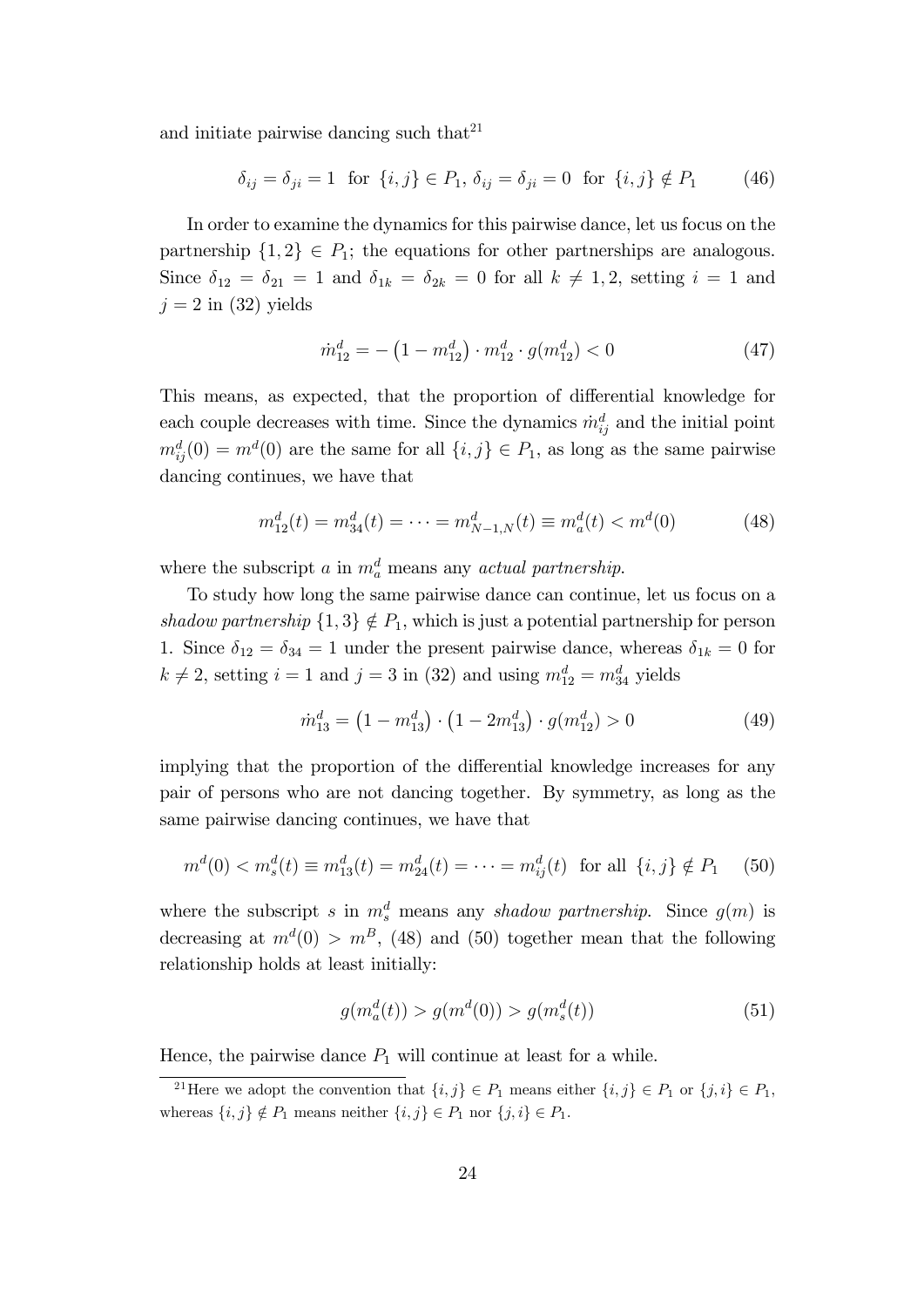To examine exactly how long the same pairwise dance will continue, let us focus on person 1 again. To see if person 1 continues to dance with person 2 or if person 1 wishes to switch to shadow partner 3, we take the ratio of (47) to (49) at time  $t > 0$ . Following calculations we obtain:

$$
\frac{-\dot{m}_{12}^d(t)}{\dot{m}_{13}^d(t)} > 2 \text{ when } m_{12}^d(t) > \frac{2}{5} \equiv m^B
$$

The important implication is that  $m_{12}^d(t)$  is decreasing at a rate more than twice the speed of increase of  $m_{13}^d(t)$ , at least initially. Provided that  $m^d(0)$  is sufficiently close to 2/5, eventually there will be a time  $t'$  such that  $g(m_{12}^d(t'))$  $g(m_{13}^d(t'))$  and partners change from  $\{1,2\}$  and  $\{3,4\}$  to, for example,  $\{1,3\}$ and  $\{2, 4\}.$ 

Indeed, focusing on an actual partnership  $\{1,2\}$  and a shadow partnership  $\{1,3\}$ , we can show the following (see Appendix 1 for a proof of the next result):

Assuming symmetry of initial conditions for N persons, suppose that  $2/5 <$  $m<sup>d</sup>(0) < m<sup>I</sup>$ . If initial partnerships are given by  $P_1$  in (45), and the same partnerships are maintained, then there exists a time  $t'$  such that for  $t > 0$ ,

$$
g(m_{12}^d(t)) \geq g(m_{13}^d(t))
$$
 as  $t \leq t'$  (52)

There is a unique switching time  $t'$  as a function of  $m<sup>d</sup>(0)$ , which is denoted by  $t^s [m^d(0)]$ . Denoting

$$
m_{12}^{d} \left( t^{s} \left[ m^{d}(0) \right] \right) \equiv m_{12}^{d} \left[ m^{d}(0) \right], m_{13}^{d} \left( t^{s} \left[ m^{d}(0) \right] \right) \equiv m_{13}^{d} \left[ m^{d}(0) \right]
$$

and using the equality in (52) we have the switching position as follows:

$$
m_{13}^d \left[ m^d(0) \right] = \frac{2}{5} + \frac{\left( m^d(0) - \frac{2}{5} \right) \left( 1 - m^d(0) \right)}{m^d(0)^2 \left[ 2 - \left( \frac{1}{m^d(0)} - 2 \right) \left( 4 - \frac{1}{m^d(0)} \right) \right]}
$$
(53)

In Figure 4, we draw the  $m_{13}^d \left[ m^d(0) \right]$  curve in the bottom part (using a bold line). For illustration, we take  $m_0^d$  as the initial value of  $m^d(0)$  and, using the real lines with arrows, we show in this diagram how to determine the switching positions  $m_{13}^d \left[ m_0^d \right]$  and  $m_{12}^d \left[ m_0^d \right]$ .

Let  $\hat{m}$  be the critical value of  $m<sup>d</sup>(0)$  such that

$$
m_{13}^d \left[ \hat{m} \right] = m^I \tag{54}
$$

Using Figure 4, we can readily show that  $2/5 < \hat{m} < m^I$ . Suppose that  $2/5 < m<sup>d</sup>(0) \leq \hat{m}$ . Then, under the partnership  $\{1, 2\}$  and  $\{3, 4\}$ , it holds that

$$
g\left(m_{12}^d(t)\right) > g\left(m_{13}^d(t)\right) > \alpha \quad \text{for} \quad 0 < t < t'
$$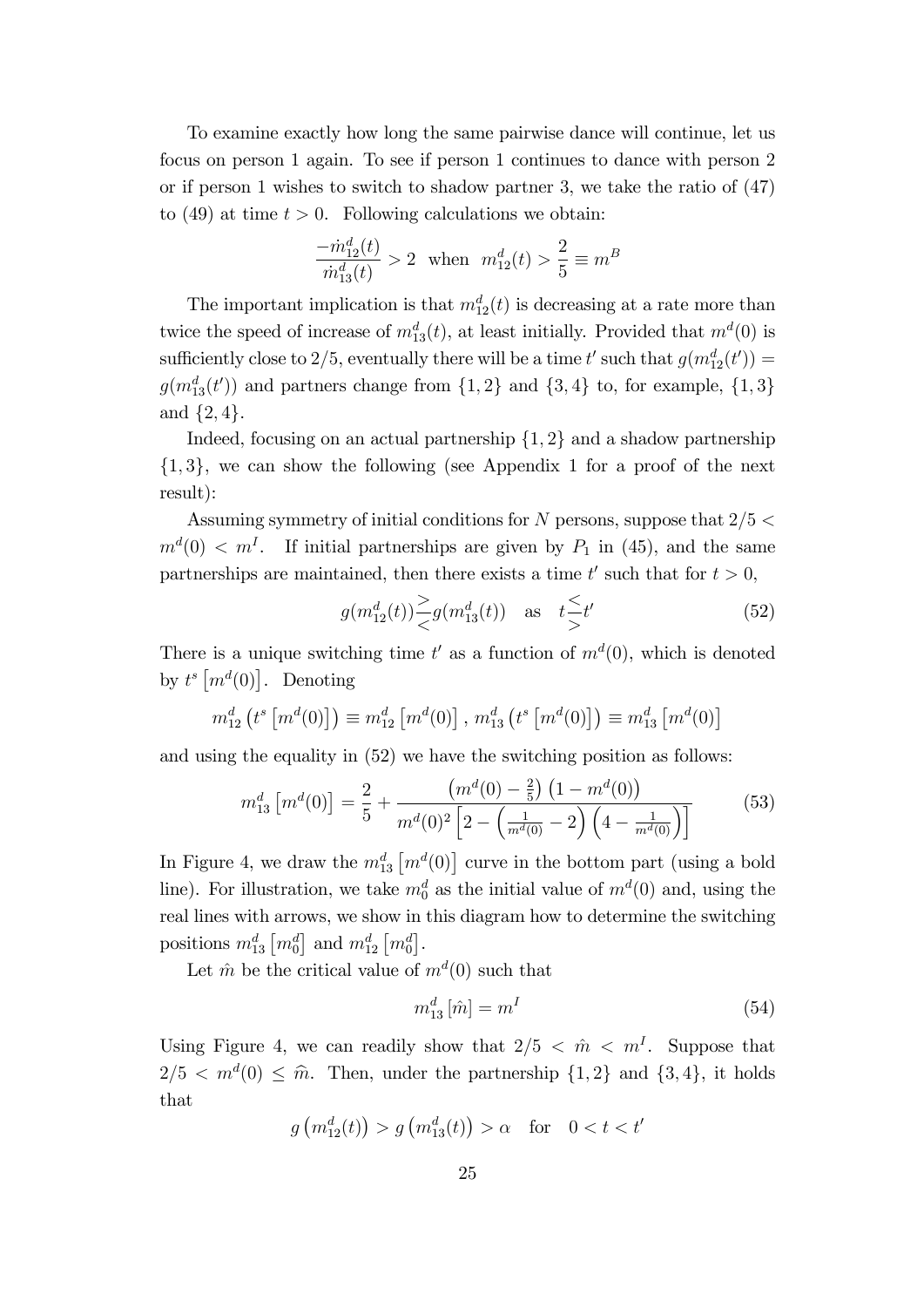and hence partnerships  $\{1, 2\}$  and  $\{3, 4\}$  continue until time t'. However, if they maintained the same partnerships longer, then

$$
g\left(m_{12}^d(t)\right) < g\left(m_{13}^d(t)\right) \quad \text{for} \quad t > t'
$$

This implies that the original partnership cannot be continued beyond time  $t'$ , and suggests that the dancers switch to the new partnerships. Since all other potential partners are indistinguishable, as shown in Appendix 2, a single dance partner is chosen from those not used in the first phase, and this dance continues for some time.

Two examples of new equilibrium partnerships at time  $t'$  are given by

$$
P_2 \equiv \{ \{1,3\}, \{2,4\}, \{5,7\}, \{6,8\}, \cdots, \{N-3, N-1\}, \{N-2, N\} \} \quad (55)
$$

and

$$
P'_{2} \equiv \{\{N, 1\}, \{2, 3\}, \{4, 5\}, \cdots, \{N - 2, N - 1\}\}\
$$
(56)

There exist many other possibilities for equilibrium partnerships to be chosen by  $N$  dancers at time  $t'$ . It turns out, however, that the essential characteristics of equilibrium dynamics are not affected by this choice at time  $t'$ , as explained at the end of this case.

**Phase 2:** Hence, let us assume that  $N$  persons agree to choose the new partnerships  $P_2$  at time  $t'$ . It turns out, however, that these new partnerships last only for a limited time (for details, see Appendix 2). To examine this point, we focus on the dynamics of a four-person group, 1, 2, 3 and 4, where the initial partnerships  $\{1, 2\}$  and  $\{3, 4\}$  switch to the new partnerships  $\{1, 3\}$ and  $\{2,4\}$  at time t'. Referring to Figure 4, at the switching time t' the new partnership  $\{1,3\}$  is at state  $m_{13}^d [m_0^d]$ , whereas the former partnership is at state  $m_{12}^d [m_0^d]$ . As the new partnerships mature, partners build up knowledge in common, so  $m_{13}^d$  moves to the left from  $m_{13}^d$   $[m_0^d]$ , while the former partnership  $\{1, 2\}$  builds up differential knowledge since they are no longer working together, so  $m_{12}^d$  moves to the right from  $m_{12}^d$   $[m_0^d]$ . Eventually, the values of the previous partnership  $\{1,2\}$  and the current partnership  $\{1,3\}$ meet somewhere between  $m_{12}^d \left[ m_0^d \right]$  and  $m_{13}^d \left[ m_0^d \right]$ . Due to the shape of the function g, the value of partnership  $\{1,3\}$  moves up quickly relative to the movement of shadow partnership  $\{1, 2\}$  up, so equality of the values of the two partnerships is achieved to the left of  $B$  at a certain time  $t''$ . Let  $t''$  be the time at which  $m_{12}^d(t)$  and  $m_{13}^d(t)$  become the same:

$$
m_{12}^d(t'') = m_{13}^d(t'')
$$
\n(57)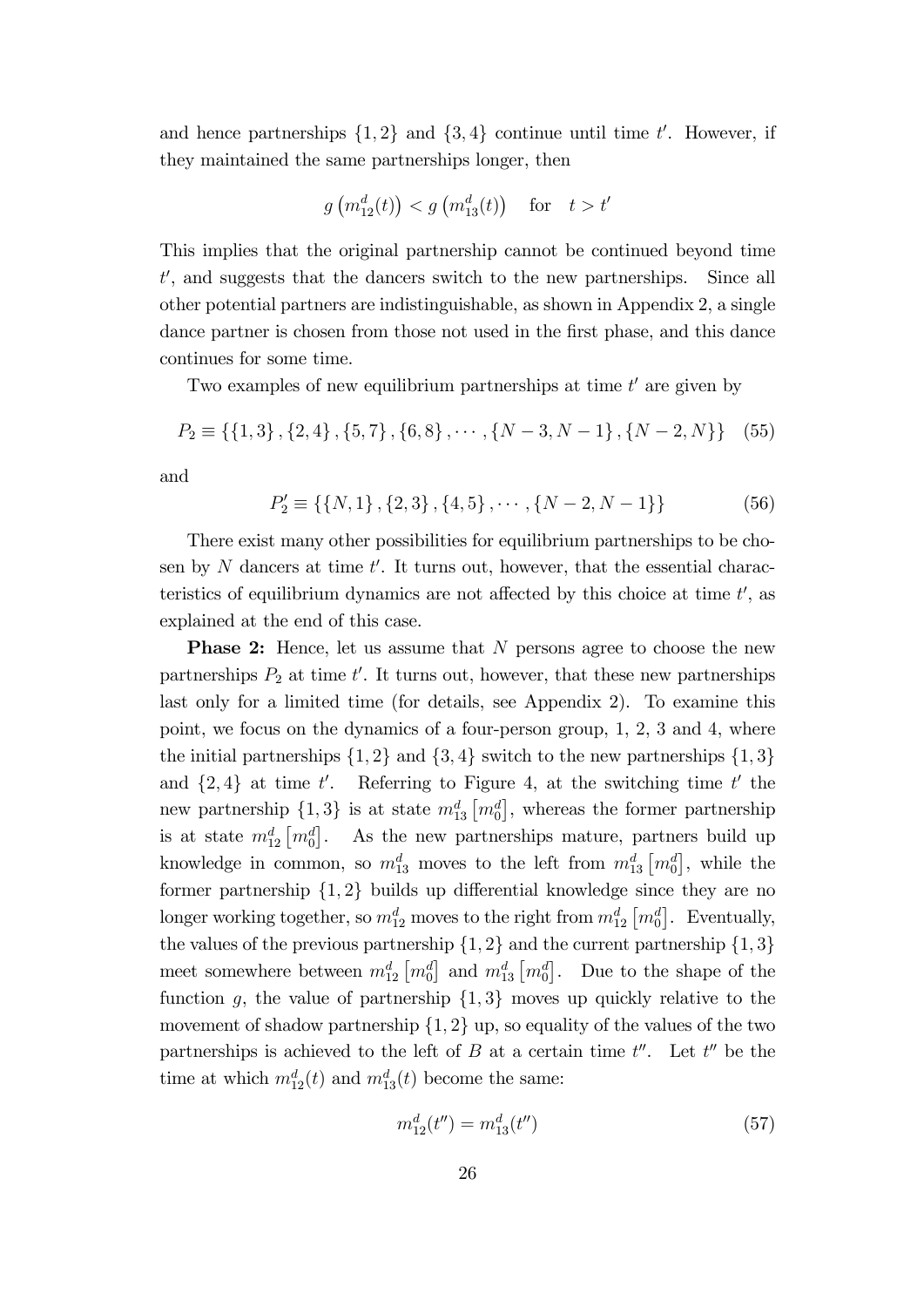Notice that although our focus has been on agent 1, our arguments are applicable to all agents. So, for example, agents 3 and 4 dance in the first phase, whereas agents 2 and 4 dance in the second phase. At the end of the second phase, the values of the four partnerships

$$
\{1,2\},\{1,3\},\{3,4\} \text{ and } \{2,4\}
$$

are all the same, as are their states.

When equality (57) is achieved, partnerships  $\{1,4\}$  and  $\{2,3\}$  have never coalesced, so these partners have little in common. Thus, in Figure 4, their state is to the right of the initial state  $m_{13}^d \left[m_0^d\right]$ , so they will never coalesce. Although we focus on the four person model, the same applies to any potential partnership that never forms in the first two phases. Thus the third phase will involve only those partnerships realized in the first two phases.

Analogous to the notation used for the first switching time and position, there is a unique switching time  $t''$  as a function of  $m<sup>d</sup>(0)$ , which is denoted by  $\tilde{t}^s$   $[m^d(0)]$ . Analogous to the notation used for the first switching position, the second switching position is the unique state where  $m_{12}^d(t)$  meets  $m_{13}^d(t)$ , which is defined by:

$$
\tilde{m}^d \left[ m^d(0) \right] \equiv m_{12}^d \left( \tilde{t}^s \left[ m^d(0) \right] \right) = m_{13}^d \left( \tilde{t}^s \left[ m^d(0) \right] \right) = m_{34}^d \left( \tilde{t}^s \left[ m^d(0) \right] \right) = m_{24}^d \left( \tilde{t}^s \left[ m^d(0) \right] \right)
$$
\n(58)

Using the equality in (57), the switching position  $\tilde{m}^d$   $[m^d(0)]$  is:

$$
\tilde{m}^d \left[ m^d(0) \right] = \frac{2}{5} - \frac{m^d(0) - \frac{2}{5}}{5m^d(0) - 1} \tag{59}
$$

In Figure 4, the  $\tilde{m}^d$   $[m^d(0)]$  curve is represented in the bottom part by a bold, broken line. Taking  $m_0^d$  as the initial value of  $m^d(0)$ , and using the broken lines with arrows, we demonstrate how to determine the second switching position  $\tilde{m}^d$   $[m^d(0)].$ 

**Phase 3:** To see what form of dance will take place immediately after the second switching time, observe that if partnerships  $\{1,3\}$  and  $\{2,4\}$  were maintained beyond time  $t''$ , then it would follow that

$$
g\left(m_{12}^d(t)\right) > g\left(m_{13}^d(t)\right) \quad \text{for } t > t''
$$
\n<sup>(60)</sup>

This implies that the same partnerships cannot be continued beyond  $t''$ . Furthermore, notice that dancers cannot go back to the previous form of partnerships  $\{1,2\}$  and  $\{3,4\}$ . If they did so, then the proportion of the knowledge in common for the actual partners  $\{1, 2\}$  would increase, while the proportion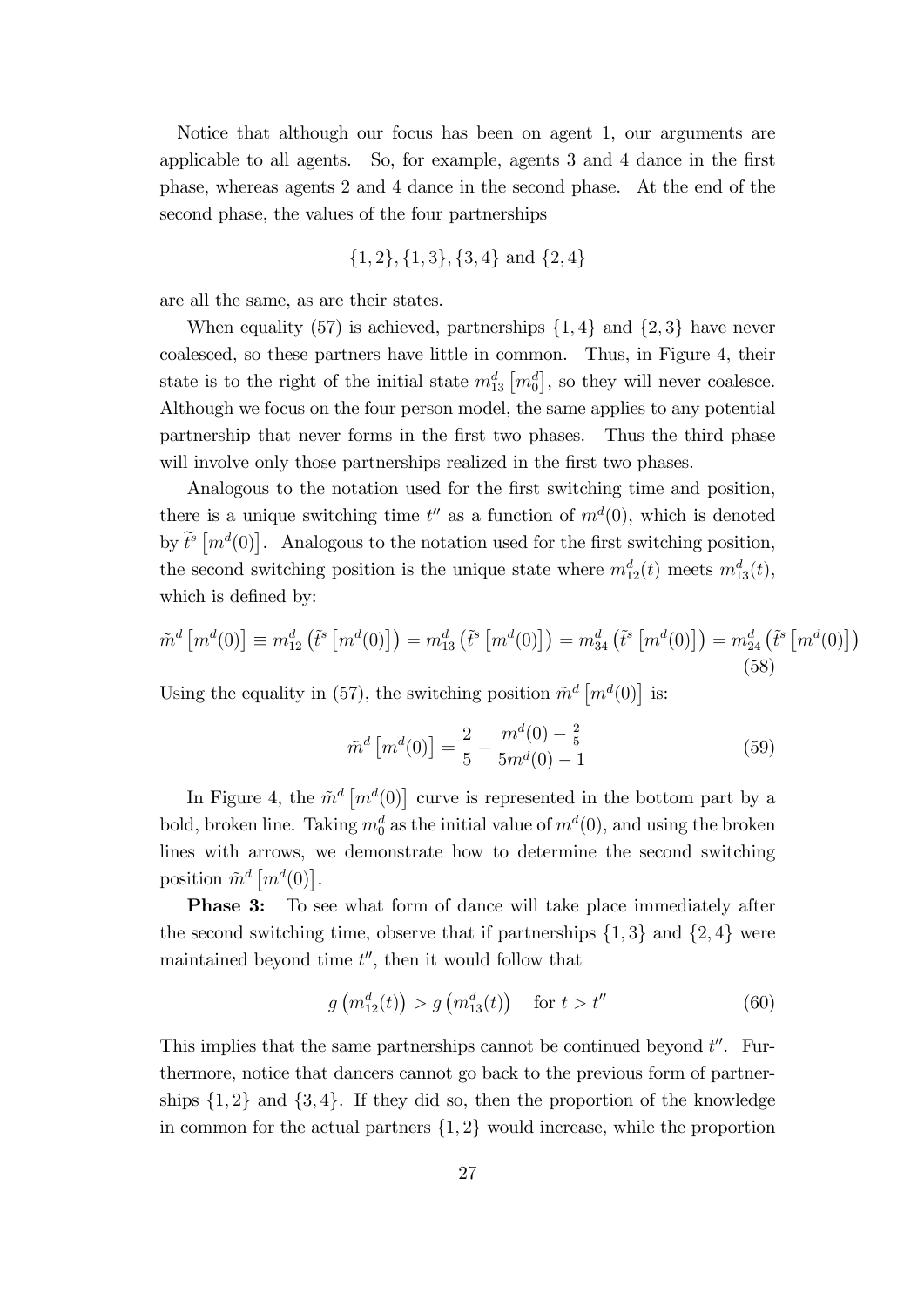of the differential knowledge for the shadow partnership  $\{1,3\}$  would increase. This means that the following relationship,

$$
m_{12}^d(t) < m^d(t'') < m_{13}^d(t) < m^B
$$

holds immediately after  $t''$ , and thus

$$
g(m_{12}^d(t)) < g(m_{13}^d(t)) \tag{61}
$$

which contradicts the assumption that  $\{1, 2\}$  is the actual partnership. Furthermore, since dancers  $1$  and  $4$  do not meet before  $t''$ , the following inequality

$$
g(m_{13}^d(t)) > g(m_{14}^d(t))
$$
\n(62)

holds immediately after  $t''$ . Thus, immediately after time  $t''$ , the equilibrium dance cannot include partnerships  $\{1,4\}$  and  $\{2,3\}$ . Hence, provided that  $g(1/3) > \alpha$ , we can see from Figure 2 that the only possible equilibrium configuration immediately after  $t''$  is a square dance in the form (c-1), involving a rapid rotation of non-diagonal partnerships,  $\{1, 2\}$ ,  $\{1, 3\}$ ,  ${2, 4}$  and  ${3, 4}$ . That is, for dancer 1,  $\delta_{11} = 0$  and  $\delta_{1j} = \frac{1}{2}$  $\frac{1}{2}$  if  $j = 2$ or 3,  $\delta_{14} = 0.^{22}$  Analogous expressions hold for all other four-person groups,  $\{5, 6, 7, 8\}, \cdots, \{N-3, N-2, N-1, N\}.$ 

The dynamics for this square dance are as follows. We set

$$
m_{ij}^d \equiv m^d \text{ for } \{i, j\} \in P_2 \tag{63}
$$

Then, since conditions (35) and (36) hold also in the present context, setting  $\delta_{ij} = 1/2$  in (37), we get

$$
\dot{m}^d = (1 - m^d) \cdot g(m^d) \cdot \frac{1 - 3m^d}{2} \tag{64}
$$

which is negative when  $m^d > \frac{1}{3}$  $\frac{1}{3}$ , and zero if  $m^d = \frac{1}{3}$  $\frac{1}{3}$ . Thus, beginning at any point  $m^d(t'') > \frac{1}{3}$  $\frac{1}{3}$ , the system moves to the left, eventually settling at  $m^d = \frac{1}{3}$  $rac{1}{3}$ .

We can readily show that, along the path above, relation (62) holds for all  $t \geq t''$  where  $m_{13}^d(t) \equiv m^d(t)$ .

It is interesting to observe that, in the entire equilibrium process starting with the symmetric state of knowledge such that  $m_{ij}^d(0) = m^d(0) > m^B$  for all  $i \neq j$ , partnerships  $\{1, 4\}$  and  $\{2, 3\}$ , for example, never coalesce. That is, given that the proportion of differential knowledge for all pairs of dancers

<sup>&</sup>lt;sup>22</sup>Similar to Case (i), this result can also be obtained from the second order condition for equilibrium selection.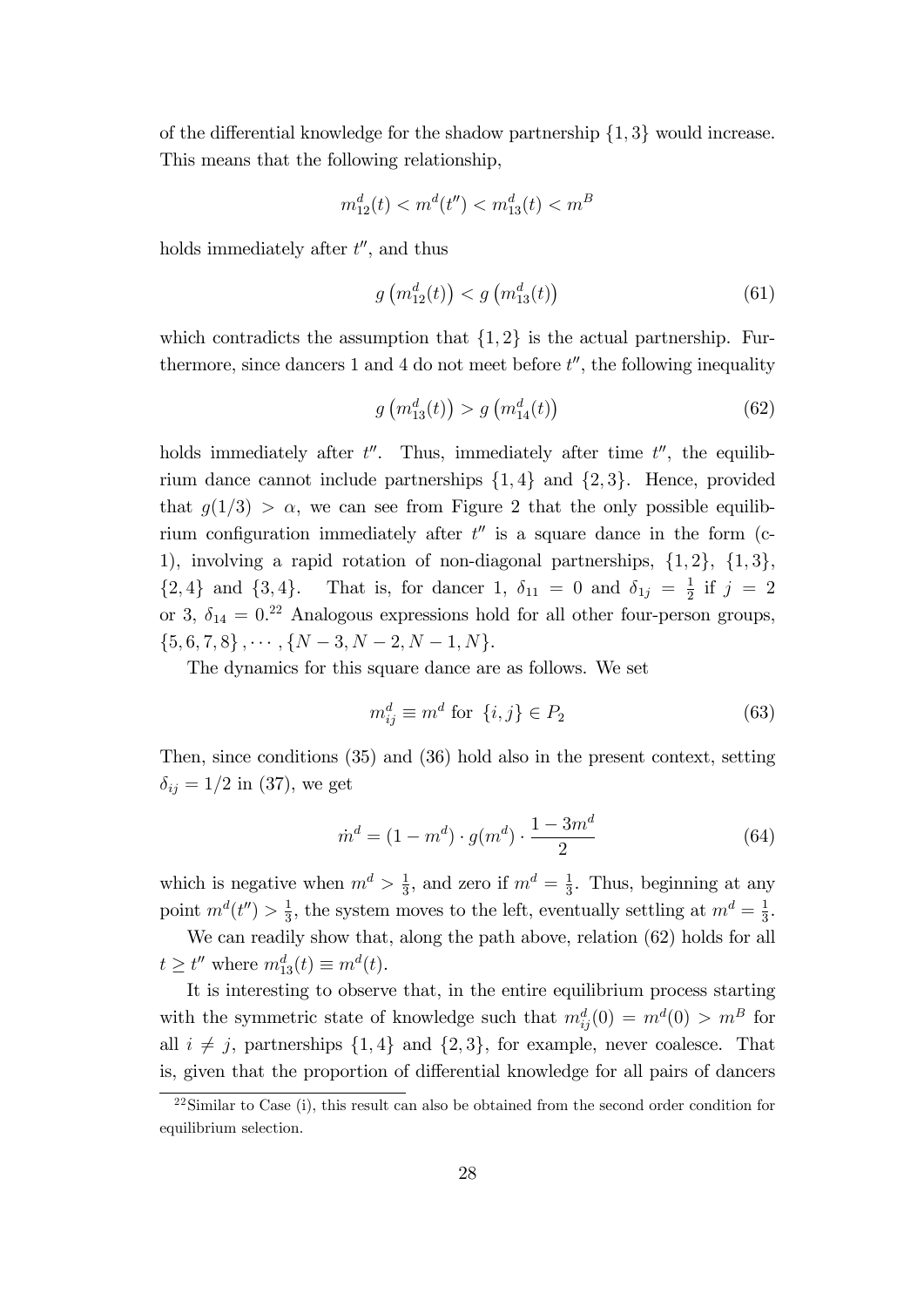at the start exceeds the most productive point  $m^B$ , they try to increase the proportion of knowledge in common as quickly as possible through partner dancing. These initial stages of building up knowledge in common through partner dancing, however, divide all possible pairs of partners, who were symmetric at the start, into two heterogenous groups: those pairs that developed a sufficient proportion of knowledge in common through actual meetings, and those pairs that increased further the proportion of exclusive knowledge because they did not have a chance to work together. Since the latter group of potential partners is excluded from the square dance in the last stage, the equilibrium process of the four-person system ends up with a state of knowledge that is less than the most productive state.

Finally, we may note that there exist many different structures of equilibrium partnerships to be chosen at time  $t'$ . However, the choice does not affect, in the following two stages, the dynamics of  $m<sup>d</sup>$  (the proportion of differential knowledge, common to all active partnerships). Indeed, choosing in Phase 2 either partnerships  $P_2$  or  $P'_2$ , in Phase 3 each person wants to dance with the two partners whom the person met in the previous two stages. Thus, whether  $P_2$  or  $P'_2$  is chosen at time t', the dynamics of  $m^d$  are the same in the last two stages.

# **4.2.3** Case (iii):  $\widehat{m} < m^d(0) \le m^l$

Next suppose  $m<sup>d</sup>(0)$  is such that  $\hat{m} < m<sup>d</sup>(0) \leq m<sup>I</sup>$ . As in Case (ii), dancers are more heterogeneous than at the bliss point, so they would like to increase the knowledge they hold in common through couple dancing, for example using configuration  $(b-1)$  in Figure 2. The initial phase of Case (iii) is the same as the initial phase of Case (ii). However, using (53), we know that  $m_{13}^d[m^d(0)] > m^I$ . Thus,  $g(m_{12}^d(t)) > g(m_{13}^d(t))$  for all t before  $m_{12}^d(t)$  reaches  $m<sup>J</sup>$ , whereas  $g(m_{12}^d(t)) > \alpha > g(m_{13}^d(t))$  when  $m_{12}^d(t)$  reaches  $m<sup>J</sup>$ . So each dancer keeps their original partner as the system climbs up to  $B$  and on to  $J$ . When the system reaches  $m^d(t) = m^J$ , each dancer uses fractional  $\delta_{ij}$  to attain  $m^J$  by switching between working in isolation and dancing with their original partner.

#### **4.2.4** Case (iv):  $m^I < m^d(0) \leq 1/2$

Finally, suppose  $m^d(0) > m^I$ . Then,  $g(m^d(0)) < \alpha$ , and hence there is no reason for anyone to form a partnership. Thus, each person dances alone forever, and eventually reaches  $m^d = 1/2$ .

Compiling all four cases, the Main Result follows.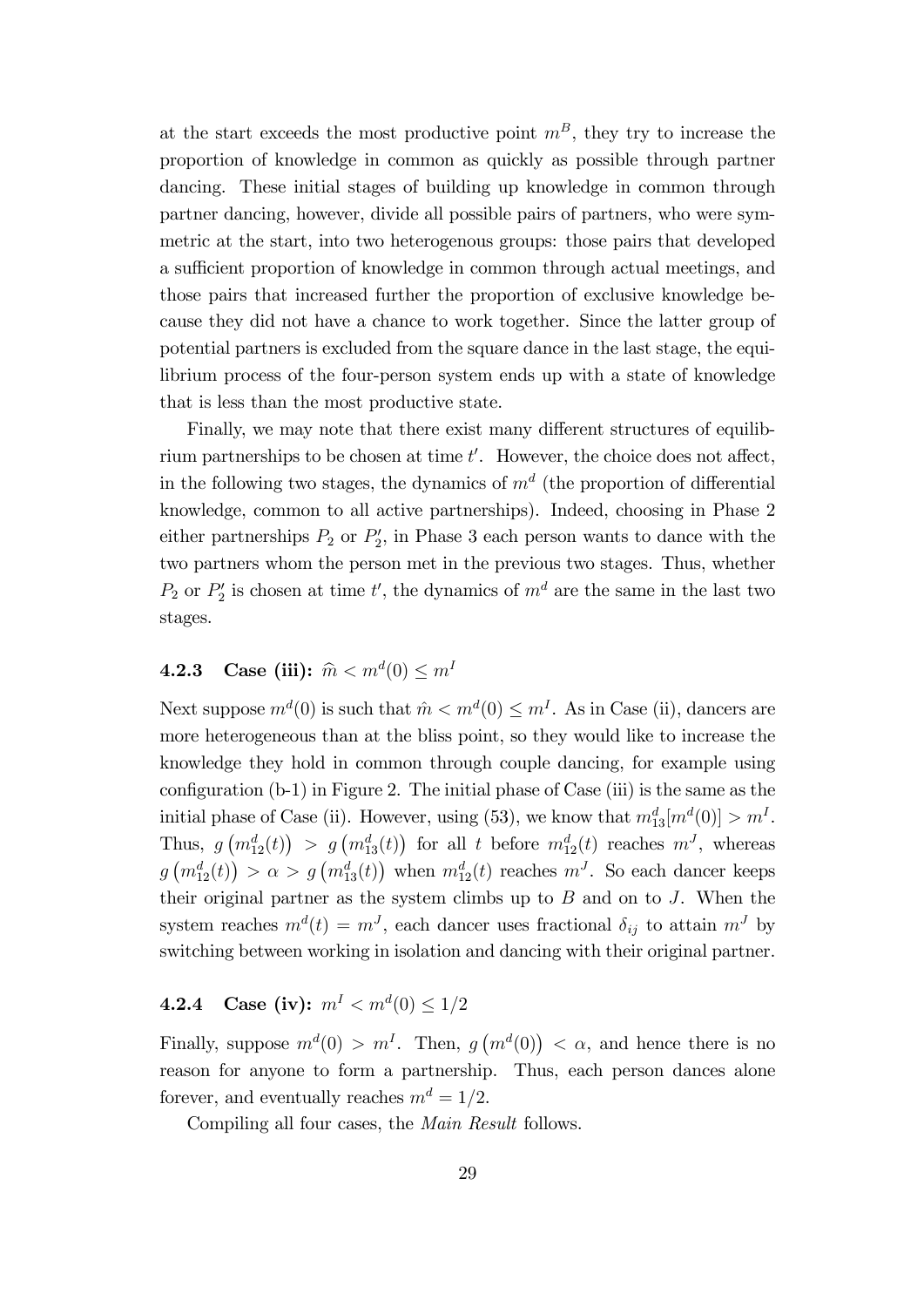There are important remarks to be made about our *Main Result.* First, the sink point changes discontinuously with changes in the initial conditions. Second, from each set of initial conditions, the N persons eventually divide into many separate groups between which no interaction occurs.<sup>23</sup> Thus, from an initial state that is symmetric, we obtain an equilibrium path featuring asymmetry.

### 5 Efficiency: The General Case

Next we consider the welfare properties of the equilibrium path. To construct an analog of Pareto efficiency for this model, we use a social planner who can choose whether or not people should meet in each time period. As noted above, we shall allow the social planner to choose values of  $\delta_{ij}$  in [0, 1], so that persons can be required to meet with various partners for certain percentages of the total time in a period, and not meet for the remainder of the period. The feasibility condition  $\delta_{ij} = \delta_{ji}$  is imposed for all paths considered. To avoid dependence of our notion of efficiency on a discount rate, we employ the following alternative concept. A path of  $\delta_{ij}$  is a measurable function of time (on  $[0,\infty)$ ) taking values in  $[0,1]$ . For each path of  $\delta_{ij}$ , there corresponds a unique time path of  $m_{ij}^d$  determined by equation (22), respecting the initial condition, and thus a unique time path of income  $y_i(t; \delta_{ij})$ . We say that a path  $\delta'_{ij}$  (strictly) dominates a path  $\delta_{ij}$  if

$$
y_i(t; \delta'_{ij}) \ge y_i(t; \delta_{ij})
$$
 and  $y_j(t; \delta'_{ij}) \ge y_j(t; \delta_{ij})$  for all  $t \ge 0$ 

with strict inequality for at least one person over a positive interval of time.

We examine each of the cases enumerated above, beginning with Case (iii). Let t' be the time at which the equilibrium path reaches  $m<sup>J</sup>$ . Let the planner set  $\delta'_{ij}(t) = \delta_{ij}(t)$  for  $t \leq t'$ , taking the same path as the equilibrium path until t'. At time t', the planner takes  $\delta'_{ij}(t) = 0$  until  $m<sup>I</sup>$  is attained, prohibiting meetings so that the dancers can profit from ideas created in isolation. Then the planner sets  $\delta'_{ij}(t) = 1$  until  $m<sup>J</sup>$  is attained, permitting meetings and the development of more knowledge in common. The last two phases are repeated as necessary.

From Figure 1, the income paths  $y_i(t; \delta'_{ij})$  and  $y_j(t; \delta'_{ij})$  generated by the path  $\delta'_{ij}$  clearly dominate the income paths  $y_i(t; \delta_{ij})$  and  $y_j(t; \delta_{ij})$  generated by the equilibrium path  $\delta_{ij}$ . Thus, the equilibrium is far from the most productive

 $23$ Of course, Case (i) is the most interesting of these.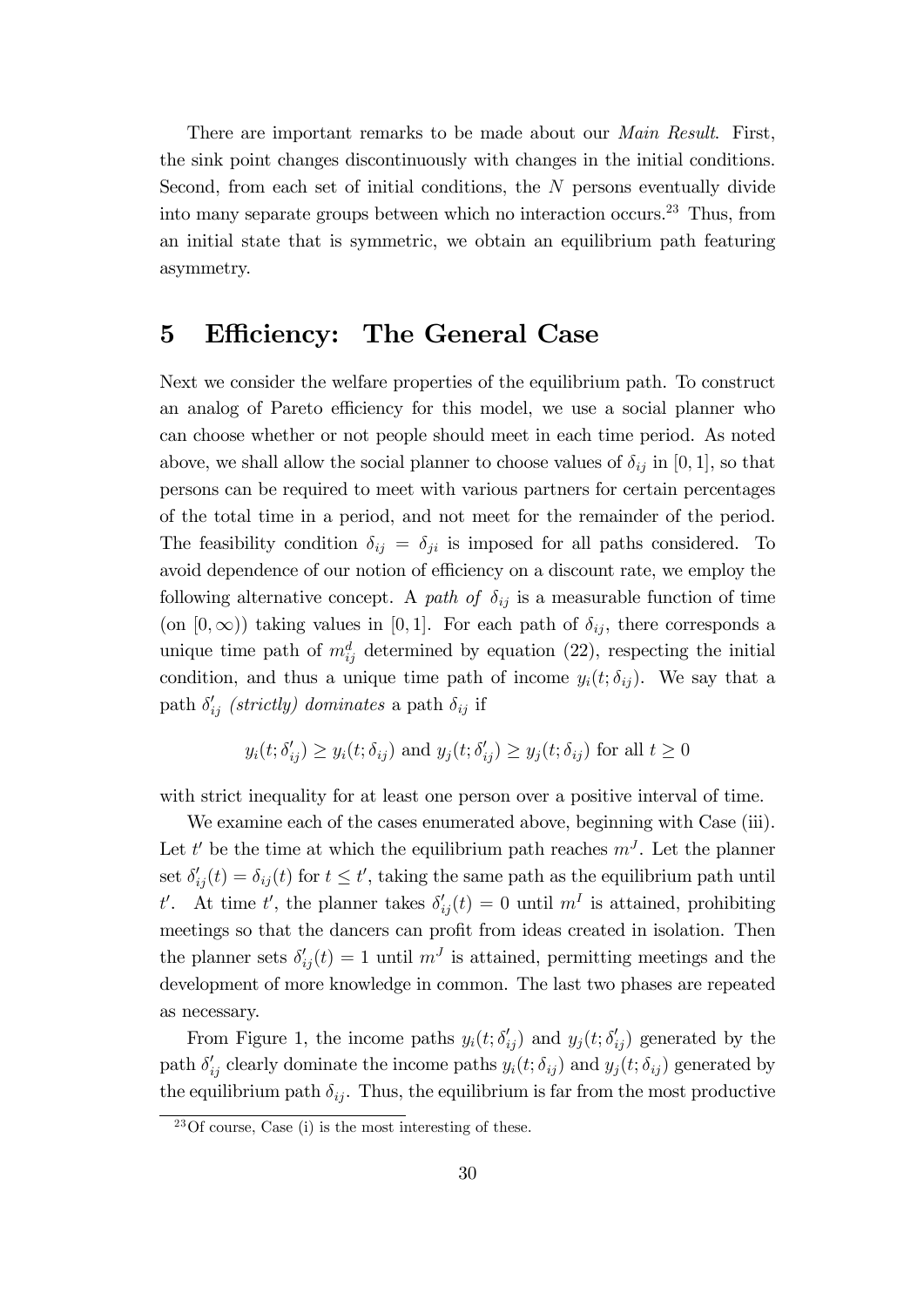path. What distinguishes this case is the fact that at the sink point, meeting and not meeting have the same one period payoff for all persons. Thus, the social planner can change  $\delta_{ij}$  for a length of time without changing payoffs, but after this length of time, payoffs can be made higher.

Now consider Case (iv). The equilibrium cannot be dominated. It has each person always working in isolation. Thus,  $m<sup>d</sup>(0)$  lies in  $(m<sup>I</sup>, \frac{1}{2})$  $\frac{1}{2}$  and  $m^d$  moves right with time. If there were a dominating path, then the social planner must force some pair to work together over a non-trivial interval of time. The first such interval of time will have values of  $m^d$  in  $(m^I, \frac{1}{2})$  $\frac{1}{2}$ , so the persons working together will have lower income during this interval, contradicting the assumption of domination.

Consider Case (i). Let  $\delta_{ij}(t)$  be the equilibrium path. When  $m^d(0) > m^J$ ,  $\delta_{ii}(t) = 1/(N-1)$  for all t and for all pairs i and j, and the payoffs from meeting always exceed not meeting for any person. Examining equation (38) and the implied optimization problem (39), this is the unique path of meetings that maximizes income over each non-negligible interval of time. So the equilibrium path is not dominated by any other feasible path. Furthermore, the equilibrium path either approaches (when  $N = 4$ ) or reaches in finite time (when  $N > 4$ ) the most productive state,  $m^B$ . When  $m^d(0) \leq m^J$ , similar to Case (iv), strict domination cannot occur when  $m^d \leq m^J$ . The equilibrium path begins at  $m<sup>d</sup>(0)$  and reaches  $m<sup>J</sup>$  in finite time. Combining this with what we have determined about the equilibrium path starting at  $m<sup>d</sup>(0) > m<sup>J</sup>$ , we obtain that the equilibrium path is not dominated, and approaches the most productive state.

In fact, for case (i) when  $m<sup>d</sup>(0) > m<sup>J</sup>$ , there is a stronger efficiency result. As detailed in Appendix 3, the equilibrium path satisfies all the first order conditions for a utilitarian socially optimal path where the planner has foresight.

Finally, consider Case (ii), when  $m^B < m^d(0) < \hat{m}$ . Examining equation (38) and the implied optimization problem (44), this path of meetings maximizes income over each non-negligible interval of time. So the equilibrium path is not dominated by any other feasible path, but unlike Case (i), it approaches  $m^d = 1/3$ , that is not the most productive state.

Clearly, initial heterogeneity plays an important role in the efficiency properties of the equilibrium path. What distinguishes Case (i), aside from a relatively homogeneous beginning, is that the dancers can switch partners rapidly enough to increase heterogeneity while at the same time maximizing the in-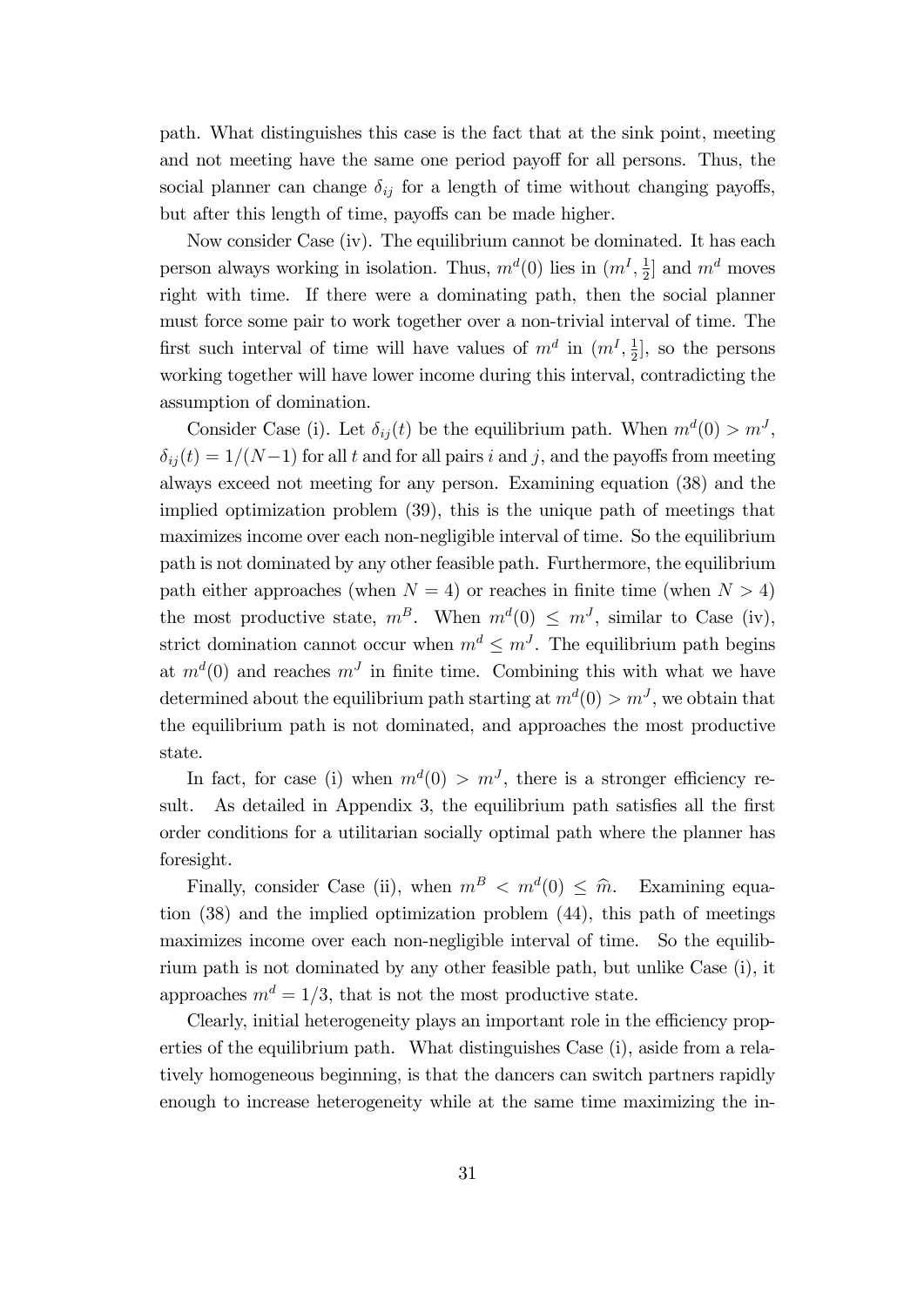crease in output. That is because each agent spends  $1/(N - 1)$  of the time dancing with any particular agent, and  $(N-2)/(N-1)$  of the time dancing with others. This is what leads to the most productive state. In other cases, efficiency would require less heterogeneity than in the initial state, which can only be attained by dancing with a restricted set of partners. This builds up an asymmetry in an agent's relationship with others, in that the agent has more in common with those they have danced with previously, and makes the most productive state unattainable without foresight. It also explains how, with a large initial heterogeneity of agents, asymmetry in their relationships is introduced and is built on along the equilibrium path.

# 6 Why 4?

We have seen that once the agents reach the bliss point (where the growth rate is highest), achieved from large initial homogeneity by cycling through all partners as rapidly as possible, they break into groups of 4 (see Proposition 1, part (i)). This dance pattern allows them to remain at the highest productivity forever. It is natural to ask why 4 is the magic number. In order to see this, we must place the model in a more general context. In particular, we generalize our joint knowledge creation function (7) as follows:

$$
a_{ij} = \beta \cdot (n^c_{ij})^\theta \cdot (n^d_{ij} \cdot n^d_{ji})^{\frac{1-\theta}{2}} \qquad 0 < \theta < 1
$$

The parameter  $\theta$  represents the weight on knowledge in common as opposed to differential knowledge in the production of new ideas. This parameter is crucial in determining the bliss point. Of course, up to now, we have set  $\theta = 1/3$ . The remainder of the model is unchanged.

First we calculate the bliss point in this more general setting. Analogous to equation  $(23)$ , the growth rate function under pairwise symmetry is modified as follows:

$$
g(m) \equiv \beta \cdot \frac{(1 - 2m)^{\theta} \cdot m^{(1 - \theta)}}{1 - m} \tag{65}
$$

Setting  $g'(m) = 0$ , the bliss point  $m<sup>B</sup>$  is given by

$$
m^B(\theta) = \frac{1-\theta}{2-\theta} \tag{66}
$$

As expected, when  $\theta = 1/3$ ,  $m^B = 2/5$ . For  $\theta = 0$ ,  $m^B = 1/2$ ;  $m^B$  decreases monotonically in  $\theta$ , reaching  $m^B = 0$  when  $\theta = 1$ , which is not surprising.

When all the agents start with initial heterogeneity  $m<sup>d</sup>(0) < m<sup>B</sup>(\theta)$  and are pairwise symmetric, equilibrium dynamics are essentially the same as in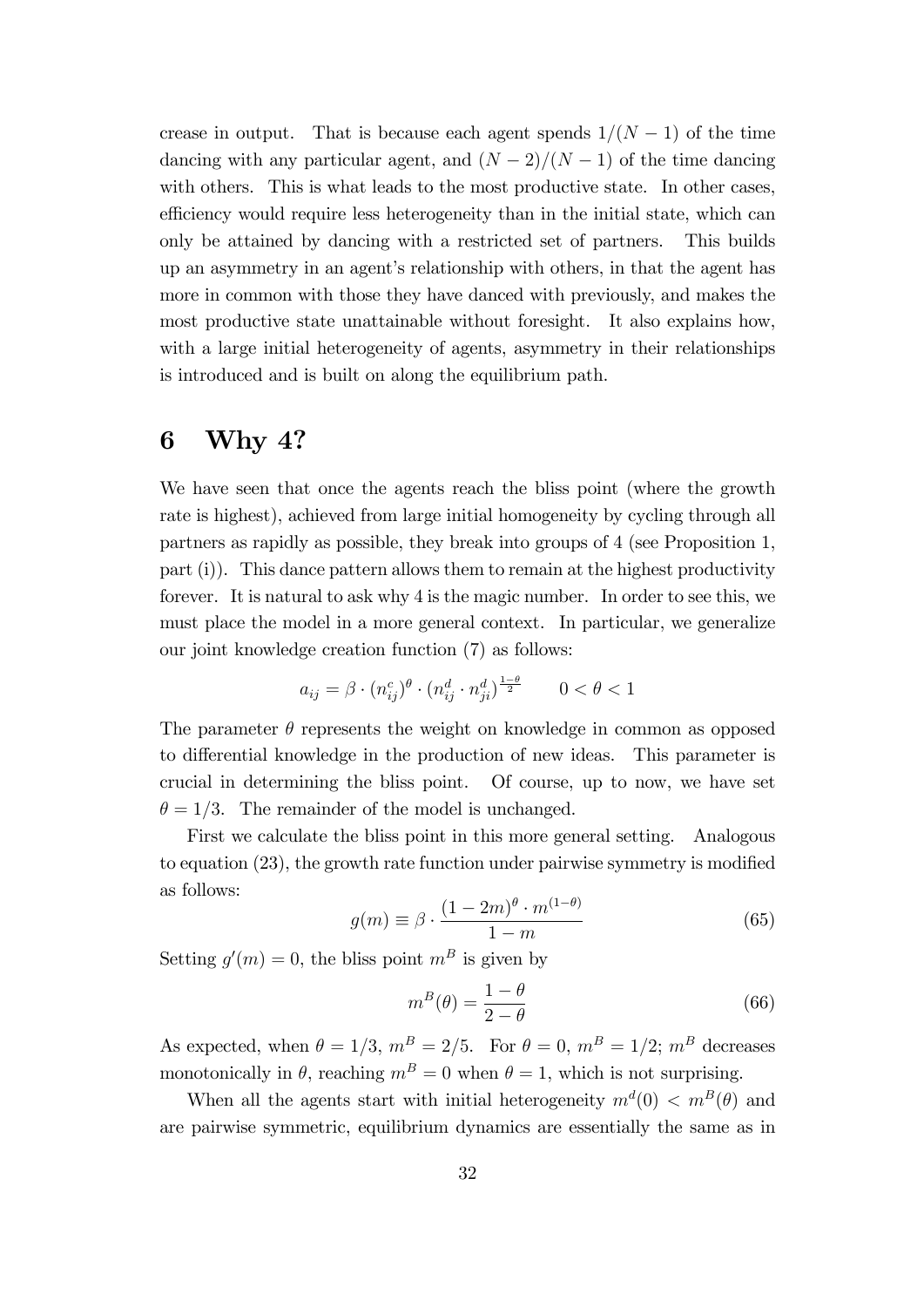Proposition 1 (i). Thus, analogous to the previous derivation of  $(37)$ , when  $m<sup>J</sup> < m < m<sup>B</sup>(\theta)$ , using (35), (36) and (32) we have the following equilibrium dynamics:

$$
\dot{m}^d = \left\{ \frac{N-2}{N-1} - m^d \cdot \frac{2N-3}{N-1} \right\} \cdot \beta \cdot (1 - 2m^d)^\theta \cdot (m^d)^{1-\theta} \tag{67}
$$

Setting  $\dot{m}^d = 0$ , we obtain the sink point

$$
m^{d*} = \frac{N-2}{2N-3}
$$
 (68)

which is independent of  $\theta$  and is  $2/5$  when  $N = 4$ . Since  $m^{d*}$  is increasing in  $N$ , for sufficiently large  $N$ , the sink point heterogeneity exceeds the bliss point heterogeneity, namely  $m^{d*} > m^{B}(\theta)$ . So when the equilibrium heterogeneity reaches the bliss point  $m^B(\theta)$ , the agents must split into smaller groups in order to maintain the optimal level of heterogeneity,  $m^B(\theta)$ . To analyze the optimal group size, we set the heterogeneity of the sink point of the dynamic process to the heterogeneity at the bliss point:

$$
m^{d*} = m^B(\theta)
$$

Thus, using (66) and (68), we obtain the optimal group size

$$
N^B(\theta) = 1 + \frac{1}{\theta} \tag{69}
$$

which is 4 when  $\theta = 1/3$ , as expected. Assuming that the optimal group size  $N^B(\theta)$  and the number of groups  $N/N^B(\theta)$  are integers, when the equilibrium dynamics reach  $m^B(\theta)$ , groups of size  $N^B(\theta)$  form and each member of a group dances only with members of the group, spending an equal amount of time dancing with every member of the group with  $\delta_{ij}(t) = 1/(N^B(\theta) - 1)$ .

Equilibrium dynamics when initial heterogeneity is larger than  $m<sup>B</sup>$  are essentially unchanged from Proposition 1 (ii)-(iv), but explicit solutions are not readily obtainable. Nevertheless, the equilibrium dance patterns and intuition are robust.

The main implication of this analysis is that if knowledge in common is important  $(\theta$  is close to 1), the equilibrium and optimal grouping of dancers is rather small. This may explain the large number of small firms in Higashi Osaka or in Ota ward in Tokyo, each specializing in different but related manufacturing services. Another example is the third Italy, which produces a large variety of differentiated products. In each case, tacit knowledge accumulated within firms plays a central role in the operation of the firms. (An extreme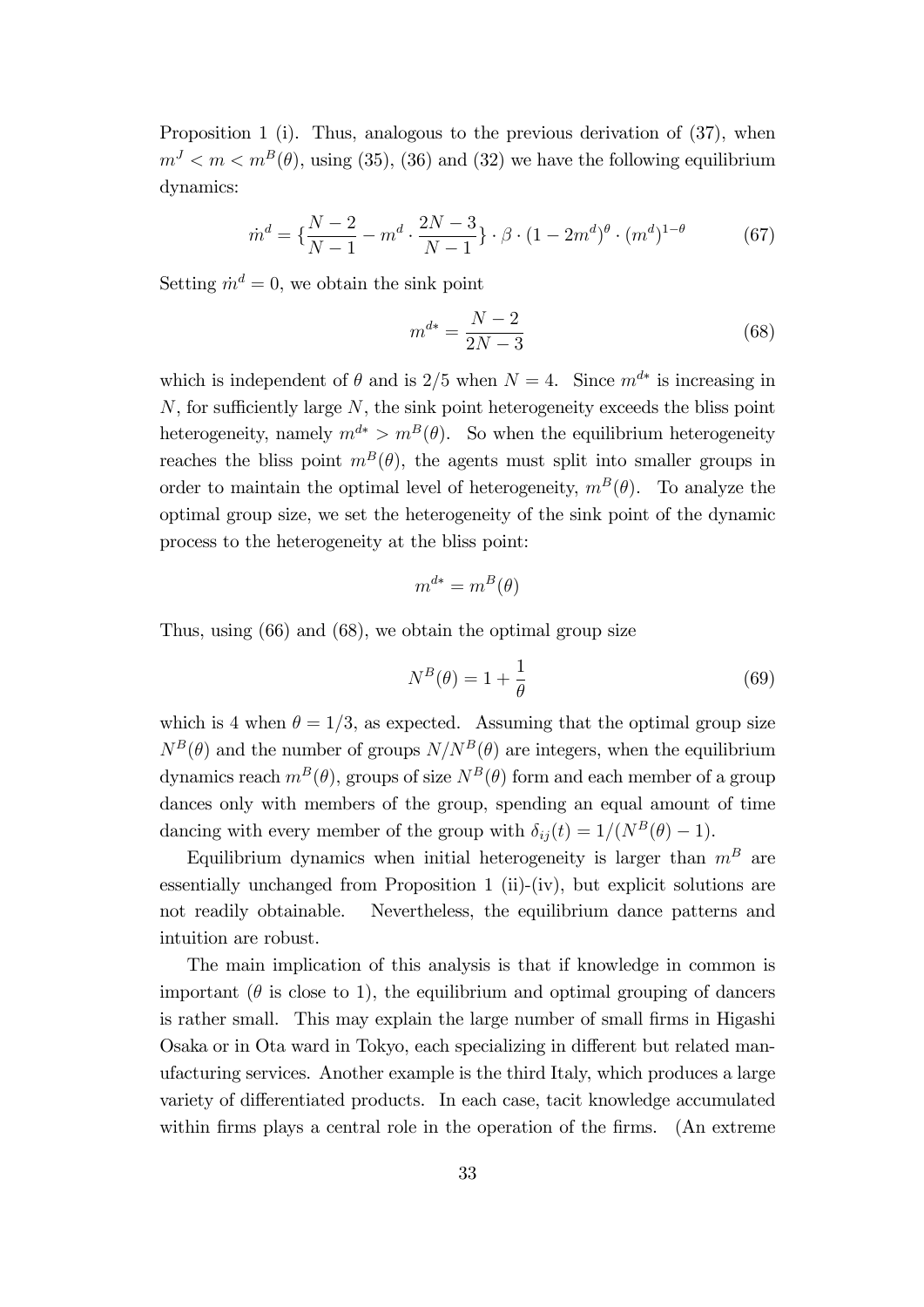example is marriage, when  $N^B(\theta) = 2$ .) In contrast, when differentiated knowledge is important ( $\theta$  is close to 0), then the equilibrium and optimal group size is large, for example in academic departments and research labs.

We may also observe that when the system reaches the bliss point, the dancers break into groups and the system becomes asymmetric, in the following sense. If dancer i belongs to the same group as dancer  $k$ , then their differential knowledge remains at the bliss point  $m^B$ , maintaining the highest productivity  $g(m^B)$ . If dancer j belongs to a different group, then the differential knowledge between i and j diverges, namely it moves away from  $m^B$ , thus reducing  $g(m_{ij}^d)$ . So once the population splits into groups, dancers  $i$  and  $j$  will not want to collaborate again. In other words, our model generates boundaries of research teams endogenously.

### 7 Conjectures and Conclusions

We have considered a model of knowledge creation that is based on individual behavior, allowing myopic agents to decide whether joint or individual production is best for them at any given time. We have allowed them to choose their best partner or to work in isolation. This is a pure externality model of knowledge creation. One would not expect that equilibria would be efficient for two reasons: the agents are myopic, and there are no markets. The emphasis of our model is on endogenous agent heterogeneity, whereas we examine the permanent effects of knowledge creation and accumulation.

In the case of two people, there are two sink points (equilibria) for the knowledge accumulation process. The state where the two agents have a negligible proportion of ideas in common is attainable as an equilibrium from some initial conditions. There is one additional and more interesting sink, involving a large degree of homogeneity in the two agents, and this is attainable from a non-negligible set of initial conditions. Relative to the most productive state, the first sink point has agents that are too heterogeneous, while the second sink point has agents that are too homogeneous.

With  $N$  persons, assuming that  $N$  is large enough, we find that, surprisingly, for a range of initial conditions that imply a large degree of homogeneity among agents, the sink is the most productive state. The population breaks into optimal size groups when it reaches the most productive state. The size of these groups is inversely related to the weight given to homogeneity in knowledge production.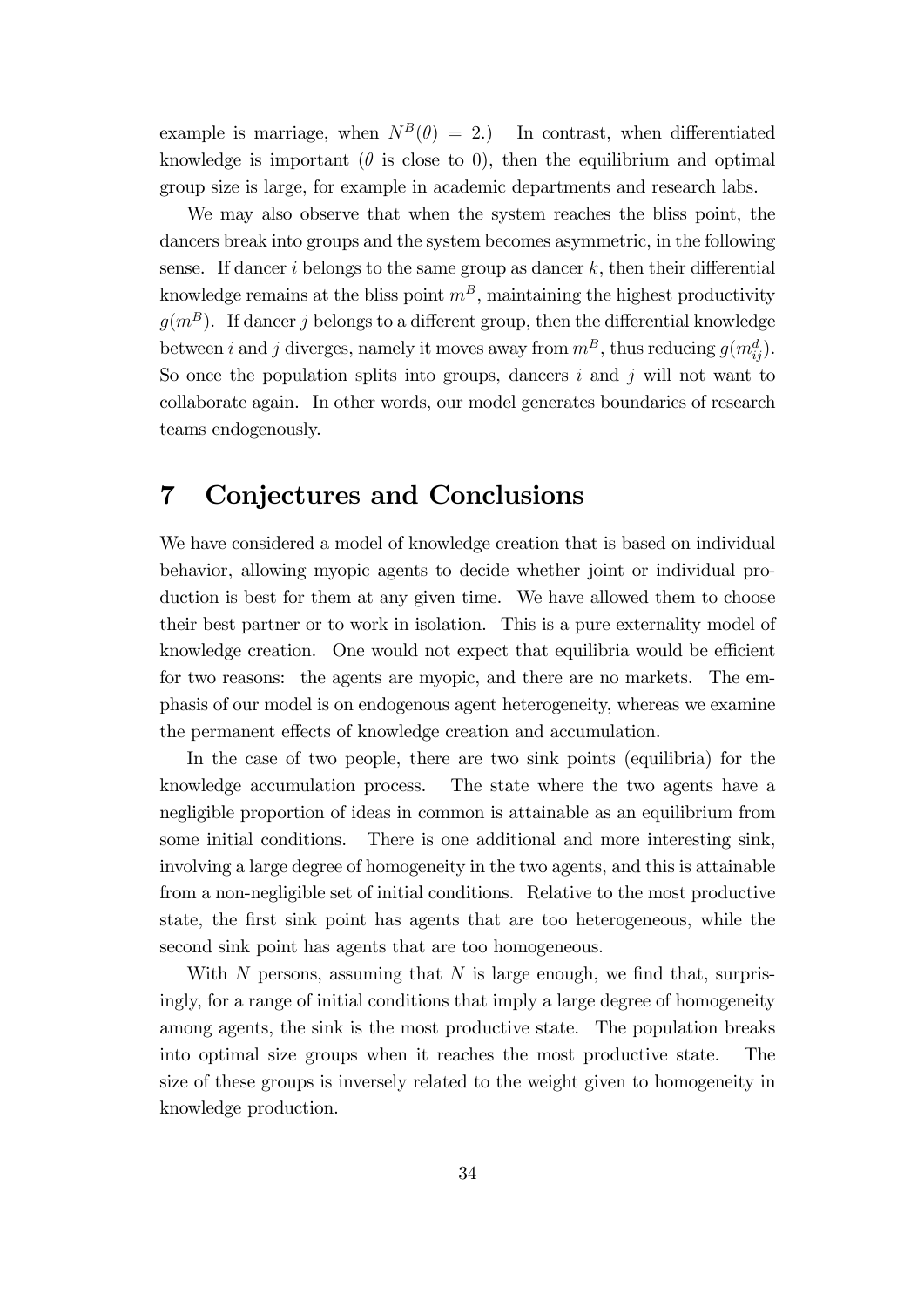The sink point depends discontinuously on initial conditions. Moreover, there are only 4 possible equilibrium paths. If agents begin with a large degree of heterogeneity, then the sink is inefficient, and it can be one of several points, including the analog of the relatively homogeneous sink in the two person case. Despite a symmetric set of initial conditions, asymmetries can arise endogenously in our structure. In particular, each agent might communicate pairwise with some, but not all other, agents in equilibrium. The asymmetries that arise can partition the agents endogenously into different groups, giving rise to an asymmetric interaction structure from a situation that is initially symmetric. Bearing in mind its limitations, the model could be tested using data on coauthorships in various academic disciplines or collaborative work in other Öelds. Returning to a question posed in the introduction, the empirical pattern of team size in Broadway musicals, from smaller teams to larger ones over a 50 year period, is explained by the increasing complexity of producing these musicals, and thus a need for more heterogeneity in the teams.

Many extensions of our work come to mind. It is important and interesting to add knowledge transfer to the model with more than 2 people. Then we can study comparative statics with respect to speeds of knowledge transfer and knowledge creation on the equilibrium outcome and on its efficiency. It would also be interesting to add knowledge transfer without meetings, similar to a public good. For instance, agents might learn from publicly available sources of information, like newspapers or the web. $24$  Markets for ideas would also be a nice feature. One set of extensions would allow agents to decide, in addition to the people they choose with whom to work, the intensity of knowledge creation and exchange.

We note that what we have done, in essence, is to open the "black box" of knowledge externalities in more aggregate models to find smaller "black boxes" inside that we use in our model. These "black boxes" are given by the exogenous functions representing knowledge transfer and creation within a meeting of two agents. Our contribution is to solve the matching problem of agents in a dynamic context given this structure. It will be important to open our ìblack boxesî as well. That is, the microstructure of knowledge creation and transfer within meetings must be explored. It will be useful to proceed in the opposite direction as well, aggregating our model up to obtain an endogenous growth framework, to see if our equilibrium patterns and efficiency

 $^{24}$ Stability of our equilibria with respect to small amounts of public information or information spillovers is an important topic for future research.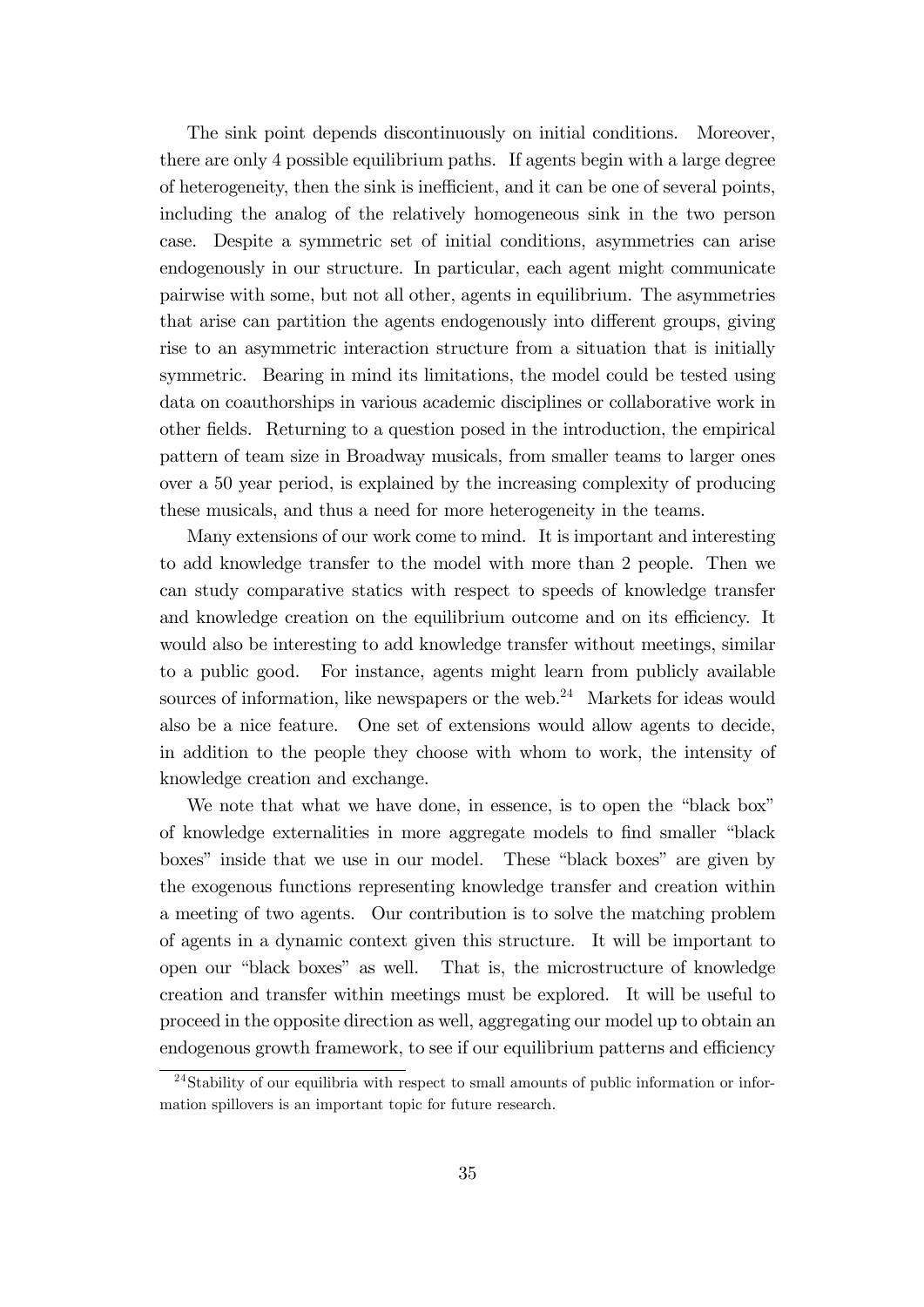results persist.

Another set of extensions would be to add stochastic elements to the model, so the knowledge creation and transfer process is not deterministic. As remarked in the introduction, probably our framework can be developed from a more primitive stochastic model, where the law of large numbers is applied to obtain our framework as a reduced form.<sup>25</sup>

An important application of our work would be to the literature on intellectual property, to provide microstructure for the idea production process; see Scotchmer (2004) and Boldrin and Levine (2005) for interesting and provocative treatments.

Eventually, we must return to our original motivation for this model, as stated in the introduction. Location seems to be an important feature of knowledge creation and transfer, so regions and migration are important, along with urban economic concepts more generally; for example, see Duranton and Puga (2001) and Helsley and Strange (2004). Using patent data, Agrawal et al (2003) find that when an inventor moves, he cites patents from his previous location more than patents at other locations. The reason could be connected with mutual knowledge. It would be very useful to extend the model to more general functional forms. It would be interesting to proceed in the opposite direction by putting more structure on our concept of knowledge, allowing asymmetry or introducing notions of distance, such as a metric, on the set of ideas<sup>26</sup> or on the space of knowledge. Finally, it would be useful to add vertical differentiation of knowledge, as in Jovanovic and Rob (1989), to our model of horizontally differentiated knowledge.

#### REFERENCES

Agrawal, A.K., Cockburn, I.M., McHale, J., 2003. Gone but not forgotten: Labor flows, knowledge spillovers, and enduring social capital. NBER Working Paper 9950 http://www.nber.org/papers/w9950

Aoki, M., 1994. The contingent governance of teams: Analysis of institutional complementarity. International Economic Review 35, 657-676.

Barabási, A.-L., 2005. Network theory - the emergence of creative enterprise. Science 308, 639-641.

 $25\,\text{We confess that our first attempts to formulate our model of knowledge creation were}$ stochastic in nature, using Markov processes, but we found that they quickly became intractable.

<sup>&</sup>lt;sup>26</sup>See Berliant *et al* (2006).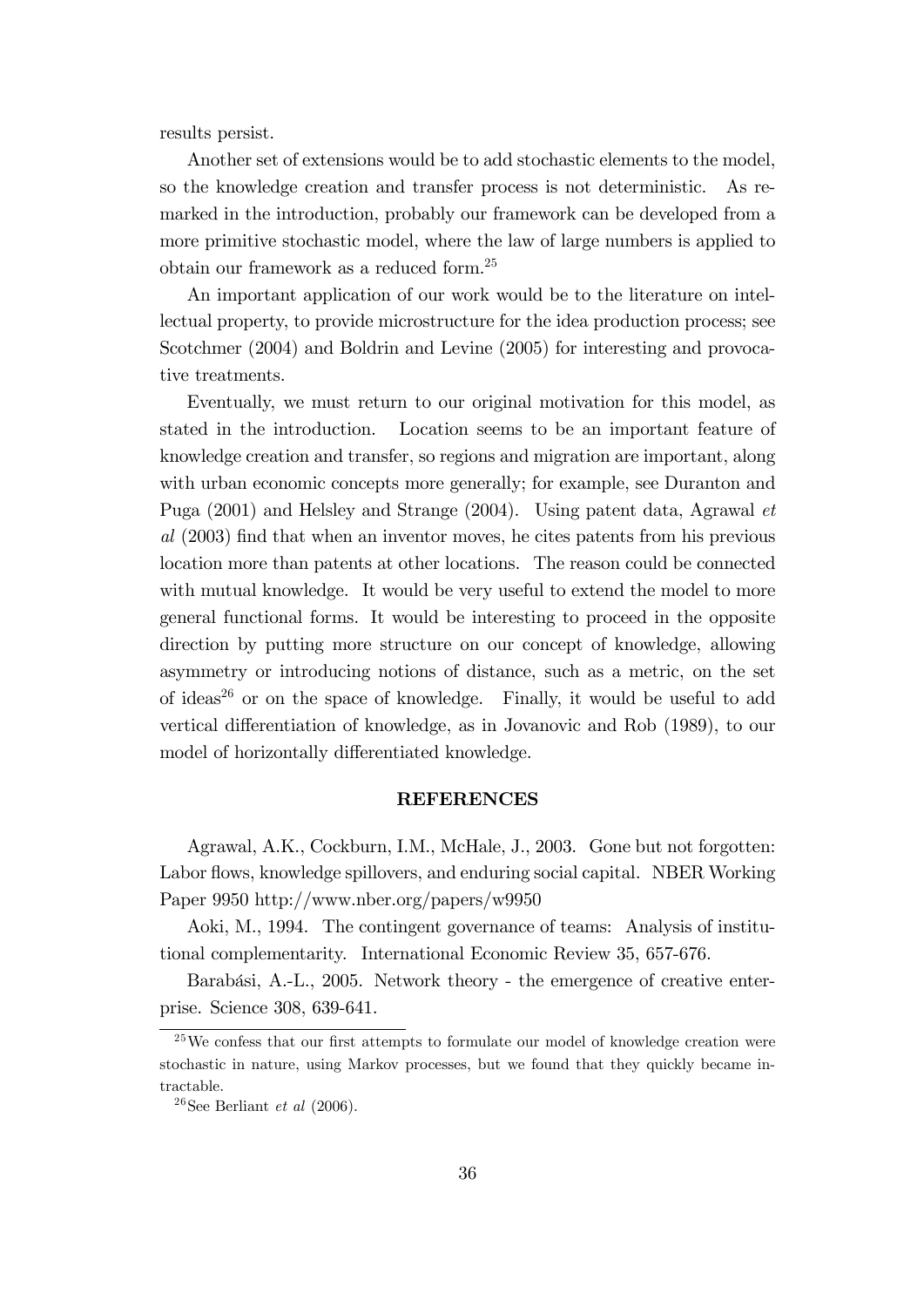Berliant, M., Fujita, M., 2006. Dynamics of knowledge creation and transfer: The two person case. Mimeo.

Berliant, M., Reed, R., Wang, P., 2006. Knowledge exchange, matching, and agglomeration. Journal of Urban Economics 60, 69-95.

Boldrin, M., Levine, D.K., 2005. Against Intellectual Monopoly. Mimeo. Duranton, G., Puga, D., 2001. Nursery cities: Urban diversity, process innovation, and the life cycle of products. American Economic Review 91, 1454-1477.

Guimerà, R., Uzzi, B., Spiro, J., Amaral, L.A.N., 2005, Team assembly mechanisms determine collaboration network structure and team performance. Science 308, 697-702.

Helsley, R.W., Strange, W.C., 2004. Knowledge barter in cities. Journal of Urban Economics 56, 327-345.

Hildenbrand, W., Kirman, A., 1976. Introduction to Equilibrium Analysis. North Holland/American Elsevier, Amsterdam.

Holmstrom, B., 1982. Moral hazard in teams. The Bell Journal of Economics 13, 324-340.

Jovanovic, B., Rob, R., 1989. The growth and diffusion of knowledge. The Review of Economic Studies 56, 569-582.

Kaplinsky, R., 1983. Firm size and technological change in a dynamic context. The Journal of Industrial Economics 32, 39-59.

Klein, E., Thompson, A.C., 1984. Theory of Correspondences. John Wiley & Sons, New York.

LÈonard, D., Van Long, N., 1992. Optimal Control Theory. Cambridge University Press, Cambridge.

Scotchmer, S., 2004. Innovation and Incentives. MIT Press, Cambridge, MA.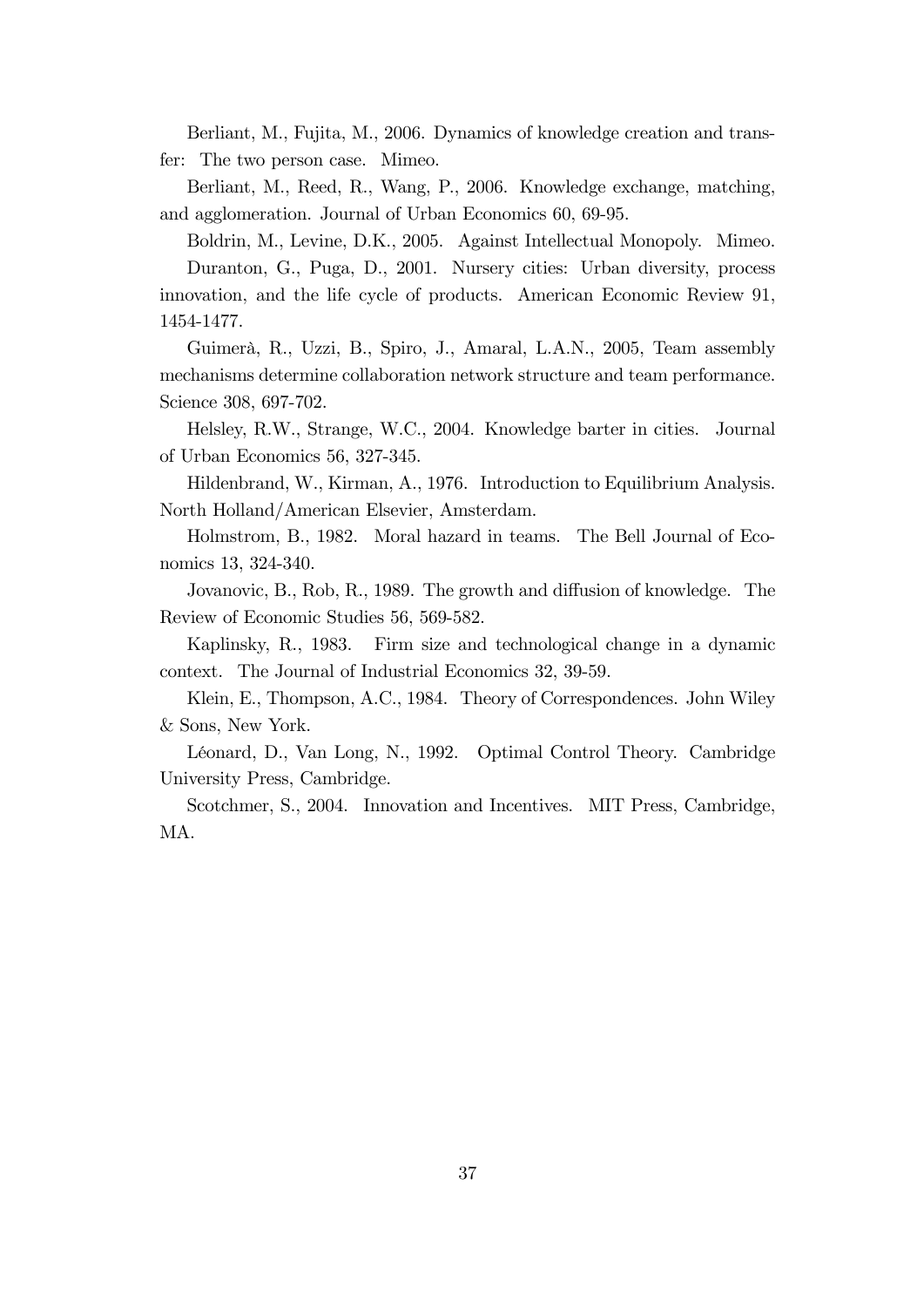

Figure 1: The  $g(m)$  curve and the bliss point when  $\beta = 1$ .



Figure 2: Possible meetings when  $N = 4$ .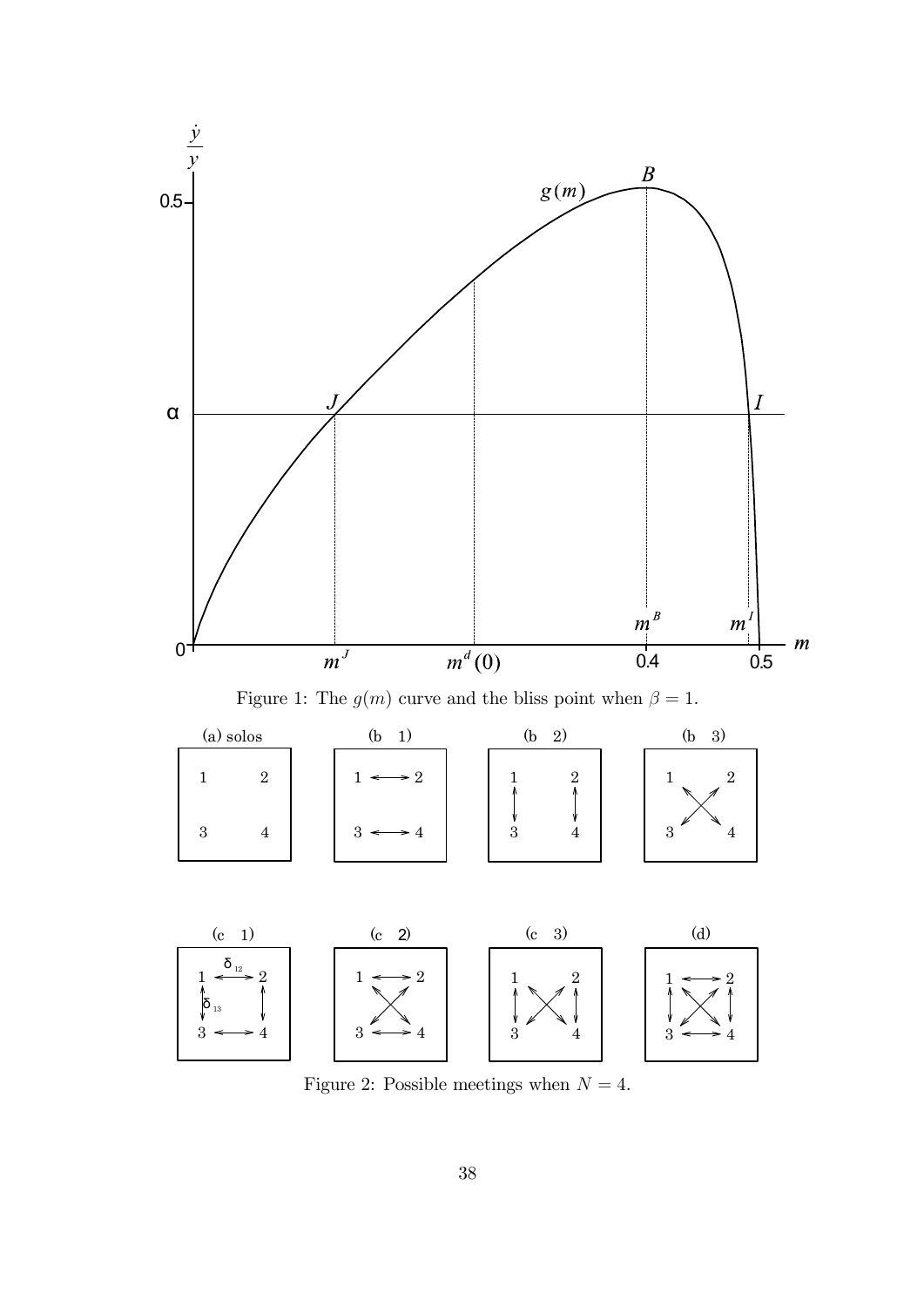

Figure 3: Correspondence between the initial point  $m<sup>d</sup>(0)$  and the long-run equilibrium point  $m^d(\infty)$ .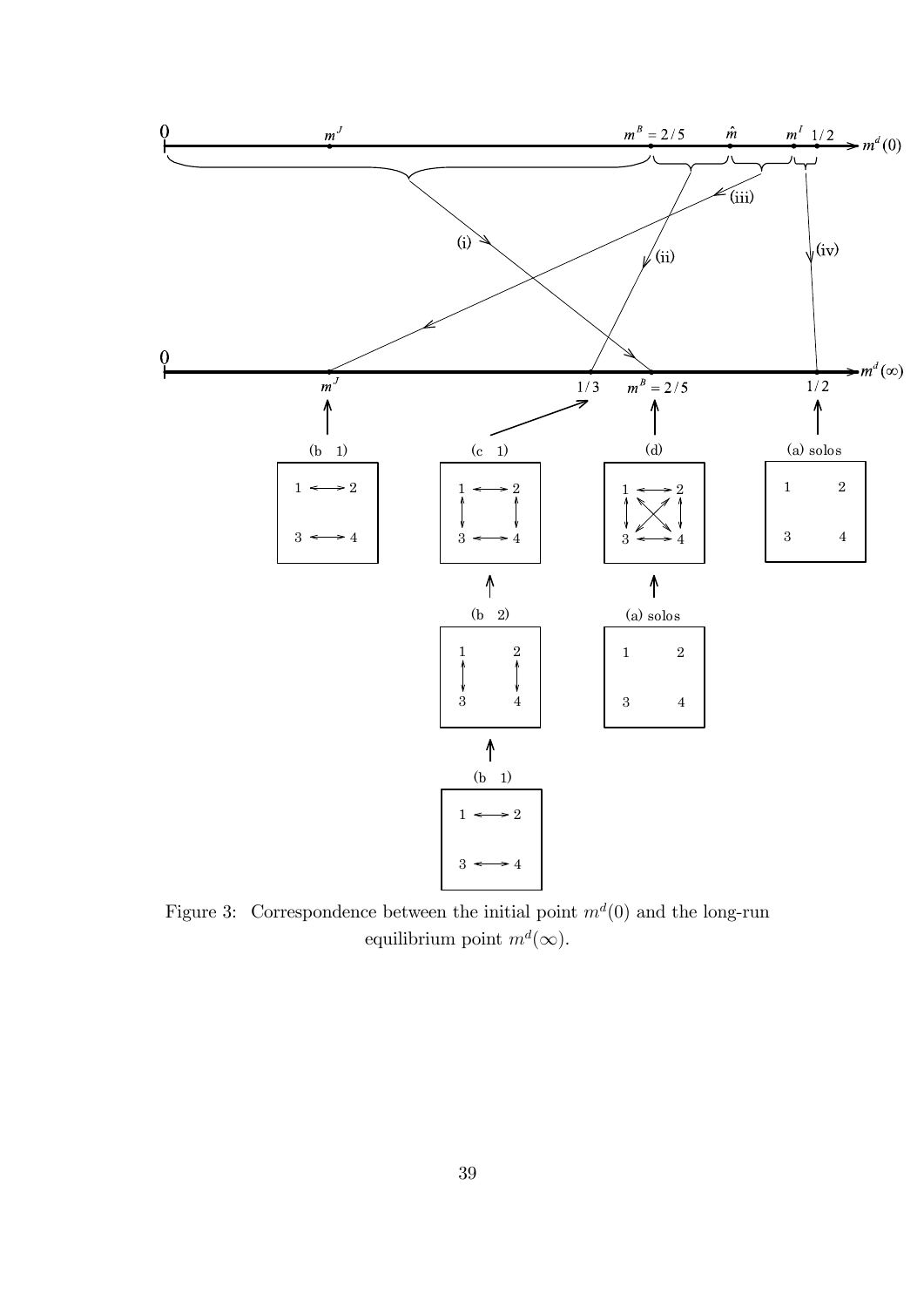

Figure 4: (a) Real lines with arrows: the  $m_{13}^d \left[ m^d(0) \right]$  curve and the determination of the switching positions  $m_{13}^d \left[m_0^d\right]$  and  $m_{12}^d \left[m_0^d\right]$ . (b) Broken lines with arrows: the  $\tilde{m}^d$   $\left[m^d(0)\right]$  curve and the switching position  $\tilde{m}^d$   $\left[m^d_0\right]$ .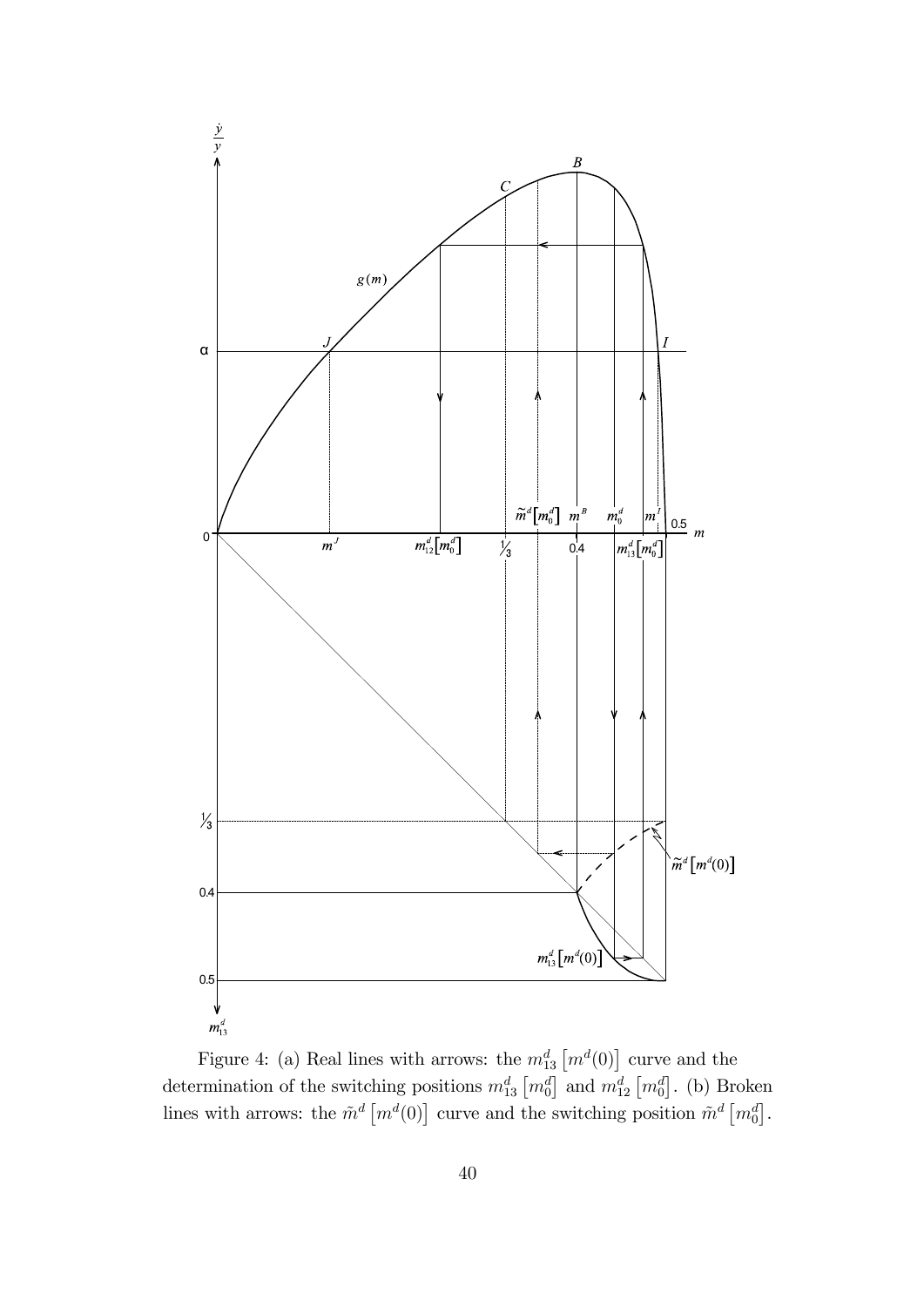# 8 Appendix 0: Definition and Nonemptiness of the Myopic Core

**Definitions:** We say that measurable paths  $\delta_{ij} : \mathbb{R}_+ \to [0, 1]$  for  $i, j = 1, ..., N$ are *feasible* if for all  $t \in \mathbb{R}_+$ ,  $\sum_{i=1}^N \delta_{ij} = 1$  for  $j = 1, ..., N$ ;  $\sum_{j=1}^N \delta_{ij} = 1$  for  $i = 1, ..., N; \delta_{ij} = \delta_{ji}$  for  $i = 1, ..., N, j = 1, ..., N$ . We associate with any feasible paths  $\{\delta_{ij}\}\$  continuous functions  $a_{ij} : \mathbb{R}_+ \to \mathbb{R}_+$  for  $i = 1, ..., N$ ,  $j = 1, ..., N$ , satisfying the equations of motion  $(6)$ ,  $(7)$ ,  $(12)$ , and  $(13)$  where  $\delta_{ij}$  is permitted to take on fractional values. For notational simplicity, we omit the paths  $\delta_{ij}$  as arguments in the functions  $a_{ij}$ . For any coalition  $S \subseteq \{1, ..., N\},$ let  $D_S = \{(d_{ij})_{i,j \in S} \text{ with } d_{ij} \in [0,1] \text{ for all } i,j \in S, \sum_{i \in S} d_{ij} = 1 \text{ for } j \in S;$  $\sum_{j\in S} d_{ij} = 1$  for  $i \in S$ ;  $d_{ij} = d_{ji}$  for  $i = 1, ..., N$ ,  $j = 1, ...N$ . Paths  $\{\delta_{ij}\}\$ are in the *myopic core* if they are feasible and at each time  $t \in \mathbb{R}_+$ , there is no coalition  $S \subseteq \{1, ..., N\}$  and  $(d_{ij})_{i,j\in S} \in D_S$  such that for all  $i \in S$  $\sum_{j \in S} d_{ij} a_{ij}(t) > \sum_{j \in S} \delta_{ij}(t) a_{ij}(t).$ 

**Theorem 0:** The myopic core is nonempty. Moreover, if  $N = 2$ , there is a myopic core path with  $\delta_{ij}(t) \in \{0, 1\}.$ 

**Proof of Theorem 0:** For any fixed time t and any coalition  $S$  if we define  $V(S) = \{(u_1, ..., u_N) \in \mathbb{R}^N \mid \exists (d_{ij})_{i,j \in S} \in D_S \text{ such that } \forall i \in S$  $u_i \leq \sum_{j \in S} d_{ij} a_{ij}(t)$  then V defines a nontransferable utility game in characteristic function form. Next we show that the myopic core is nonempty. To accomplish this, we show that the game at each period t is balanced and apply Scarf's theorem (see Hildenbrand and Kirman, 1976, p. 71). Let  $S$  be a balanced family of coalitions and let  $w_S$  ( $S \in S$ ) be the balancing weights. So for each  $i, \sum_{\{S \in \mathcal{S} \mid i \in S\}} w_S = 1$ . Let  $(u_1, ..., u_N) \in \cap_{S \in \mathcal{S}} V(S)$ . So for each  $S \in \mathcal{S}$ , for each  $i \in S$ , there exists  $(d_{ij}^*(S))_{i,j\in S} \in D_S$  with  $u_i \leq \sum_{j\in S} d_{ij}^*(S) a_{ij}(t)$ . Then for each  $i = 1, ..., N$ 

$$
u_i \le \sum_{\{S \in \mathcal{S} | i \in S\}} w_S \sum_{j \in S} d_{ij}^*(S) a_{ij}(t) = \sum_{j=1}^N \sum_{\{S \in \mathcal{S} | i,j \in S\}} w_S \cdot d_{ij}^*(S) a_{ij}(t).
$$

Then  $(\sum_{\{S \in \mathcal{S} | i,j \in S\}} w_S \cdot d_{ij}^*(S))_{i,j=1}^N \in D_{\{1,\ldots,N\}}$ . Hence by definition of  $V(\{1,\ldots,N\}),$  $\sum_{j=1}^N \sum_{\{S \in \mathcal{S} | i,j \in S\}} w_S \cdot d_{ij}^*(S) a_{ij}(t) \in V(\{1,...,N\})$ , and the game is balanced. Applying Scarf's theorem, the core at each time  $t$  is nonempty. Using a standard selection result (Klein and Thompson, 1984, p. 163), since we know that the correspondence from time  $t$  to myopic core at that time is closed valued, we can select from it a measurable myopic core path.

If  $N = 2$  and if  $\delta_{ij} (t) \in (0, 1)$ , then it must be the case that  $a_{ij} (t) =$  $a_{ii}(t) = a_{jj}(t)$ . So without loss of generality, we can take  $\delta_{ij}(t) \in \{0, 1\}$ .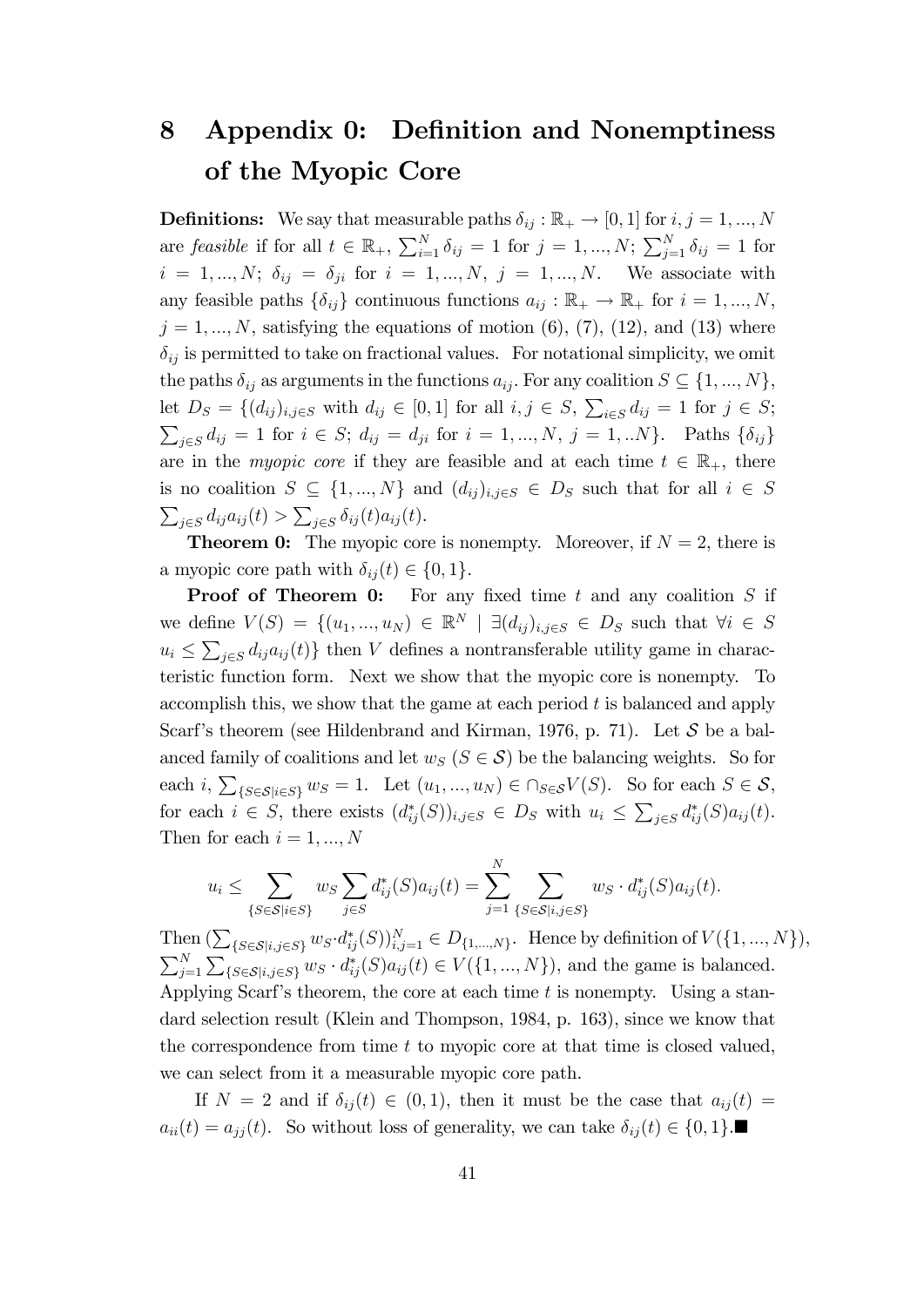Remark: In the case where the derivative of the percentage increase in income is used as a further refinement of myopic core, the same type of result holds. Simply fix a time t, add  $\epsilon > 0$  to those  $a_{ij}(t)$  with highest second derivatives, apply the proof, and let  $\epsilon$  tend to 0. We obtain a sequence of  $\delta_{ii}(t)$  vectors that are in the core of the modified game at time t. As the vectors of feasible  $\delta_{ij}(t)$  lie in a compact set, a convergent subsequence can be drawn that has a limit in the refined core at time  $t$ . Again, the refined myopic core is closed valued, so we can select from it a measurable refined myopic core path.

### 9 Appendix 1: Analysis of Phase 1

**Lemma 1:** Assuming symmetry of initial conditions for four persons, suppose that  $2/5 < m<sup>d</sup>(0) < 1/2$ . If initial partnerships are given by  $P_1$  in (45), and the same partnerships are maintained, then there exists a time  $t'$  such that for  $t > 0$ ,

$$
g(m_{12}^d(t)) \geq g(m_{13}^d(t))
$$
 as  $t \leq t'$  (70)

and the following relationship holds at time  $t'$ :

$$
m_{13}^d(t') = \frac{2}{5} + \frac{\left(m^d(0) - \frac{2}{5}\right)\left(1 - m^d(0)\right)}{m^d(0)^2 \left[2 - \left(\frac{1}{m^d(0)} - 2\right)\left(4 - \frac{1}{m^d(0)}\right)\right]}
$$
(71)

**Proof of Lemma 1:** Under the partnerships  $P_1$  in (45), first we show that there exists a unique time  $t' > 0$  such that

$$
g(m_{12}^d(t')) = g(m_{13}^d(t'))\tag{72}
$$

To show this, we make a few preliminary observations. First, for any  $i \neq j$ at any time, since  $n_{ij}^d = n_{ji}^d$  means  $m_{ij}^d = m_{ji}^d$ , using the relations (16) and recalling the definition of the function  $g(m)$  and  $a_{ij}$  for  $i \neq j$ , we can readily show that

$$
g(m_{ij}^d) = \frac{\beta \cdot [n_{ij}^c \cdot (n_{ij}^d)^2]^{\frac{1}{3}}}{n_i} \text{ when } n_{ij}^d = n_{ji}^d \tag{73}
$$

Next, under the partnerships  $P_1$ , since  $\delta_{1k} = 0$  for all  $k \neq 2$ , we have by (12) that  $\dot{n}_{12}^d = 0$ ; by symmetry,  $\dot{n}_{21}^d = 0$ . That is, when 1 and 2 are dancing together, since there is no creation of differential knowledge between the two, it holds at any time t that

$$
n_{12}^d(t) = n_{21}^d(t) = n^d(0)
$$
\n(74)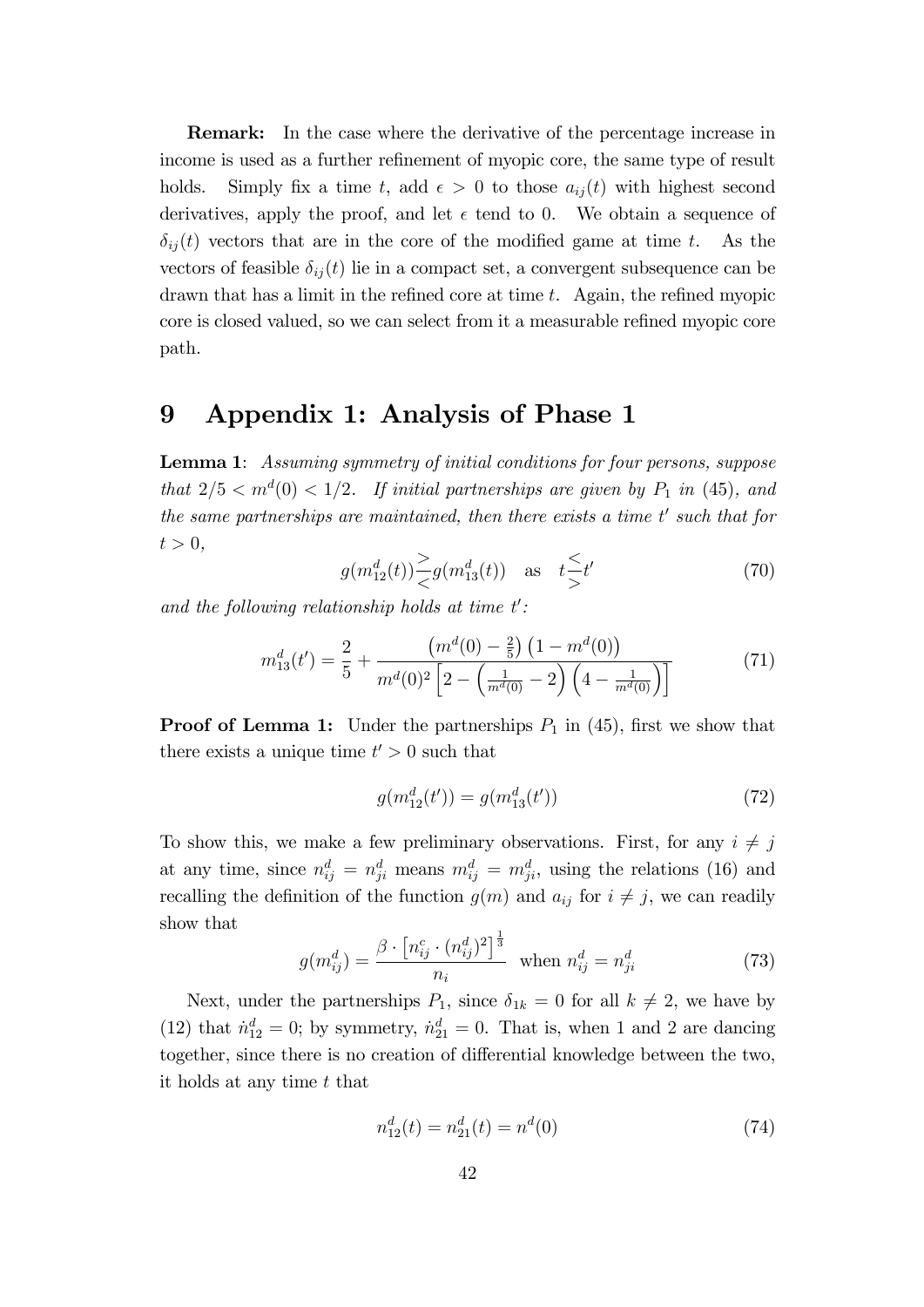Thus, using  $(7)$ , the number of ideas created by the partnership  $\{1, 2\}$  from time 0 to time  $t$  is given by

$$
\Delta n_{12}^c(t) = \int_0^t \beta \left[ n_{12}^c(s) \cdot n^d(0)^2 \right]^{\frac{1}{3}} ds \tag{75}
$$

and hence

$$
n_{12}^c(t) = n_{21}^c(t) = n^c(0) + \Delta n_{12}^c(t)
$$
\n(76)

Concerning the shadow partnership  $\{1,3\}$ , since dancers 1 and 3 have not met prior to time  $t$ , the number of ideas they have in common is the number they had in common initially:

$$
n_{13}^c(t) = n^c(0)
$$
\n(77)

Furthermore, setting  $i = 1$  and  $j = 3$  in (12) where  $\delta_{12} = 1$  and  $\delta_{1k} = 0$  for all  $k \neq 2$  under the partnerships  $P_1$ , we have

$$
\dot{n}_{13}^d = a_{12} = \beta \left[ n_{12}^c \cdot (n_{12}^d)^2 \right]^{\frac{1}{3}}
$$

Thus, using (74) and (76), and recalling (75),

$$
n_{13}^d(t) = n_{13}^d(0) + \int_0^t \beta \cdot [n_{12}^c(s) \cdot n_{12}^d(t)^2]^{\frac{1}{3}}
$$
  
=  $n^d(0) + \int_0^t \beta \cdot [n_{12}^c(s) \cdot n^d(0)^2]^{\frac{1}{3}}$   
=  $n^d(0) + \Delta n_{12}^c(t)$ 

That is, the number of ideas that dancer 1 knows but dancer 3 does not know at time t is the number of ideas that dancer 1 knows but dancer 3 does not know initially, plus the number of ideas that dancers 1 and 2 created during their partnership from time  $0$  to time  $t$ . Similarly,

$$
n_{31}^d(t) = n^d(0) + \Delta n_{34}^c(t) = n^d(0) + \Delta n_{12}^c(t) = n_{13}^d(t)
$$
 (78)

where  $\Delta n_{34}^c(t) = \Delta n_{12}^c(t)$  by symmetry.

Now, at time  $t = t'$ , setting  $i = 1$  and  $j = 2$  in (73), and using (74) and  $(76)$ , we have

$$
g(m_{12}^d(t')) = \frac{\beta \cdot \{ [n^c(0) + \Delta n_{12}^c(t')] \cdot n^d(0)^2 \}^{\frac{1}{3}}}{n_1(t')}
$$

Likewise, setting  $i = 1$  and  $j = 3$  in (73), and using (77) and (78),

$$
g(m_{13}^d(t')) = \frac{\beta \cdot \left\{ n^c(0) \cdot \left[ n^d(0) + \Delta n_{12}^c(t') \right]^2 \right\}^{\frac{1}{3}}}{n_1(t')}
$$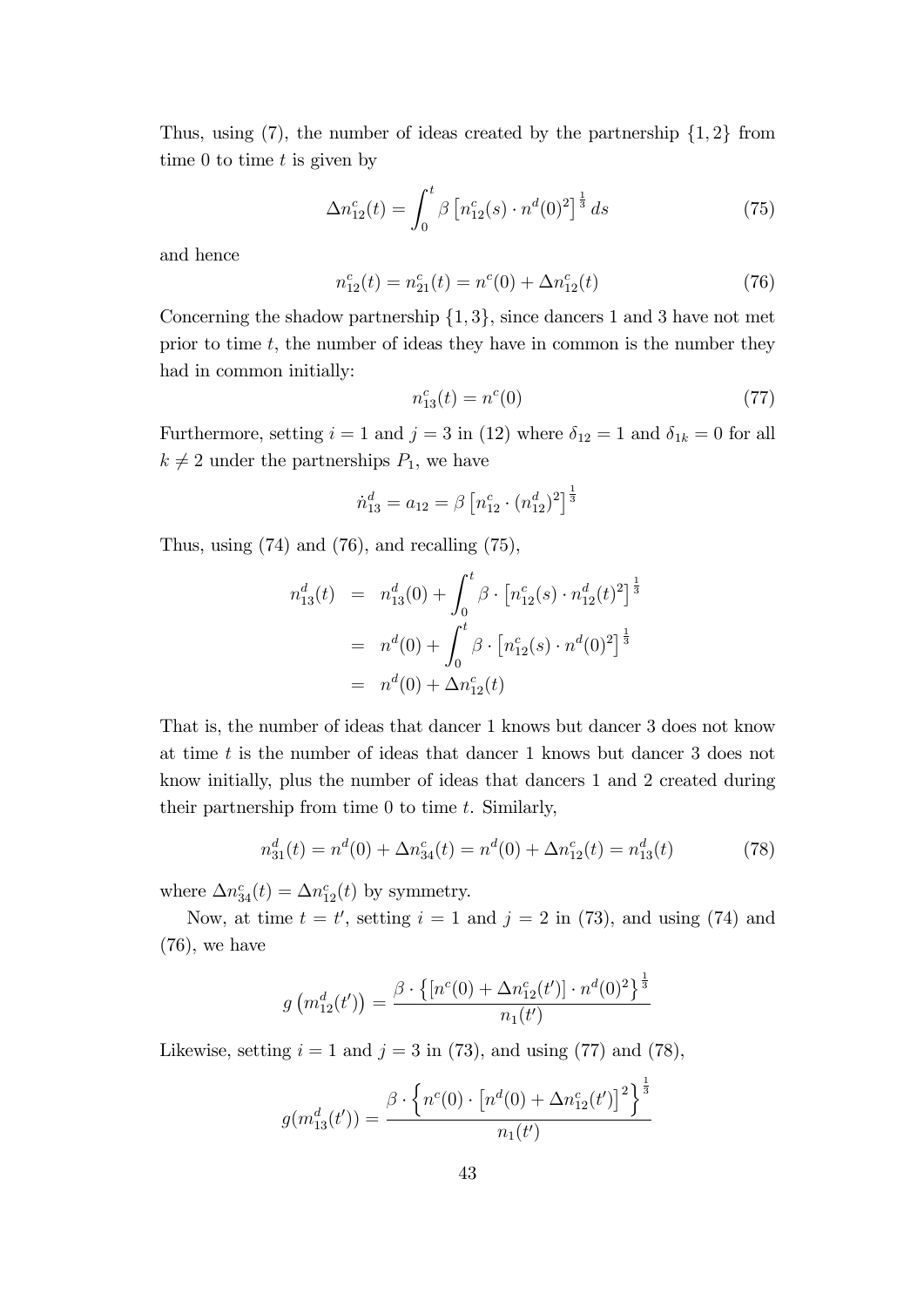Hence, the equality (72) holds if and only if

$$
[n^{c}(0) + \Delta n_{12}^{c}(t')] \cdot n^{d}(0)^{2} = n^{c}(0) \cdot [n^{d}(0) + \Delta n_{12}^{c}(t')]^{2}
$$

which can be rewritten as follows:

$$
\Delta n_{12}^c(t') \cdot n^d(0)^2 \left\{ 1 - \frac{2n^c(0)}{n^d(0)} - \frac{n^c(0)}{n^d(0)} \frac{\Delta n_{12}^c(t')}{n^d(0)} \right\} = 0
$$

Since  $\Delta n_{12}^c(t') \cdot n^d(0)^2 > 0$  for any  $t' > 0$ , this means that the terms inside the braces be zero, or

$$
\frac{\Delta n_{12}^c(t')}{n^d(0)} = \frac{n^d(0)}{n^c(0)} - 2\tag{79}
$$

On the other hand, using (77) and (78),

$$
m_{13}^d(t') \equiv \frac{n_{ij}^d(t')}{n^{ij}(t')} = \frac{n^d(0) + \Delta n_{12}^c(t')}{n^c(0) + 2[n^d(0) + \Delta n_{12}^c(t')]}
$$

which can be restated as

$$
n^{c}(0) + 2\left[n^{d}(0) + \Delta n_{12}^{c}(t')\right] = \frac{n^{d}(0)}{m_{13}^{d}(t')} + \frac{\Delta n_{12}^{c}(t')}{m_{13}^{d}(t')}
$$

or

$$
\frac{n^c(0)}{n^d(0)} + 2 - \frac{1}{m_{13}^d(t')} = \frac{\Delta n_{12}^c(t')}{n^d(0)} \left( \frac{1}{m_{13}^d(t')} - 2 \right)
$$

Substituting (79) into the right hand side of this equation and arranging terms yields

$$
m_{13}^d(t') = \frac{\frac{n^d(0)}{n^c(0)} - 1}{\frac{n^c(0)}{n^d(0)} + \frac{2n^d(0)}{n^c(0)} - 2} = \frac{1 - \frac{n^c(0)}{n^d(0)}}{\left(\frac{n^c(0)}{n^d(0)}\right)^2 + 2 - \frac{2n^c(0)}{n^d(0)}}\tag{80}
$$

Setting  $t = 0$  and using  $m_{13}^d(0) = m^d(0)$ , we have

$$
m^{d}(0) = \frac{n^{d}(0)}{n^{c}(0) + 2n^{d}(0)}
$$

or

$$
\frac{n^{c}(0)}{n^{d}(0)} = \frac{1}{m^{d}(0)} - 2\tag{81}
$$

Substituting (81) into (80) yields

$$
m_{13}^d(t') = \frac{3 - \frac{1}{m^d(0)}}{\left(\frac{1}{m^d(0)} - 2\right)^2 + 2 - 2\left(\frac{1}{m^d(0)} - 2\right)} = \frac{3 - \frac{1}{m^d(0)}}{2 - \left(\frac{1}{m^d(0)} - 2\right)\left(4 - \frac{1}{m^d(0)}\right)}
$$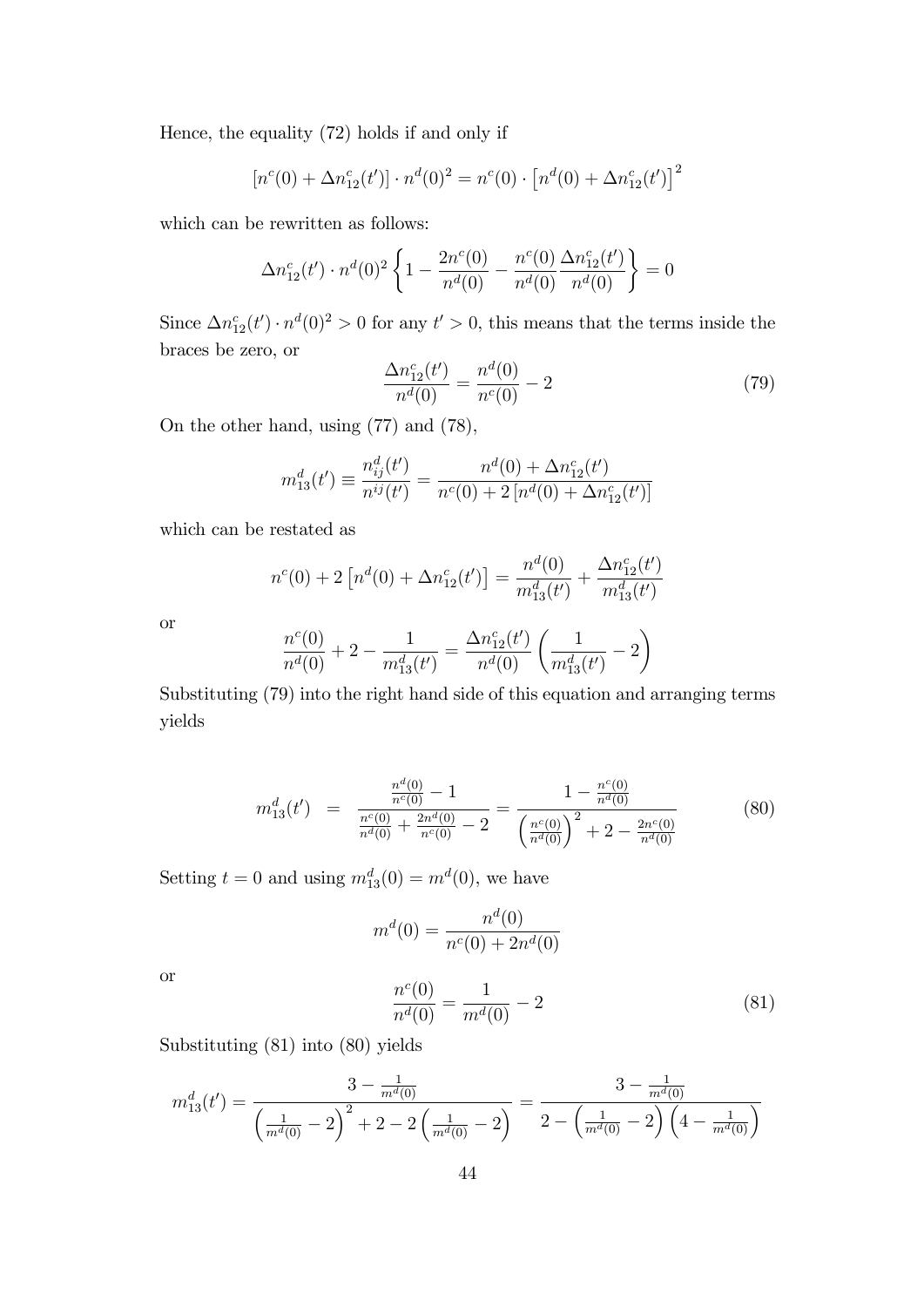Deducting  $2/5$  from the both sides of this equation, we can obtain

$$
m_{13}^d(t') - \frac{2}{5} = \frac{(m^d(0) - \frac{2}{5}) (1 - m^d(0))}{m^d(0)^2 \left[2 - \left(\frac{1}{m^d(0)} - 2\right) \left(4 - \frac{1}{m^d(0)}\right)\right]}
$$

which leads to equation (71) in Lemma 1. Hence, relation (70) holds if and only if equation (71) holds. We can readily see that the right hand side of equation (71) increases continuously from 2/5 to 1/2 as  $m<sup>d</sup>(0)$  moves from 2/5 to 1/2. On the other hand, using (49), we can see that the value of  $m_{13}^d(t)$  increases continuously from  $m<sup>d</sup>(0)$  to  $1/2$  as t increases from 0 to  $\infty$ . Therefore, for any  $m^{d}(0) \in (2/5, 1/2)$ , relation (71) defines uniquely the time  $t' > 0$  at which the equality (70) holds. Finally, since  $m_{12}^d(t)$  decreases and  $m_{13}^d(t)$  increases with time t and since the function  $g(m)$  is single-peaked at  $m = 2/5$ , we have relation  $(52)$ .

## 10 Appendix 2: Analysis of Phase 2

**Lemma 2:** At the time  $t'$  that is defined by  $(52)$  each agent switches to a unique, new partner with whom they have not worked previously.

Proof of Lemma 2: To examine precisely what form of dance begins at time  $t'$ , first notice by symmetry that the following relationship holds at time  $t$ :

$$
m_{ij}^d(t') = m_{12}^d \left[ m^d(0) \right] \text{ for all } \{i, j\} \in P_1 \tag{82}
$$

$$
m_{ij}^d(t') = m_{13}^d \left[ m^d(0) \right] \text{ for all } \{i, j\} \notin P_1 \tag{83}
$$

Furthermore, assuming that  $2/5 < m<sup>d</sup>(0) < \hat{m}$ , it holds that

$$
g\left(m_{12}^d \left[m^d(0)\right]\right) = g\left(m_{13}^d \left[m^d(0)\right]\right) > \alpha \tag{84}
$$

and hence dancer  $i$  chooses at time  $t'$  a strategy under the following condition:

$$
\delta_{ii} = 0 \text{ and } \sum_{j \neq i} \delta_{ij} = 1 \tag{85}
$$

Using  $(82)$  to  $(85)$ , at time  $t'$  we have

$$
\frac{\dot{y}_i}{y_i} = g\left(m_{12}^d \left[m_0^d\right]\right)
$$

which is independent of  $\delta_{ij}$ . Thus, the equilibrium selection at time t' requires the evaluation of the derivative of percent income growth.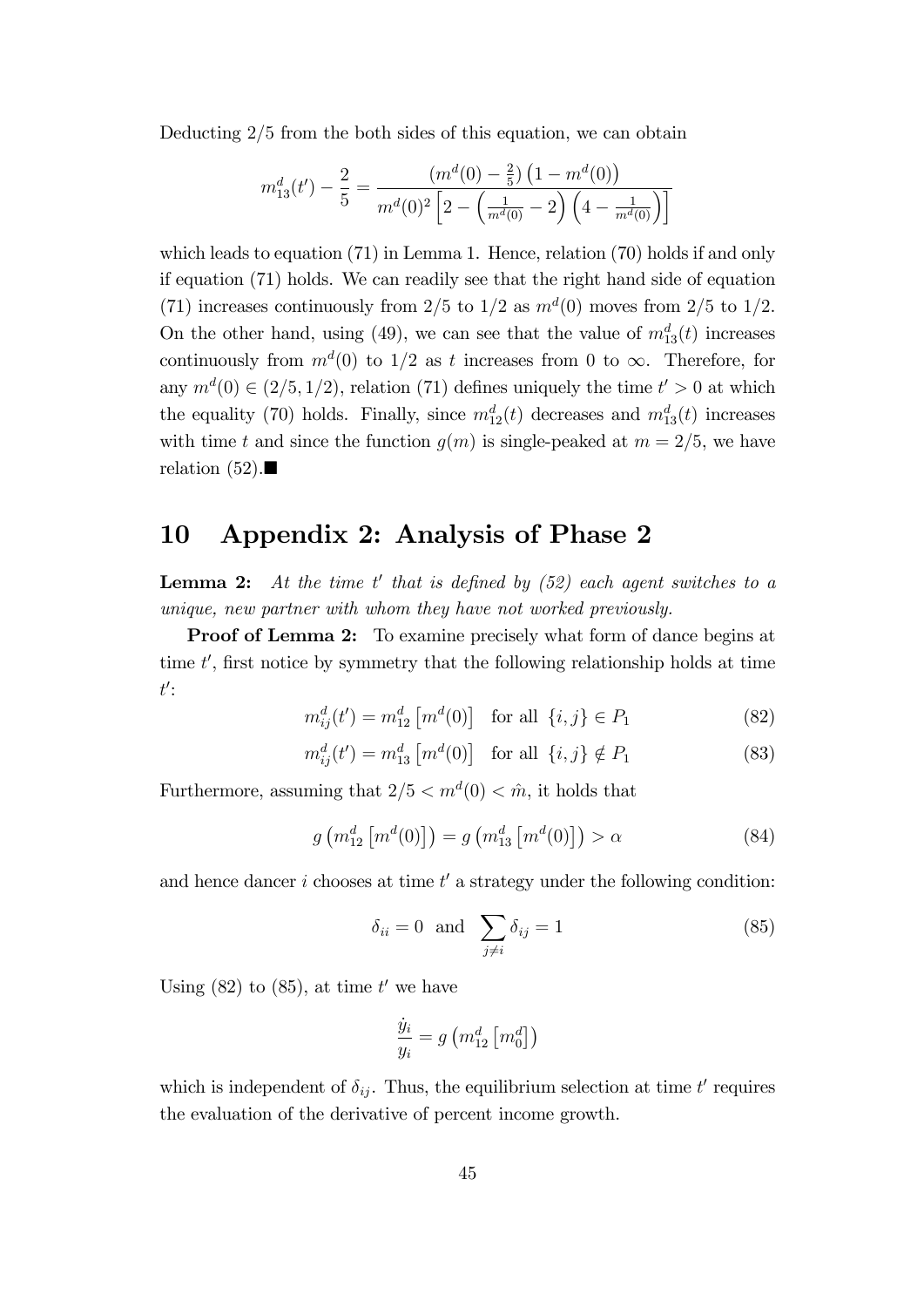Hereafter we focus on person 1, and simplify the notation as follows:

$$
m_{12}^d \left[ m^d(0) \right] \equiv \bar{m}_{12}^d, \quad m_{13}^d \left[ m^d(0) \right] \equiv \bar{m}_{13}^d. \tag{86}
$$

Then, the time derivative of the percent income growth rate at time  $t'$  (divided by a positive constant) is given as follows (see Technical Appendix c for proof):

$$
\frac{d(\dot{y}_1/y_1)/dt}{g(\bar{m}_{12}^d)} = (1 - \bar{m}_{12}^d) \cdot g'(\bar{m}_{12}^d) \cdot \delta_{12} \cdot \{1 - 2\bar{m}_{12}^d - (1 - \bar{m}_{12}^d) \cdot \delta_{12}\}\n+ (1 - \bar{m}_{13}^d) \cdot g'(\bar{m}_{13}^d) \cdot \left\{ (1 - 2\bar{m}_{13}^d) \cdot (1 - \delta_{12}) - (1 - \bar{m}_{13}^d) \sum_{j \ge 3} \delta_{1j}^2 \right\}
$$
\n(87)

Since  $g'(\bar{m}_{13}^d) < 0$ , when we fix  $\delta_{12}$  at any value between 0 and 1 (in particular, at its optimal value), the maximization of (87) leads to the following problem:

$$
\max \sum_{j \ge 3} \delta_{1j}^2
$$
 subject to 
$$
\sum_{j \ge 3} \delta_{1j} = 1 - \delta_{12}
$$

which requires choice of a single  $k \geq 3$  and setting

$$
\delta_{1k} = 1 - \delta_{12}, \text{ whereas } \delta_{1j} = 0 \text{ for } j \neq k, \text{ where } k, j \ge 3. \tag{88}
$$

Thus, we can rewrite (87) as follows:

$$
\frac{d(\dot{y}_1/y_1)/dt}{g(\bar{m}_{12}^d)} = (1 - \bar{m}_{12}^d) \cdot g'(\bar{m}_{12}^d) \cdot \delta_{12} \cdot \{1 - 2\bar{m}_{12}^d - (1 - \bar{m}_{12}^d) \cdot \delta_{12}\} \qquad (89)
$$

$$
+ (1 - \bar{m}_{13}^d) \cdot g'(\bar{m}_{13}^d) \cdot (1 - \delta_{12}) \cdot \{1 - 2\bar{m}_{13}^d - (1 - \bar{m}_{13}^d) \cdot (1 - \delta_{12})\}
$$

Given that  $g'(\bar{m}_{12}^d) > 0$  and  $g'(\bar{m}_{13}^d) < 0$ , we can readily see that the right hand side of (89) is negative when  $\delta_{12} = 1$ , whereas it is positive when  $\delta_{12} = 0$ . Indeed, we can show that it achieves its maximum at  $\delta_{12} = 0$  (see Technical Appendix c for proof). Thus, setting  $\delta_{12} = 0$  in (88), the second order condition for equilibrium selection requires that person 1 chooses at time  $t'$  any new partner  $k \neq 2$ , and sets  $\delta_{1k} = 1$ . Likewise, each dancer switches to a new partner at time  $t'$ .

Lemma 3: In the context of Lemma 1, suppose that the initial partnerships  $\{1,2\}$  and  $\{3,4\}$  switch to the new partnerships  $\{1,3\}$  and  $\{2,4\}$  at time t' where

$$
g(m_{12}^d(t')) = g(m_{13}^d(t'))
$$

and

$$
m_{12}^d(t') = m_{34}^d(t') < m^B < m_{13}^d(t') = m_{14}^d(t')
$$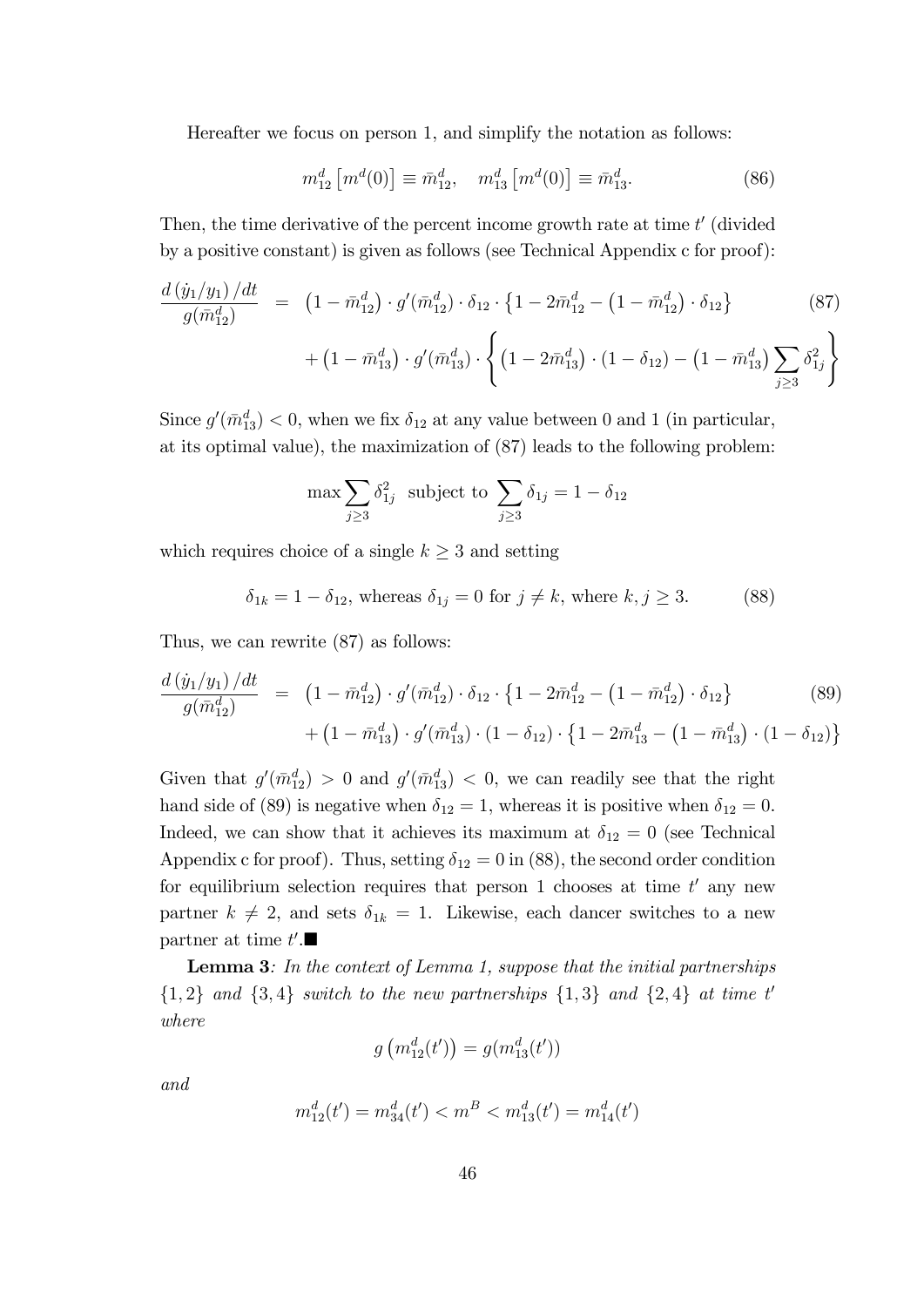Assuming that the new partnerships are kept after time  $t'$ , let  $t''$  be the time at which  $m_{12}^d(t)$  and  $m_{13}^d(t)$  become the same:

$$
m_{12}^d(t'') = m_{13}^d(t'')
$$

Then, for  $t > t'$ ,

$$
g\left(m_{12}^d(t)\right) \leq g(m_{13}^d(t)) \text{ as } t \leq t''
$$
 (90)

and

$$
g(m_{13}^d(t)) > g(m_{14}^d(t))
$$
 for  $t' < t \le t''$  (91)

Hence, indeed, the new partnerships  $\{1,3\}$  and  $\{2,4\}$  formed at time t' can be sustained until time  $t''$ . This second switching-time,  $t''$ , is uniquely determined by solving the following relationship:

$$
\Delta n_{13}^c(t',t'') = n_{13}^d(t') - n_{12}^d(t') \equiv \Delta n_{12}^c(t')
$$
\n(92)

where  $\Delta n_{13}^c(t',t)$  is the number of ideas created under the partnership  $\{1,3\}$ from time t' to time  $t \geq t'$ , which is given by (95). The position where  $m_{12}^d(t)$ meets  $m_{13}^d(t)$  is given by

$$
m_{12}^d(t'') = m_{13}^d(t'') = \frac{2}{5} - \frac{m^d(0) - \frac{2}{5}}{5m^d(0) - 1}
$$
\n(93)

**Proof of Lemma 3:** In the context of Lemma 1, suppose that the initial partnerships  $\{1,2\}$  and  $\{3,4\}$  switch to the new partnerships  $\{1,3\}$  and  $\{2,4\}$  at time  $t'$ , when condition (72) holds. And assume that the new partnerships are kept after time t'. Then, since each of  $\{1,2\}$  and  $\{1,3\}$  is pairwise symmetric, applying (73) and using (33) in the present context, for  $t \geq t'$  we have

$$
g\left(m_{13}^d(t)\right) \geq g\left(m_{12}^d(t)\right) \quad \text{as} \quad n_{13}^c(t)n_{13}^d(t)^2 \geq n_{12}^c(t)n_{12}^d(t)^2 \tag{94}
$$

To evaluate this relationship, first let  $\Delta n_{13}^c(t',t)$  be the number of ideas created under the partnership  $\{1,3\}$  from time t' to time  $t \geq t'$ , which is given by

$$
\Delta n_{13}^c(t',t) = \int_{t'}^t \beta \left[ n_{13}^c(s) \cdot n_{13}^d(s)^2 \right]^{1/3} ds \tag{95}
$$

Then, since persons 1 and 3 are actually meeting for  $t > t'$ , it follows that

$$
n_{13}^c(t) = n_{31}^c(t) = n_{13}^c(t') + \Delta n_{13}^c(t', t) = n^c(0) + \Delta n_{13}^c(t', t)
$$
(96)

$$
n_{13}^d(t) = n_{31}^d(t) = n_{13}^d(t') = n^d(0) + \Delta n_{12}^c(t')
$$
\n(97)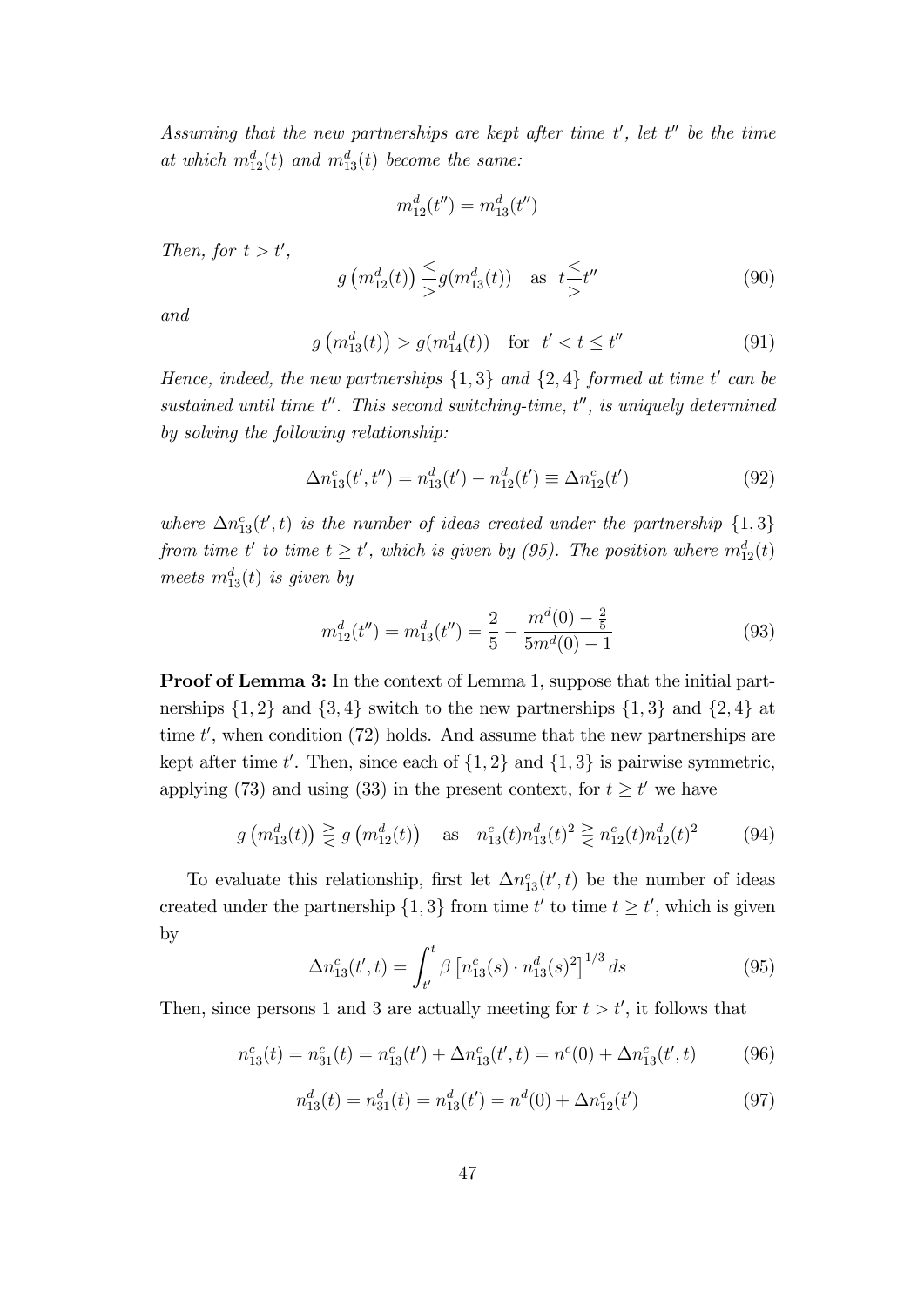where  $\Delta n_{12}^c(t')$  is defined by setting  $t = t'$  in (75). Substituting (96) and (97) into (95) yields

$$
\Delta n_{13}^c(t',t) = \int_{t'}^t \beta \cdot [n^c(0) + \Delta n_{13}^c(t',s)]^{1/3} \cdot n_{13}^d(t')^{2/3} ds
$$

Differentiating both sides with respect to  $t$  gives

$$
\Delta \dot{n}_{13}^c(t',t) = \beta \cdot [n^c(0) + \Delta n_{13}^c(t',t)]^{1/3} \cdot n_{13}^d(t')^{2/3}
$$

Solving this differential equation with the condition  $\Delta n_{13}^c(t',t') = 0$  yields

$$
\Delta n_{13}^c(t',t) = \left[ n^c(0)^{2/3} + \frac{2}{3} \beta n_{13}^d(t')^{2/3}(t-t') \right]^{3/2} - n^c(0) \tag{98}
$$

Next, consider any  $t > t'$ . Persons 1 and 2 are not meeting. Person 2 does not meet 3. Person 1 meets 3. Thus, for  $t > t'$ :

$$
n_{12}^c(t) = n_{12}^c(t') \tag{99}
$$

$$
n_{12}^d(t) = n_{12}^d(t') + \Delta n_{13}^c(t', t)
$$
\n(100)

Using (96), (97), (99), (100), and (72), it follows that

$$
n_{13}^c(t)n_{13}^d(t)^2 - n_{12}^c(t)n_{12}^d(t)^2
$$
  
= 
$$
[n_{13}^c(t') + \Delta n_{13}^c(t',t)] n_{13}^d(t')^2 - n_{12}^c(t') [n_{12}^d(t') + \Delta n_{13}^c(t',t)]^2
$$
  
= 
$$
\Delta n_{13}^c(t',t)n_{13}^d(t')^2 \left\{ 1 - \frac{2n_{12}^c(t')n_{12}^d(t')}{n_{13}^d(t')^2} - \frac{n_{12}^c(t')}{n_{13}^d(t')^2} \cdot \Delta n_{13}^c(t',t) \right\}
$$

For  $t > t'$ ,  $\Delta n_{13}^c(t', t) > 0$ , so

$$
g\left(m_{13}^d(t)\right) \geq g\left(m_{12}^d(t)\right) \quad \text{as} \quad \Delta n_{13}^c(t',t) \leq \frac{n_{13}^d(t')^2}{n_{12}^c(t')} - 2n_{12}^d(t') \tag{101}
$$

To simplify the expression above, we derive some useful equations. By definition, the following identity holds at any time  $t$ :

$$
n_1(t) = n_{12}^c(t) + n_{12}^d(t) = n_{13}^c(t) + n_{13}^d(t)
$$
\n(102)

Setting  $t = t'$  in (102), using the equality in (94) to substitute for  $n_{13}^c(t')$ , and solving for  $n_{12}^c(t')$  yields

$$
n_{12}^c(t') = \frac{n_{13}^d(t')^2}{n_{12}^d(t') + n_{13}^d(t')}
$$
\n(103)

Similarly,

$$
n_{13}^c(t') = \frac{n_{12}^d(t')^2}{n_{12}^d(t') + n_{13}^d(t')}
$$
\n(104)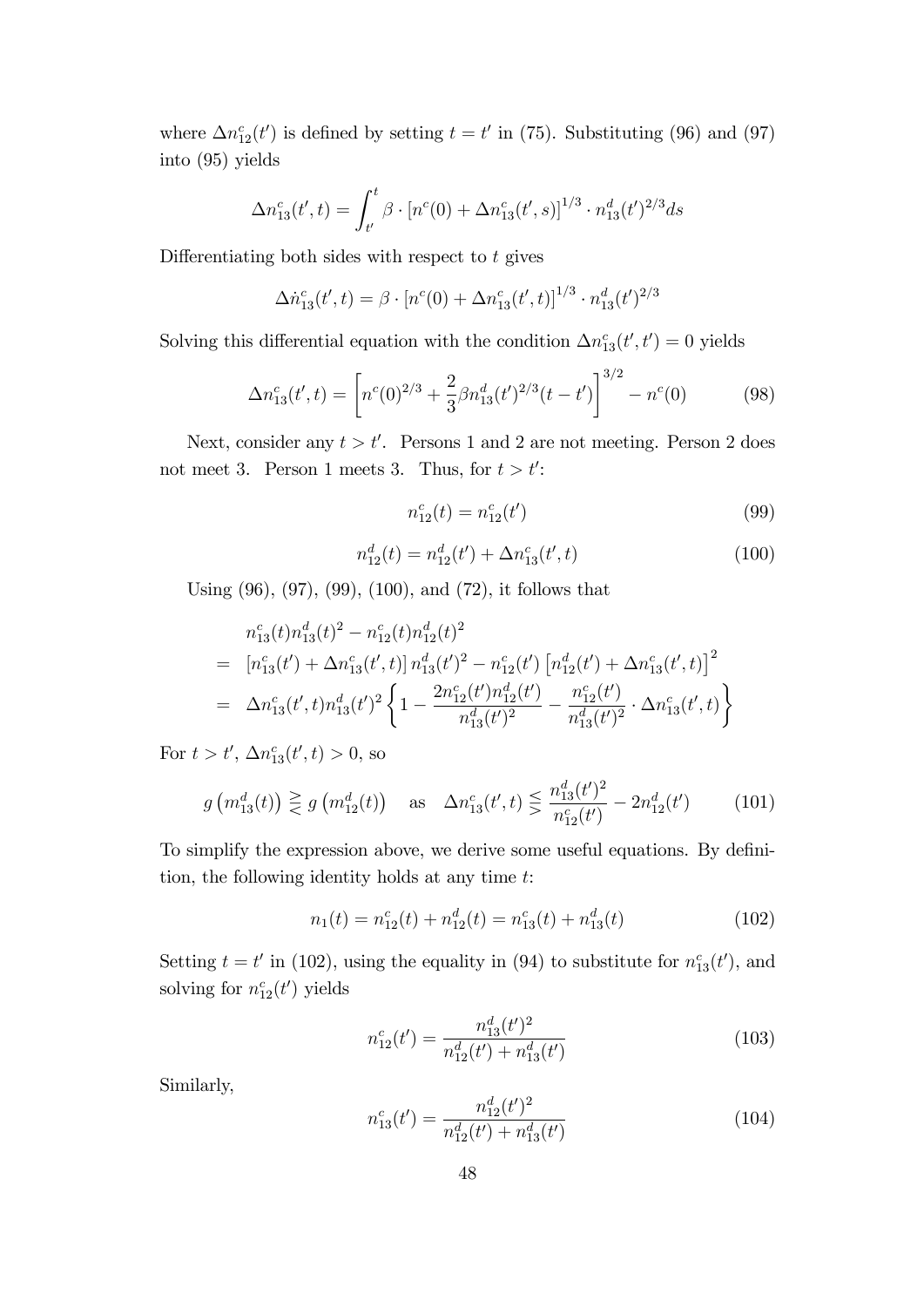Substituting (103) into the last term in (101) gives

$$
\frac{n_{13}^d(t')^2}{n_{12}^c(t')} - 2n_{12}^d(t') = n_{13}^d(t') - n_{12}^d(t')
$$
  
= 
$$
(n^d(0) + \Delta n_{12}^c(t')) - n^d(0) = \Delta n_{12}^c(t')
$$
 (105)

using (97) and (74) at  $t = t'$ . Thus, we can conclude that for  $t > t'$ 

$$
g\left(m_{13}^d(t)\right) \geq g\left(m_{12}^d(t)\right) \quad \text{as} \quad \Delta n_{13}^c(t',t) \leq \Delta n_{12}^c(t') \tag{106}
$$

Let  $t''$  be the time such that

$$
\Delta n_{13}^c(t',t'') = \Delta n_{12}^c(t') \tag{107}
$$

Notice that equation (98) implies that  $\Delta n_{13}^c(t',t')$ Notice also that  $\Delta n_{13}^c(t',t)$  increases continuously to  $\infty$  as t tends to  $\infty$ , whereas  $\Delta n_{12}^c(t')$  is a positive constant by (75). Thus, equation (107) uniquely defines  $t'' > t'$ . Hence, we can conclude from (106) that there exists a unique  $t'' > t'$  such that for  $t \geq t'$ ,

$$
g\left(m_{13}^d(t)\right) \geq g\left(m_{12}^d(t)\right) \quad \text{as} \quad t \leq t'' \tag{108}
$$

Finally, we show that  $m_{12}^d(t)$  and  $m_{13}^d(t)$  become the same at time t'':  $m_{12}^d(t'') = m_{13}^d(t'')$ . Although this equality can be expected from the uniqueness of time  $t''$  that satisfies (107), let us confirm it directly. For  $t > t'$ , since  $n_{21}^d(t) = n_{12}^d(t)$  by symmetry, using (99) and (100),

$$
n^{12}(t) = n_{12}^c(t) + 2n_{12}^d(t)
$$
  
=  $n_{12}^c(t') + 2[n_{12}^d(t') + \Delta n_{13}^c(t', t)]$ 

So, using the definition of  $m_{12}^d(t)$  and (100) again,

$$
m_{12}^d(t) = \frac{n_{12}^d(t') + \Delta n_{13}^c(t',t)}{n_{12}^c(t') + 2\left[n_{12}^d(t') + \Delta n_{13}^c(t',t)\right]}
$$
(109)

Similarly, using the definition of  $m_{12}^d(t)$ , (96) and (97), for  $t > t'$ 

$$
m_{13}^d(t) = \frac{n_{13}^d(t')}{n^c(0) + \Delta n_{13}^c(t', t) + 2n_{13}^d(t')}
$$
\n(110)

Notice that from (107) and (105),

$$
\Delta n_{13}^c(t',t'') = \Delta n_{12}^c(t') = n_{13}^d(t') - n_{12}^d(t')
$$
\n(111)

Substituting (103) into (109), setting  $t = t''$ , and using (111) yields

$$
m_{12}^d(t'') = \frac{n_{13}^d(t')}{\frac{n_{13}^d(t')^2}{n_{12}^d(t') + n_{13}^d(t')} + 2n_{13}^d(t')}
$$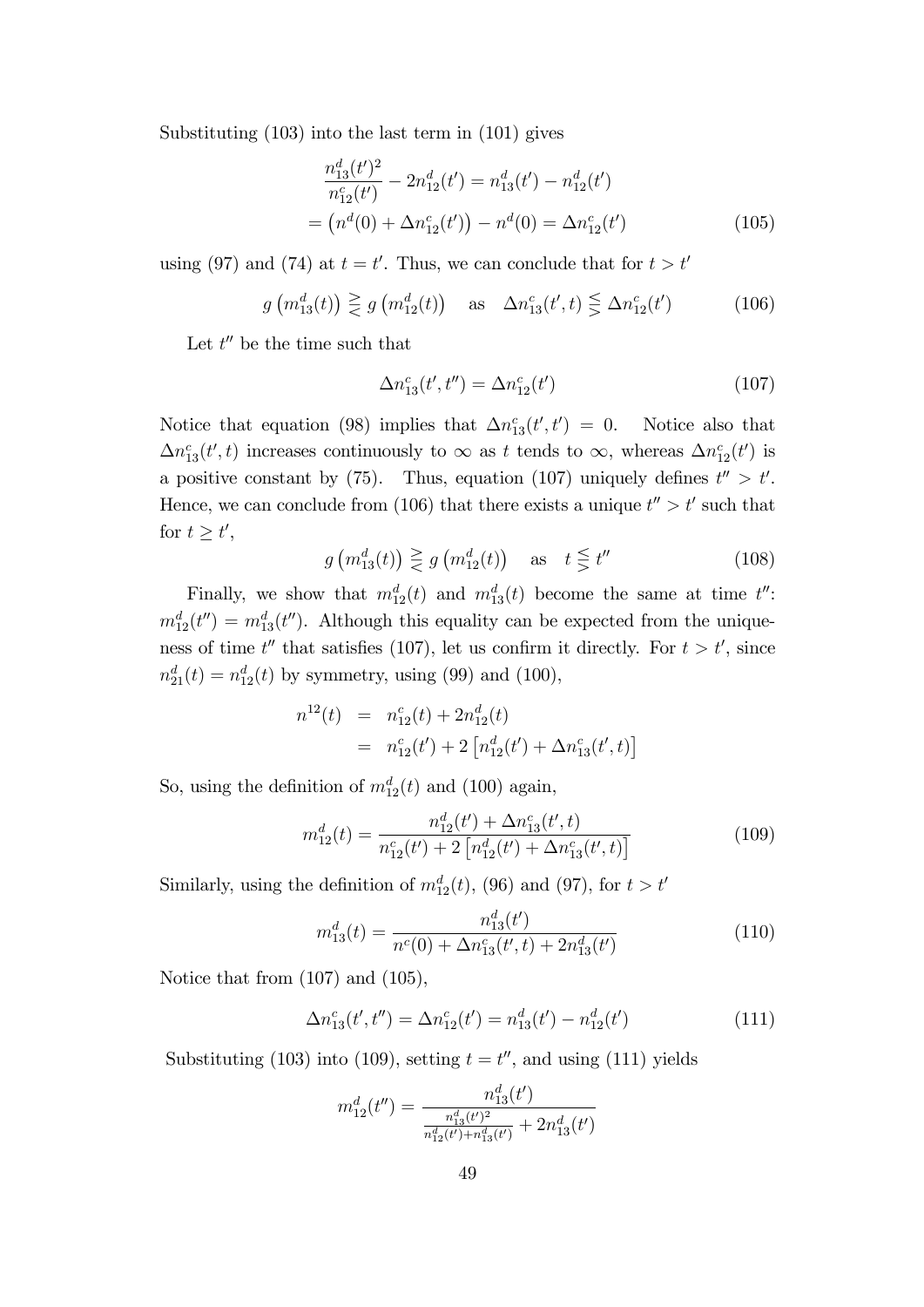Similarly, using (96) to set  $n_{13}^c(t') = n^c(0)$  in (110), then substituting for  $n_{13}^c(t')$ using (104), then setting  $t = t''$  and again using (111) yields

$$
m_{13}^d(t'') = \frac{n_{12}^d(t')}{\frac{n_{12}^d(t')^2}{n_{12}^d(t') + n_{13}^d(t')} + [n_{13}^d(t') - n_{12}^d(t')] + 2n_{13}^d(t')}
$$

$$
= \frac{n_{13}^d(t')}{\frac{n_{13}^d(t')^2}{n_{12}^d(t') + n_{13}^d(t')} + 2n_{13}^d(t')}
$$

and hence  $m_{12}^d(t'') = m_{13}^d(t'')$  as expected.

Rewriting the expression above, and using the relations  $n_{12}^d(t') = n^d(0)$  and  $n_{13}^d(t') = n^d(0) + \Delta n_{12}^c(t')$  from (97), we have

$$
m_{12}^d(t'') = m_{13}^d(t'') = \frac{1}{\frac{n_{13}^d(t')}{n_{12}^d(t') + n_{13}^d(t')}} + 2 = \frac{1}{\frac{n^d(0) + \Delta n_{12}^c(t')}{2n^d(0) + \Delta n_{12}^c(t')}} + 2
$$
  

$$
= \frac{1}{\frac{1 + \frac{\Delta n_{12}^c(t')}{n^d(0)}}{2 + \frac{\Delta n_{12}^c(t')}{n^d(0)}} + 2} = \frac{1}{3 - \frac{n^c(0)}{n^d(0)}} \quad \text{(using (79))}
$$
  

$$
= \frac{1}{5 - \frac{1}{m^d(0)}} \quad \text{(using (81))}
$$

which can be rewritten as (93). Since  $m<sup>d</sup>(0) > m<sup>B</sup> = 2/5$  by assumption, we can conclude that

$$
m_{12}^d(t'') = m_{13}^d(t'') < m^B = 2/5 \tag{112}
$$

This gives the alternative definition of time  $t''$ , which has been introduced in (57). Thus, (106) and (107) imply (90) and (92) in Lemma 3. Finally, to show relation (91), observe that for  $t' < t < t''$ , persons 1 and 4 never meet. Thus,  $m_{14}^d(t)$  increases for  $t > t'$ , whereas  $g(m)$  is single peaked at  $m^B < m_{14}^d(t')$ . Hence, using the definition of  $t'$  and  $t''$ , it follows that

$$
g(m_{13}^d(t)) \ge g(m_{12}^d(t)) > g(m_{13}^d(t')) = g(m_{14}^d(t')) > g(m_{14}^d(t)) \text{ for } t' < t \le t''
$$

implying  $(91)$ .

# 11 Appendix 3: Efficiency of the Equilibrium Path

Here we discuss efficiency in the context of an intertemporal utilitarian social welfare function. We consider the following planner's problem, where the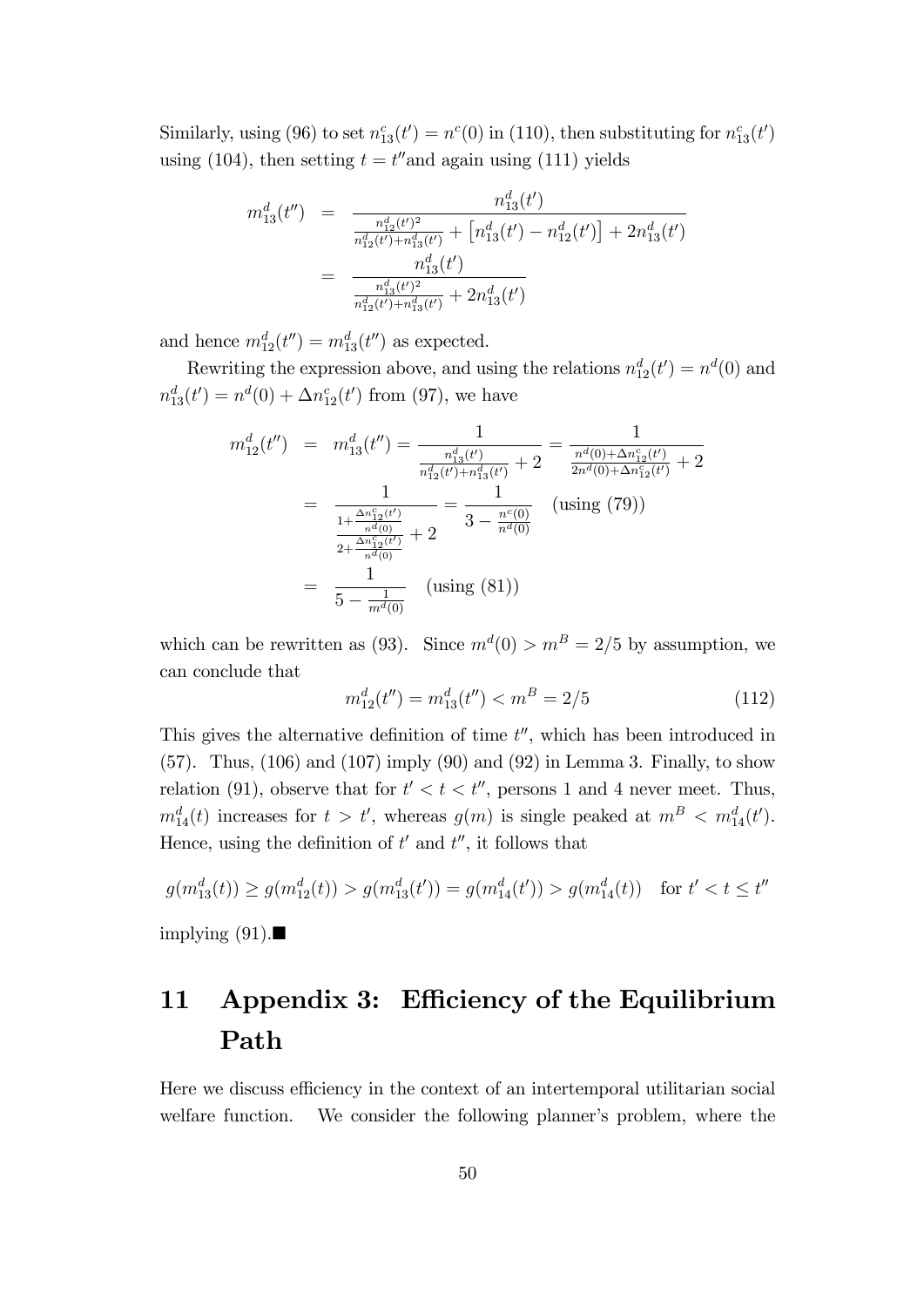planner chooses  $\{\delta_{ij}(\cdot)\}_{i,j=1}^N$  in order to:

$$
\max W = \sum_{i=1}^{N} U_i(0) = \sum_{i=1}^{N} \int_0^{\infty} e^{-\gamma t} \cdot y_i(t) dt = \sum_{i=1}^{N} \int_0^{\infty} e^{-\gamma t} \cdot n_i(t) dt
$$

subject to

$$
\dot{n}_i = \sum_{j=1}^N \delta_{ij} \cdot a_{ij} = n_i \left\{ \delta_{ii} \cdot \alpha + \sum_{j \neq i} \delta_{ij} \cdot G(m_{ij}^d, m_{ji}^d) \right\}
$$
 and

$$
\dot{m}_{ij}^{d} = \alpha \cdot (1 - m_{ij}^{d}) \cdot [\delta_{ii} \cdot (1 - m_{ji}^{d}) - \delta_{jj} \cdot m_{ij}^{d}] - \delta_{ij} \cdot m_{ij}^{d} \cdot (1 - m_{ji}^{d}) \cdot G(m_{ij}^{d}, m_{ji}^{d}) \n+ (1 - m_{ij}^{d}) \cdot (1 - m_{ji}^{d}) \cdot \sum_{k \neq i,j} \delta_{ik} \cdot G(m_{ik}^{d}, m_{ki}^{d}) \n- (1 - m_{ij}^{d}) \cdot m_{ij}^{d} \cdot \sum_{k \neq i,j} \delta_{jk} \cdot G(m_{jk}^{d}, m_{kj}^{d})
$$

given  $n_i(0) > 0$  and  $m_{ij}^d(0) > 0$ , for  $i, j = 1, ..., N$ . We must also account for the obvious constraints:

$$
\sum_{j=1}^{N} \delta_{ij} = 1 \text{ for each } i = 1, ..., N
$$

$$
\delta_{ij} = \delta_{ji} \text{ for each } i, j = 1, ..., N
$$

$$
\delta_{ij} \geq 0 \text{ for each } i, j = 1, ..., N
$$

We assume that the discount rate is sufficiently large,  $\gamma > g(m^B)$ , in order to ensure that the objective is finite. Optimality requires that at each moment of time, the following Hamiltonian is maximized by choosing  $\{\delta_{ij}\}_{i,j=1}^N$  and taking into account the obvious constraints:

$$
H = \sum_{i=1}^{N} e^{-\gamma t} \cdot n_i(t) + \sum_{i=1}^{N} \lambda_i \cdot \dot{n}_i + \sum_{i=1}^{N} \sum_{j \neq i} \chi_{ij} \cdot \dot{m}_{ij}^d
$$

where the multipliers follow the dynamics:

$$
\dot{\lambda}_i = -\frac{\partial H}{\partial n_i} \text{ for } i = 1, ..., N
$$

$$
\dot{\chi}_{ij} = -\frac{\partial H}{\partial m_{ij}^d} \text{ for } i, j = 1, ..., N, i \neq j
$$

and satisfy the following transversality condition:  $27\,$ 

$$
\lim_{t \to \infty} H(t) = 0
$$

 $\frac{27}{127}$ This transversality condition comes from Léonard and Van Long (1992), Theorem 9.6.1, p. 299.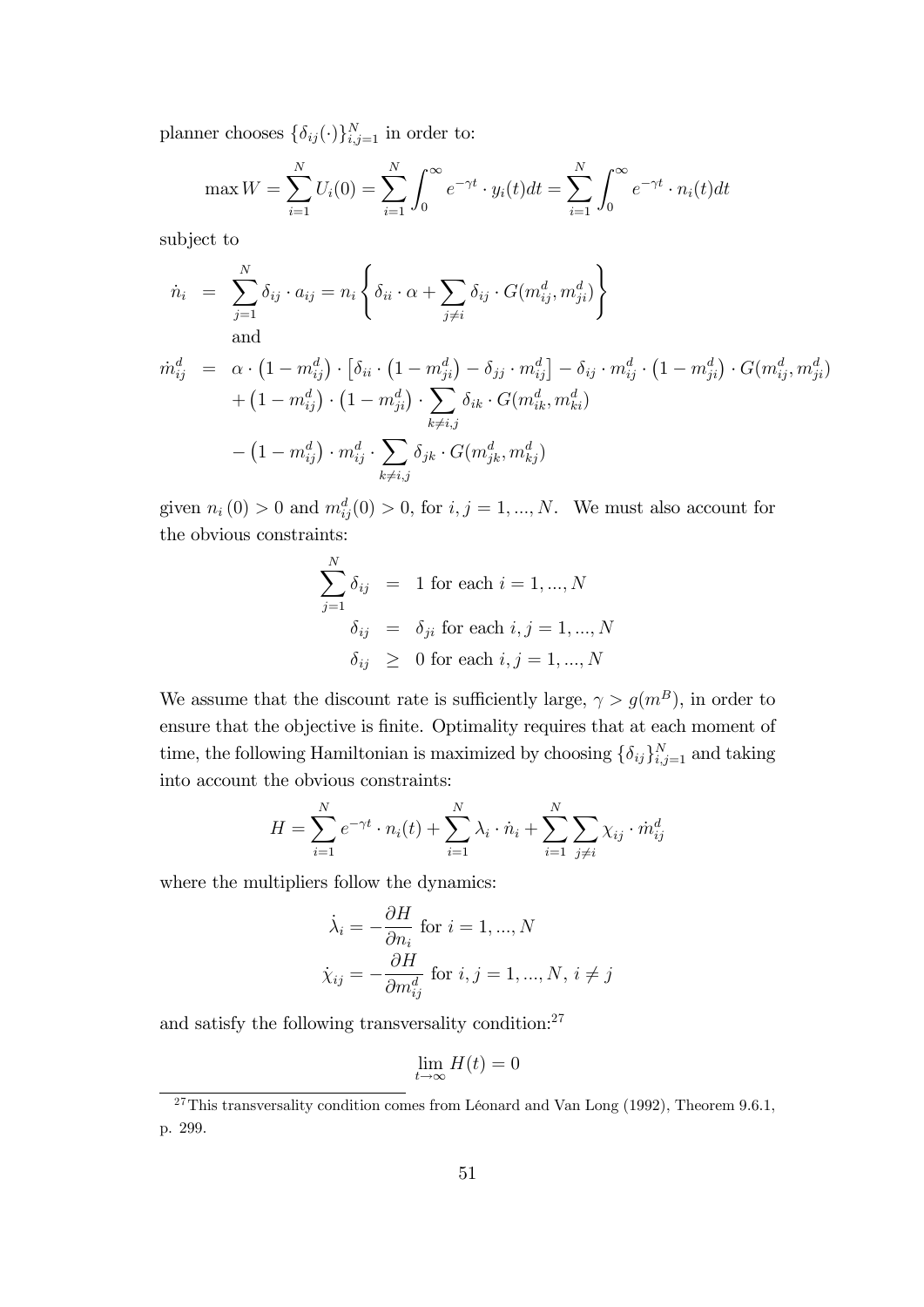Suppose that the following symmetric initial conditions for case (i) are satisfied:

$$
n_i(0) = n(0) > 0 \text{ for } i = 1, ..., N
$$
  

$$
mJ < m_{ij}^d(0) = md(0) < mB \text{ for } i, j = 1, ..., N, i \neq j
$$
  
and 
$$
g(mB) > \alpha
$$

Recall that the myopic equilibrium path for case (i) when  $m<sup>J</sup> < m_{ij}^d(0)$  is:

$$
\delta_{ij}(t) = \frac{1}{N-1} \text{ for } t < t^B \text{ for } i, j = 1, \dots, N, i \neq j \tag{113}
$$
\n
$$
\delta_{ij}(t) = \frac{1}{N^B - 1} \text{ for } t > t^B \text{ when } i \text{ and } j \text{ belong to the same group}
$$

where  $t^B$  is the first time t such that  $m(t) = m^d(t) = m^B$ , the bliss point  $m^B$ is given by (66) and the group size  $N^B$  is given by (69).

Under these initial conditions, it can be verified that if  $N$  is sufficiently large, then there exists a set of multipliers such that the myopic equilibrium path detailed in  $(113)$  for case  $(i)$  satisfies the necessary conditions for optimality.

When  $m^d(t) < m^B$  and therefore  $t < t^B$ , if each person works with every other person with equal intensity, then knowledge productivity is higher than working in isolation and  $m_{ij}^d$  moves almost as fast to the right as working in isolation. The intuition for this result follows from a combination of two reasons. Productivity is higher when working with others as opposed to working alone on this part of the path. When  $N$  is sufficiently large, working with others is very close to working in isolation when the accumulation of differential knowledge is considered, so cooperation with others will be better on net. Once the bliss point is attained, the system reaches the highest productivity possible, and remains there.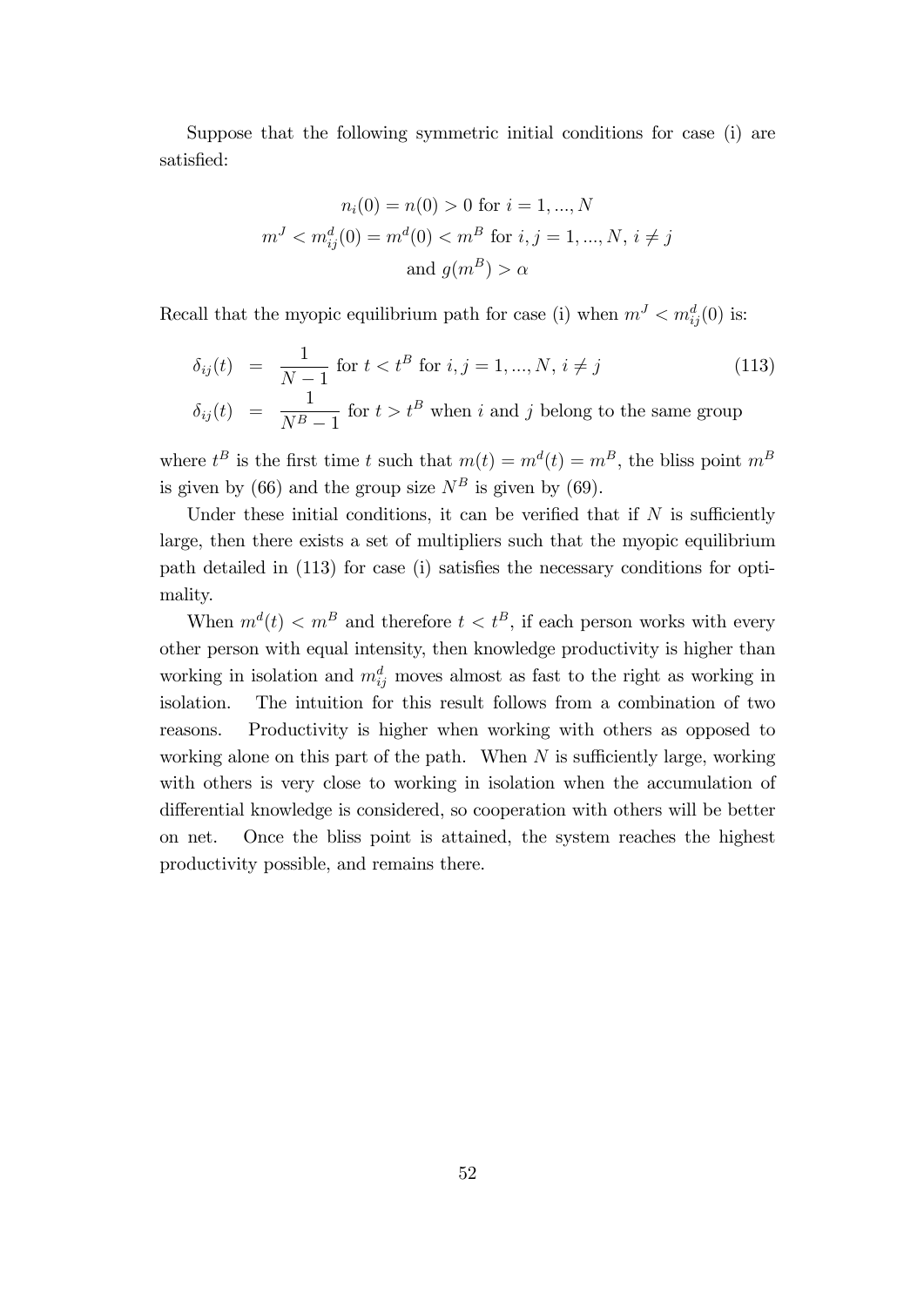# 12 Technical Appendix

# 12.1 Appendix a

**Theorem A1:** The following identity holds for  $i \neq j$ :

$$
\frac{a_{ij}}{n_i} = G(m_{ij}^d, m_{ji}^d)
$$

where the function  $G$  is defined by  $(18)$ . **Proof:** From  $(4)$  and  $(5)$ ,

$$
n_{i} = n^{ij} - n_{ji}^{d} = n^{ij} \cdot \left(1 - \frac{n_{ji}^{d}}{n^{ij}}\right) = n^{ij} \cdot \left(1 - m_{ji}^{d}\right)
$$

thus

$$
\frac{n_i}{n^{ij}} = 1 - m_{ji}^d \tag{114}
$$

Now, from (7),

$$
\frac{a_{ij}}{n_i} = \frac{n^{ij}}{n_i} \cdot \frac{a_{ij}}{n^{ij}}
$$
  
= 
$$
\frac{1}{1 - m_{ji}^d} \cdot \beta \left[ m_{ij}^c \cdot m_{ij}^d \cdot m_{ji}^d \right]^{\frac{1}{3}}
$$
  
= 
$$
G(m_{ij}^d, m_{ji}^d)
$$

which leads to  $(17)$ .

Theorem A2: Knowledge dynamics evolve according to the system:

$$
\dot{m}_{ij}^{d} = \alpha \cdot (1 - m_{ij}^{d}) \cdot [\delta_{ii} (1 - m_{ji}^{d}) - \delta_{jj} m_{ij}^{d}] - \delta_{ij} \cdot m_{ij}^{d} \cdot (1 - m_{ji}^{d}) \cdot G(m_{ij}^{d}, m_{ji}^{d}) \n+ (1 - m_{ij}^{d}) \cdot (1 - m_{ji}^{d}) \cdot \sum_{k \neq i,j} \delta_{ik} \cdot G(m_{ik}^{d}, m_{ki}^{d}) \n- (1 - m_{ij}^{d}) \cdot m_{ij}^{d} \cdot \sum_{k \neq i,j} \delta_{jk} \cdot G(m_{jk}^{d}, m_{kj}^{d})
$$

for  $i, j = 1, 2, \cdots, N$ .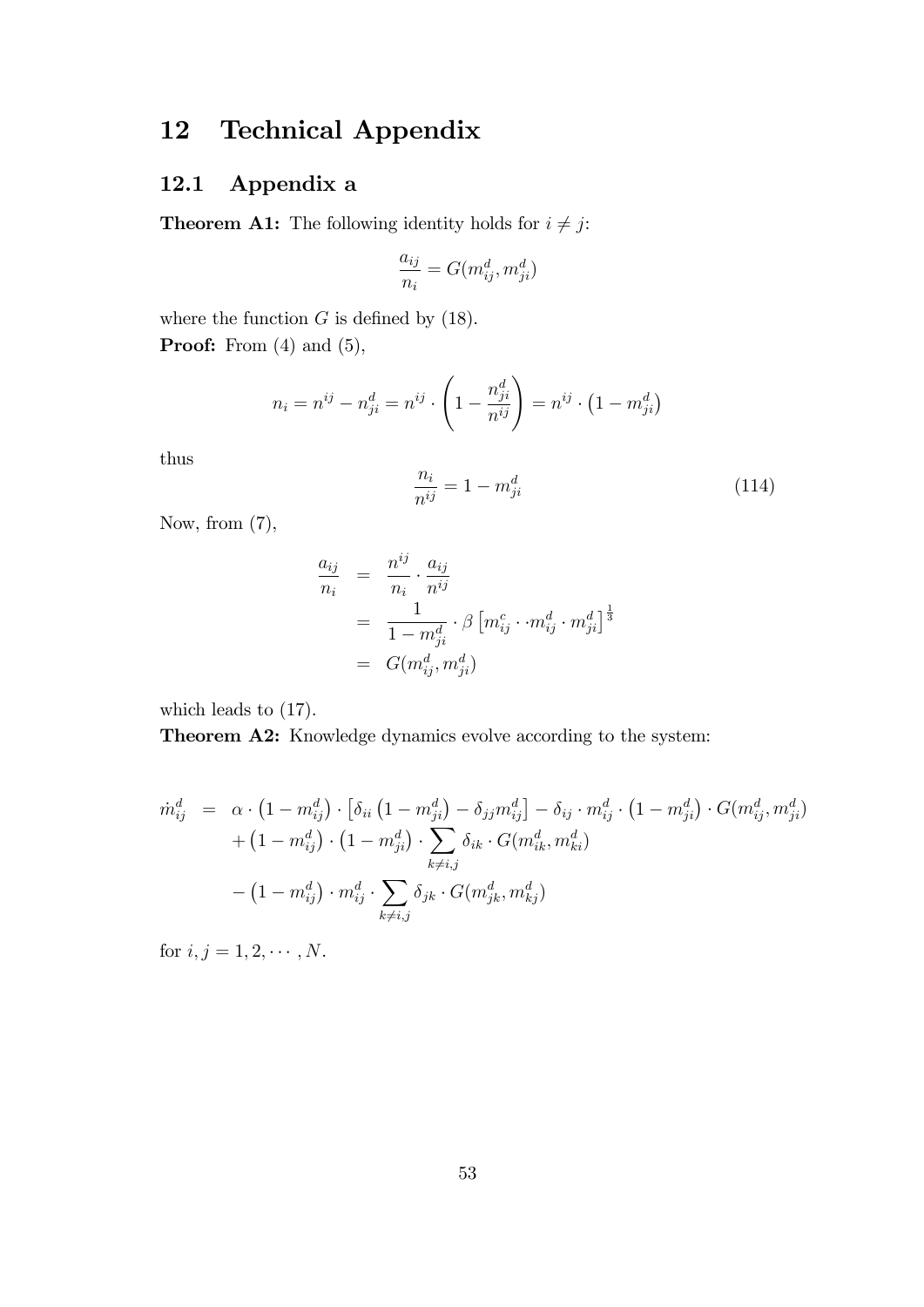Proof: By definition,

$$
\dot{m}_{ij}^d = \frac{d\left(n_{ij}^d/n^{ij}\right)}{dt} \n= \frac{\dot{n}_{ij}^d}{n^{ij}} - \frac{n_{ij}^d}{n^{ij}} \cdot \frac{\dot{n}^{ij}}{n^{ij}} \n= \frac{\dot{n}_{ij}^d}{n^{ij}} - m_{ij}^d \cdot \frac{\dot{n}^{ij}}{n^{ij}} \n= \frac{\dot{n}_{ij}^d}{n^{ij}} - m_{ij}^d \cdot \left(\frac{\dot{n}_{ij}^c}{n^{ij}} + \frac{\dot{n}_{ij}^d}{n^{ij}} + \frac{\dot{n}_{ji}^d}{n^{ij}}\right) \n= \left(1 - m_{ij}^d\right) \cdot \frac{\dot{n}_{ij}^d}{n^{ij}} - m_{ij}^d \cdot \left(\frac{\dot{n}_{ij}^c}{n^{ij}} + \frac{\dot{n}_{ji}^d}{n^{ij}}\right)
$$

where, using (13) and (114), we have

$$
\begin{split}\n\frac{\dot{n}_{ij}^d}{n^{ij}} &= \frac{\sum\limits_{k \neq j} \delta_{ik} \cdot a_{ik}}{n^{ij}} \\
&= \frac{\delta_{ii} \cdot \alpha \cdot n_i}{n^{ij}} + \sum_{k \neq i,j} \delta_{ik} \cdot \frac{a_{ik}}{n^{ij}} \\
&= \frac{\delta_{ii} \cdot \alpha \cdot n_i}{n^{ij}} + \sum_{k \neq i,j} \delta_{ik} \cdot \frac{n_i}{n^{ij}} \cdot \frac{n^{ik}}{n_i} \cdot \frac{a_{ik}}{n^{ik}} \\
&= \frac{n_i}{n^{ij}} \cdot \left\{ \delta_{ii} \cdot \alpha + \sum_{k \neq i,j} \delta_{ik} \cdot \frac{n^{ik}}{n_i} \cdot \frac{a_{ik}}{n^{ik}} \right\} \\
&= (1 - m_{ji}^d) \cdot \left\{ \delta_{ii} \cdot \alpha + \sum_{k \neq i,j} \delta_{ik} \cdot \frac{1}{1 - m_{ki}^d} \cdot \beta \left[ m_{ik}^c \cdot m_{ik}^d \cdot m_{ki}^d \right]^{\frac{1}{3}} \right\} \\
&= (1 - m_{ji}^d) \cdot \left\{ \delta_{ii} \cdot \alpha + \sum_{k \neq i,j} \delta_{ik} \cdot \frac{\beta \left[ \left( 1 - m_{ik}^d - m_{ki}^d \right) \cdot m_{ik}^d \cdot m_{ki}^d \right]^{\frac{1}{3}}}{1 - m_{ki}^d} \right\} \\
&= (1 - m_{ji}^d) \cdot \left\{ \delta_{ii} \cdot \alpha + \sum_{k \neq i,j} \delta_{ik} \cdot G(m_{ik}^d, m_{ki}^d) \right\}\n\end{split}
$$

Similarly,

$$
\frac{\dot{n}_{ji}^d}{n^{ij}} = \left(1 - m_{ij}^d\right) \cdot \left\{\delta_{jj} \cdot \alpha + \sum_{k \neq i,j} \delta_{jk} \cdot G(m_{jk}^d, m_{kj}^d)\right\}
$$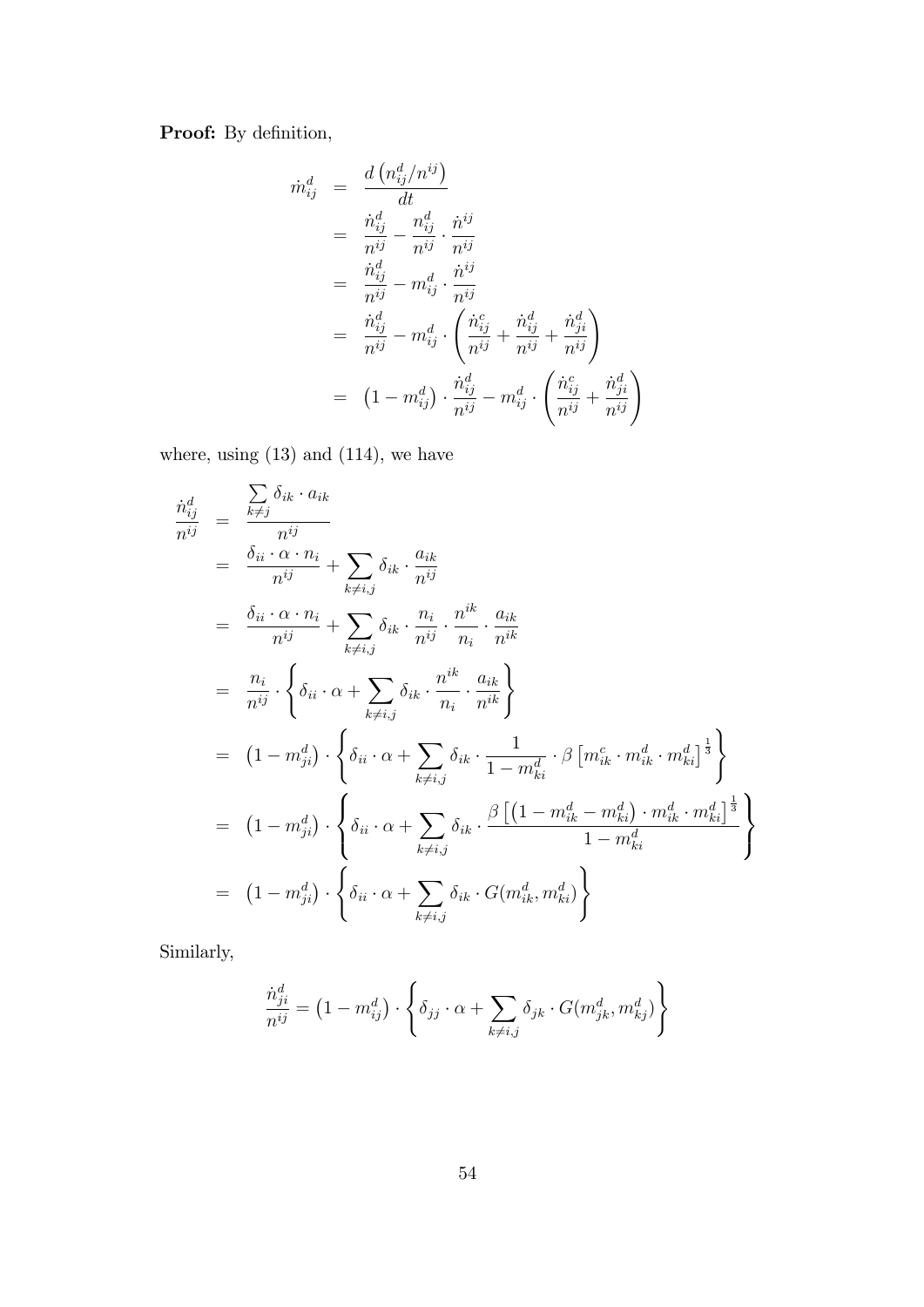while using (12) yields

$$
\dot{n}_{ij}^c = \delta_{ij} \cdot \frac{a_{ij}}{n^{ij}}
$$
\n
$$
= \delta_{ij} \cdot \beta \left[ m_{ij}^c \cdot m_{ij}^d \cdot m_{ji}^d \right]^{\frac{1}{3}}
$$
\n
$$
= \delta_{ij} \cdot \beta \left[ \left( 1 - m_{ij}^d - m_{ji}^d \right) \cdot m_{ij}^d \cdot m_{ji}^d \right]^{\frac{1}{3}}
$$
\n
$$
= \delta_{ij} \cdot \left( 1 - m_{ij}^d \right) \cdot G(m_{ij}^d, m_{ji}^d)
$$

Thus,

$$
\dot{m}_{ij}^{d} = (1 - m_{ij}^{d}) \cdot (1 - m_{ji}^{d}) \left\{ \delta_{ii} \cdot \alpha + \sum_{k \neq i,j} \delta_{ik} \cdot G(m_{ik}^{d}, m_{ki}^{d}) \right\} \n- \delta_{ij} \cdot m_{ij}^{d} \cdot (1 - m_{ij}^{d}) \cdot G(m_{ij}^{d}, m_{ji}^{d}) \n- m_{ij}^{d} \cdot (1 - m_{ij}^{d}) \cdot \left\{ \delta_{jj} \cdot \alpha + \sum_{k \neq i,j} \delta_{jk} \cdot G(m_{jk}^{d}, m_{kj}^{d}) \right\} \n= \alpha \cdot (1 - m_{ij}^{d}) \cdot [\delta_{ii} \cdot (1 - m_{ji}^{d}) - \delta_{jj} \cdot m_{ij}^{d}] - \delta_{ij} \cdot m_{ij}^{d} \cdot (1 - m_{ij}^{d}) \cdot G(m_{ij}^{d}, m_{ji}^{d}) \n+ (1 - m_{ij}^{d}) \cdot (1 - m_{ji}^{d}) \cdot \sum_{k \neq i,j} \delta_{ik} \cdot G(m_{ik}^{d}, m_{ki}^{d}) \n- (1 - m_{ij}^{d}) \cdot m_{ij}^{d} \cdot \sum_{k \neq i,j} \delta_{jk} \cdot G(m_{jk}^{d}, m_{kj}^{d})
$$

## 12.2 Appendix b

**Lemma A1:** When  $m_{ij}^d = m^d$  for all  $i \neq j$  and  $g(m^d) > \alpha$ , the time derivative of  $\dot{y}_i/y_i$  is given by

$$
\frac{d(\dot{y}_i/y_i)}{dt} = (1 - m^d) \cdot g(m^d) \cdot g'(m^d) \cdot \left[1 - 2m^d - (1 - m^d) \cdot \sum_{j \neq i} \delta_{ij}^2\right]
$$

Proof Lemma A1: From (19) we have

$$
\frac{\dot{y}_i}{y_i} = \delta_{ii} \cdot \alpha + \sum_{j \neq i} \delta_{ij} \cdot G\left(m_{ij}^d, m_{ji}^d\right)
$$

When  $m_{ij}^d = m^d$  for all  $i \neq j$  and  $g(m^d) > \alpha$ , person i never wishes to dance alone, and hence

$$
\delta_{ii} = 0 \text{ and } \sum_{j \neq i} \delta_{ij} = 1
$$

Thus, we can set

$$
\frac{\dot{y}_i}{y_i} = \sum_{j \neq i} \delta_{ij} \cdot G\left(m_{ij}^d, m_{ji}^d\right)
$$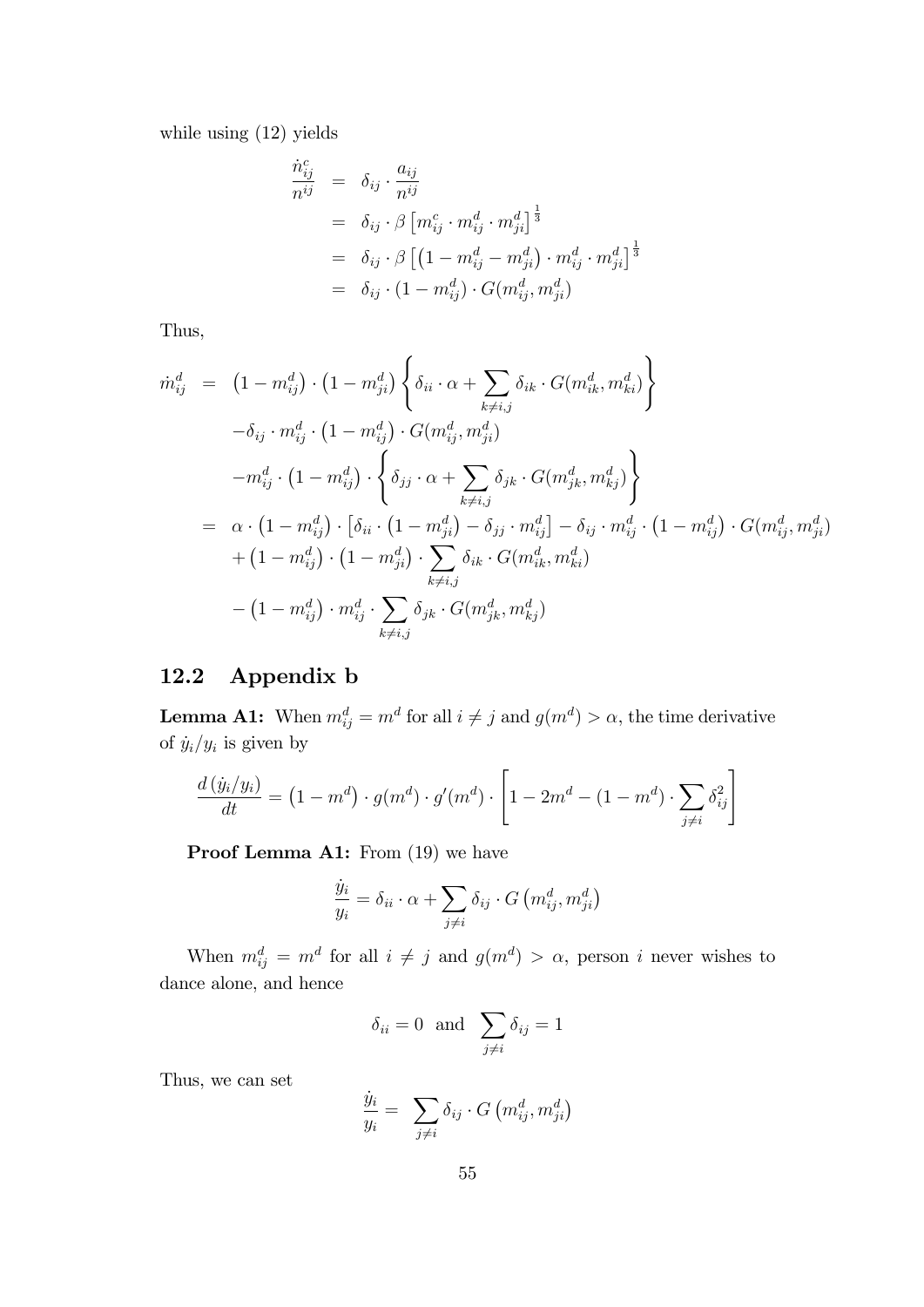Let

$$
\frac{\partial G\left(m_{ij}^d, m_{ji}^d\right)}{\partial m_{ij}^d} \equiv G_1\left(m_{ij}^d, m_{ji}^d\right)
$$

$$
\frac{\partial G\left(m_{ij}^d, m_{ji}^d\right)}{\partial m_{ji}^d} \equiv G_2\left(m_{ij}^d, m_{ji}^d\right)
$$

Then, taking the time derivative of  $(i_i/y_i)$  when  $m_{ij}^d = m^d$  for all  $i \neq j$ , we claim that

$$
\frac{d\left(\dot{y}_i/y_i\right)}{dt} = \sum_{j\neq i} \delta_{ij} \cdot \left[G_1\left(m^d, m^d\right) \cdot \dot{m}_{ij}^d + G_2\left(m^d, m^d\right) \cdot \dot{m}_{ji}^d\right] \tag{115}
$$

To see this, we use the definition of the derivative (an explanation follows immediately):

$$
\frac{d(\dot{y}_i/y_i)}{dt} = \lim_{t' \to t} \left[ \frac{\sum_{j \neq i} \delta_{ij}(t') \cdot G(m_{ij}^d(t'), m_{ji}^d(t')) - \sum_{j \neq i} \delta_{ij}(t) \cdot G(m_{ij}^d(t), m_{ji}^d(t))}{t' - t} \right]
$$
\n
$$
= \lim_{t' \to t} \left[ \frac{\sum_{j \neq i} \delta_{ij}(t) \cdot \{G(m_{ij}^d(t'), m_{ji}^d(t')) - G(m_{ij}^d(t), m_{ji}^d(t))\}}{t' - t} \right]
$$
\n
$$
+ \lim_{t' \to t} \left[ \frac{\sum_{j \neq i} \{ \delta_{ij}(t') - \delta_{ij}(t) \} \cdot G(m_{ij}^d(t), m_{ji}^d(t))}{t' - t} \right]
$$
\n
$$
+ \lim_{t' \to t} \left[ \frac{\sum_{j \neq i} \{ \delta_{ij}(t') - \delta_{ij}(t) \} \cdot \{G(m_{ij}^d(t'), m_{ji}^d(t')) - G(m_{ij}^d(t), m_{ji}^d(t)) \}}{t' - t} \right]
$$
\n
$$
= \sum_{j \neq i} \delta_{ij} \cdot \left[ G_1(m^d, m^d) \cdot \dot{m}_{ij}^d + G_2(m^d, m^d) \cdot \dot{m}_{ji}^d \right]
$$

The first term of the expression becomes the right hand side of equation (115). The second term is zero because  $m_{ij}^d = m^d$  for all  $i \neq j$ ,  $g(m^d) > \alpha$  and g is continuous so  $\sum_{j\neq i} \delta_{ij}(t') = \sum_{j\neq i} \delta_{ij}(t) = 1$  for  $t'$  close to  $t$ . Noting that  $G$ ,  $m_{ij}^d(t)$ , and  $m_{ji}^d(t)$  are all differentiable, the last term is  $\lim_{t'\to t} \sum_{j\neq i} {\delta_{ij}(t')}$  $\delta_{ij}(t) \} \cdot \{G_1(m_{ij}^d(t), m_{ji}^d(t)) \cdot m_{ij}^d(t) + G_2(m_{ij}^d(t), m_{ji}^d(t)) \cdot m_{ji}^d(t) \}.$  Again, symmetry and the fact that no agent is dancing alone imply that it is zero.

When  $m_{ij}^d = m^d$  for all  $i \neq j$ ,  $\dot{m}_{ij}^d$  is given by (37). Furthermore, on any feasible path,  $\delta_{ij} = \delta_{ji}$ . Thus, using (37),

$$
\dot{m}_{ij}^d = \dot{m}_{ji}^d = (1 - m^d) \cdot g(m^d) \left[ 1 - 2m^d - (1 - m^d) \cdot \delta_{ij} \right]
$$
(116)

Hence,

$$
\frac{d\left(\dot{y}_i/y_i\right)}{dt} = \sum_{j\neq i} \delta_{ij} \cdot \left[G_1\left(m^d, m^d\right) + G_2\left(m^d, m^d\right)\right] \cdot \dot{m}_{ij}^d
$$

Straightforward calculations yield that

$$
G_1\left(m^d, m^d\right) = \frac{\frac{1}{3} \cdot \beta \cdot \left[\left(1 - 2m^d\right) \cdot \left(m^d\right)^2\right]^{-\frac{2}{3}}}{1 - m^d} \cdot \left(1 - 3m^d\right) \cdot m^d
$$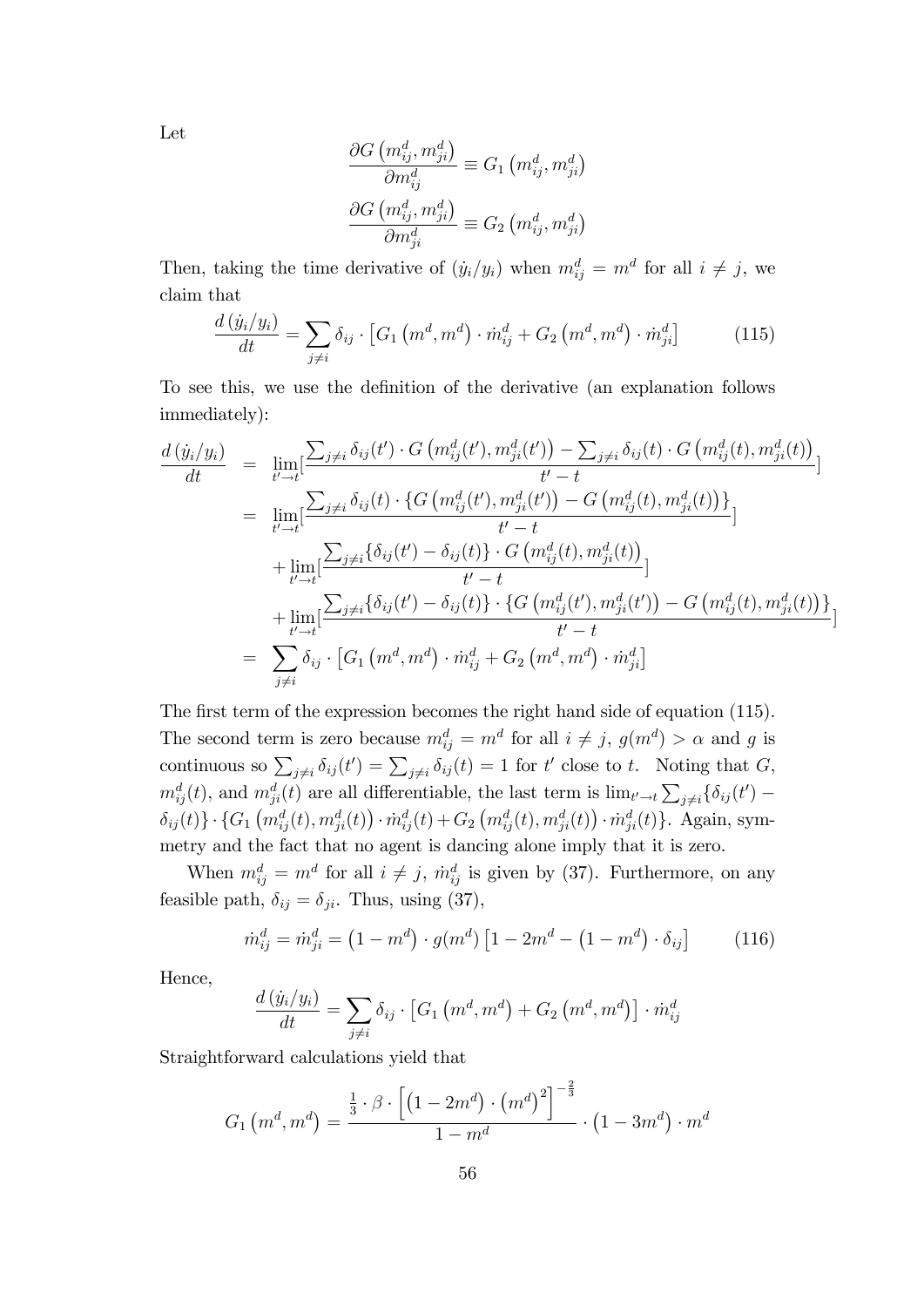$$
G_2(m^d, m^d) = \frac{\beta \cdot \left[ \left( 1 - 2m^d \right) \cdot \left( m^d \right)^2 \right]^{\frac{1}{3}}}{\left( 1 - m^d \right)^2} + \frac{\frac{1}{3} \cdot \beta \cdot \left[ \left( 1 - 2m^d \right) \cdot \left( m^d \right)^2 \right]^{-\frac{2}{3}}}{1 - m^d} \cdot \left( 1 - 3m^d \right) \cdot m^d
$$

Adding together and arranging terms give

$$
G_1(m^d, m^d) + G_2(m^d, m^d)
$$
  
=  $\frac{\beta}{3} \cdot \left[ \frac{(1 - 2m^d) \cdot (m^d)^2}{(1 - m^d)^3} \right]^{-\frac{2}{3}} \cdot \frac{m^d \cdot (2 - 5m^d)}{(1 - m^d)^4}$   
=  $g'(m^d)$ 

which follows from  $(25)$ . Thus,

$$
\frac{d(\dot{y}_i/y_i)}{dt} = g'(m^d) \cdot \sum_{j \neq i} \delta_{ij} \cdot \dot{m}_{ij}^d
$$
\n
$$
= g'(m^d) \cdot \sum_{j \neq i} \delta_{ij} \cdot (1 - m^d) \cdot g(m^d) \cdot [1 - 2m^d - (1 - m^d) \cdot \delta_{ij}]
$$
\n
$$
= (1 - m^d) \cdot g(m^d) \cdot g'(m^d) \cdot \left[ (1 - 2m^d) \cdot \sum_{j \neq i} \delta_{ij} - (1 - m^d) \cdot \sum_{j \neq i} \delta_{ij}^2 \right]
$$
\n
$$
= (1 - m^d) \cdot g(m^d) \cdot g'(m^d) \cdot \left[ 1 - 2m^d - (1 - m^d) \cdot \sum_{j \neq i} \delta_{ij}^2 \right]
$$

as was to be shown.

## 12.3 Appendix c

Lemma A2: In the context of Lemma 1, the time derivative of the percent income growth rate at time  $t'$  (divided by a positive constant  $g(\bar{m}_{12}^d)$ ) is given by

$$
\frac{d(\dot{y}_1/y_1)/dt}{g(\bar{m}_{12}^d)} = (1 - \bar{m}_{12}^d) \cdot g'(\bar{m}_{12}^d) \cdot \delta_{12} \cdot \{1 - 2\bar{m}_{12}^d - (1 - \bar{m}_{12}^d) \cdot \delta_{12}\} \qquad (117)
$$

$$
+ (1 - \bar{m}_{13}^d) \cdot g'(\bar{m}_{13}^d) \cdot \left\{ (1 - 2\bar{m}_{13}^d) \cdot (1 - \delta_{12}) - (1 - \bar{m}_{13}^d) \sum_{j \ge 3} \delta_{1j}^2 \right\}
$$

which achieves its maximum value when  $\delta_{1k} = 1$  for any single  $k \neq 2$  whereas  $\delta_{1j} = 0$  for all  $j \neq k.$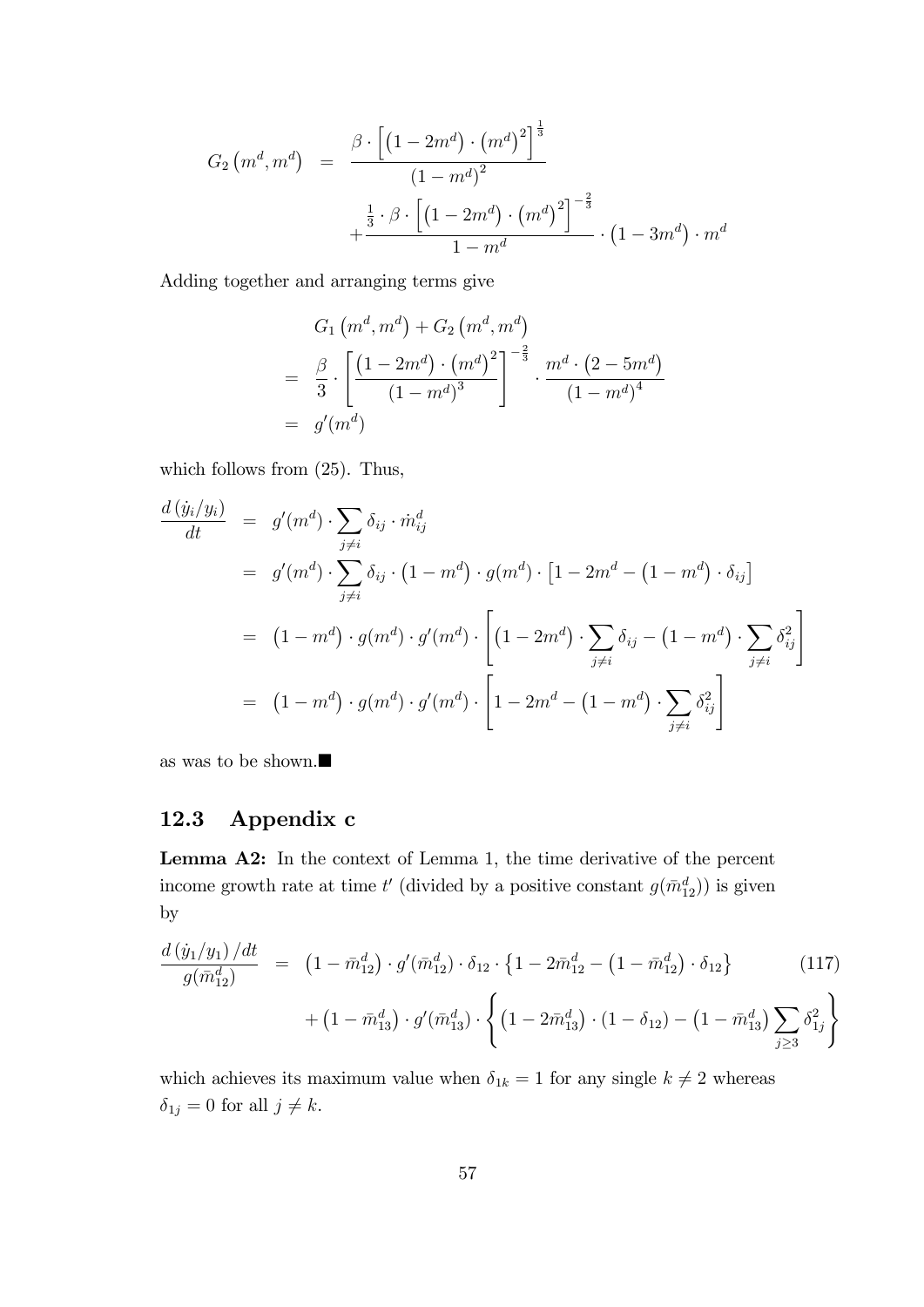**Proof of Lemma A2:** Using (82) to (86) and since  $\delta_{ij} = \delta_{ji}$  for any feasible path, from  $(32)$  we have at time  $t'$ 

$$
\dot{m}_{ij}^d = \dot{m}_{ji}^d = (1 - \bar{m}_{12}^d) \cdot g(\bar{m}_{12}^d) \cdot \{1 - 2\bar{m}_{12}^d - (1 - \bar{m}_{12}^d) \cdot \delta_{ij}\} \text{ for } \{i, j\} \in P_1
$$
\n
$$
\dot{m}_{ij}^d = \dot{m}_{ji}^d = (1 - \bar{m}_{13}^d) \cdot g(\bar{m}_{13}^d) \cdot \{1 - 2\bar{m}_{13}^d - (1 - \bar{m}_{13}^d) \cdot \delta_{ij}\} \text{ for } \{i, j\} \notin P_1
$$
\n(118)

Next, focusing on person  $i = 1$ , similar to the derivation of (115) in the proof of Lemma A1 in Technical Appendix b, at time  $t'$  we can obtain that

$$
\frac{d(y_1/y_1)}{dt} = \sum_{j\neq 1} \delta_{1j} \cdot \left[ G_1(m_{1j}^d, m_{1j}^d) \cdot \dot{m}_{1j}^d + G_2(m_{1j}^d, m_{1j}^d) \cdot \dot{m}_{j1}^d \right]
$$

where the functions  $G_1$  and  $G_2$  have been defined in Technical Appendix b. Again, in the same manner as in Technical Appendix b, we can show that

$$
G_1(m_{12}^d, m_{12}^d) + G_2(m_{12}^d, m_{12}^d) = g'(\bar{m}_{12}^d)
$$
  

$$
G_1(m_{1j}^d, m_{1j}^d) + G_2(m_{1j}^d, m_{1j}^d) = g'(\bar{m}_{13}^d) \text{ for } j \ge 3
$$

Thus, since  $\dot{m}_{1j}^d = \dot{m}_{j1}^d$ , it follows that

$$
\frac{d\left(\dot{y}_1/y_1\right)}{dt}=g'(m_{12}^d)\cdot\delta_{12}\cdot\dot{m}_{12}^d+g'(m_{13}^d)\cdot\sum_{j\ge3}\delta_{1j}\cdot\dot{m}_{1j}^d
$$

Substituting (118) into the right hand side above, and using the relation that  $\sum$  $j \geq 3$  $\delta_{1j} = 1 - \delta_{12}$ , we have equation (117) or (87) in the text. As explained in the text, since condition (88) must hold at the equilibrium selection, we can rewrite equation (87) as equation (89).

Next, dividing both sides of equation (89) by a positive constant,

$$
(1 - \bar{m}_{12}^d) \cdot g'(\bar{m}_{12}^d) \cdot (1 - 2\bar{m}_{12}^d)
$$

we have that

$$
V(\delta_{12}) \equiv \frac{d(\dot{y}_1/y_1)/dt}{g(\bar{m}_{12}^d) \cdot (1 - \bar{m}_{12}^d) \cdot g'(\bar{m}_{12}^d) \cdot (1 - 2\bar{m}_{12}^d)}
$$
  

$$
= \delta_{12} \cdot \left\{ 1 - \frac{1 - \bar{m}_{12}^d}{1 - 2\bar{m}_{12}^d} \cdot \delta_{12} \right\}
$$
  

$$
+ C \cdot (1 - \delta_{12}) \cdot \left\{ 1 - \frac{1 - \bar{m}_{13}^d}{1 - 2\bar{m}_{13}^d} \cdot (1 - \delta_{12}) \right\}
$$

where

$$
C = \frac{\left(1 - \bar{m}_{13}^d\right) \cdot g'(\bar{m}_{13}^d) \cdot \left(1 - 2\bar{m}_{13}^d\right)}{\left(1 - \bar{m}_{12}^d\right) \cdot g'(\bar{m}_{12}^d) \cdot \left(1 - 2\bar{m}_{12}^d\right)}
$$
  
= 
$$
\frac{\left(1 - \bar{m}_{13}^d\right) \cdot g'(\bar{m}_{13}^d) \cdot \left(1 - 2\bar{m}_{13}^d\right)}{\left(1 - \bar{m}_{12}^d\right) \cdot g'(\bar{m}_{12}^d) \cdot \left(1 - 2\bar{m}_{12}^d\right)} \cdot \frac{g(\bar{m}_{12}^d)}{g(\bar{m}_{13}^d)}
$$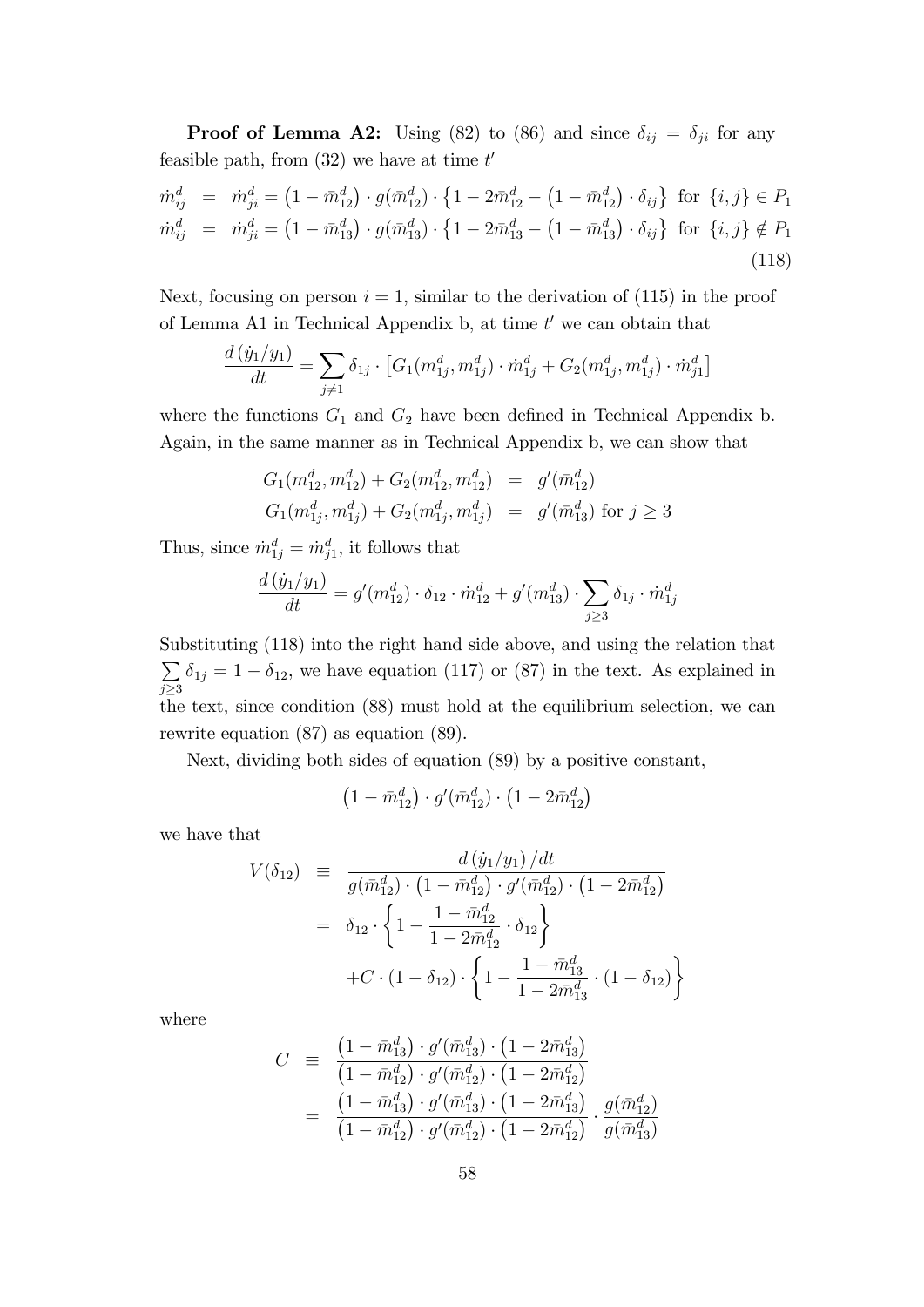since  $g(\bar{m}_{12}^d) = g(\bar{m}_{13}^d)$ . Using (23) and (25) yields

$$
C = -\frac{\bar{m}_{13}^d - \frac{2}{5}}{\frac{2}{5} - \bar{m}_{12}^d} \cdot \frac{\bar{m}_{12}^d}{\bar{m}_{13}^d}
$$

Thus,

$$
V(\delta_{12}) = \delta_{12} \cdot \left\{ 1 - \frac{1 - \bar{m}_{12}^d}{1 - 2\bar{m}_{12}^d} \cdot \delta_{12} \right\}
$$

$$
- \frac{\bar{m}_{13}^d - \frac{2}{5}}{\frac{2}{5} - \bar{m}_{12}^d} \cdot \frac{\bar{m}_{12}^d}{\bar{m}_{13}^d} \cdot (1 - \delta_{12}) \cdot \left\{ 1 - \frac{1 - \bar{m}_{13}^d}{1 - 2\bar{m}_{13}^d} \cdot (1 - \delta_{12}) \right\} (119)
$$

Since we have

$$
0<\bar{m}_{12}^d<\frac{2}{5}<\bar{m}_{13}^d<\frac{1}{2}
$$

it follows that

$$
V(0) = \frac{\bar{m}_{13}^d - \frac{2}{5}}{\frac{2}{5} - \bar{m}_{12}^d} \cdot \frac{\bar{m}_{12}^d}{\bar{m}_{13}^d} \cdot \frac{\bar{m}_{13}^d}{1 - 2\bar{m}_{13}^d} > 0
$$
 (120)

$$
V(1) = \frac{-\bar{m}_{12}^d}{1 - 2\bar{m}_{12}^d} < 0 \tag{121}
$$

Next, taking the derivative of V at  $\delta_{12} = 0$  yields

$$
V'(0) = 1 - D
$$

where

$$
D \equiv \frac{\bar{m}_{13}^d - \frac{2}{5}}{\frac{2}{5} - \bar{m}_{12}^d} \cdot \frac{\bar{m}_{12}^d}{\bar{m}_{13}^d} \cdot \frac{1}{1 - 2\bar{m}_{13}^d}
$$
(122)

To investigate whether D exceeds 1 or not, denoting  $m^d(0) \equiv m_0^d$ , we have from (33) that

$$
\bar{m}_{13}^d = \frac{2}{5} + y(m_0^d) \tag{123}
$$

where

$$
y(m_0^d) \equiv \frac{\left(m_0^d - \frac{2}{5}\right) \cdot \left(1 - m_0^d\right)}{2(m_0^d)^2 - \left(1 - 2m_0^d\right) \cdot \left(4m_0^d - 1\right)} = \frac{\left(m_0^d - \frac{2}{5}\right) \cdot \left(1 - m_0^d\right)}{10(m_0^d)^2 - 6m_0^d + 1}
$$

We can readily see that

$$
0 < y(m_0^d) < \frac{1}{10} \text{ for } \frac{2}{5} < m_0^d < \frac{1}{2}
$$

On the other hand, using the equality  $g(\bar{m}_{12}^d) = g(\bar{m}_{13}^d)$  and following the steps in the proof of Lemma A1 (with  $m_{12}^d(t') = \frac{n^d(0)}{n^c(0) + \Delta n_{12}^c(t')}$  $\frac{n^2(0)}{n^c(0)+\Delta n_{12}^c(t')+2n^d(0)}$ , we can obtain that

$$
\bar{m}_{12}^d = \frac{2}{5} - x(m_0^d) \tag{124}
$$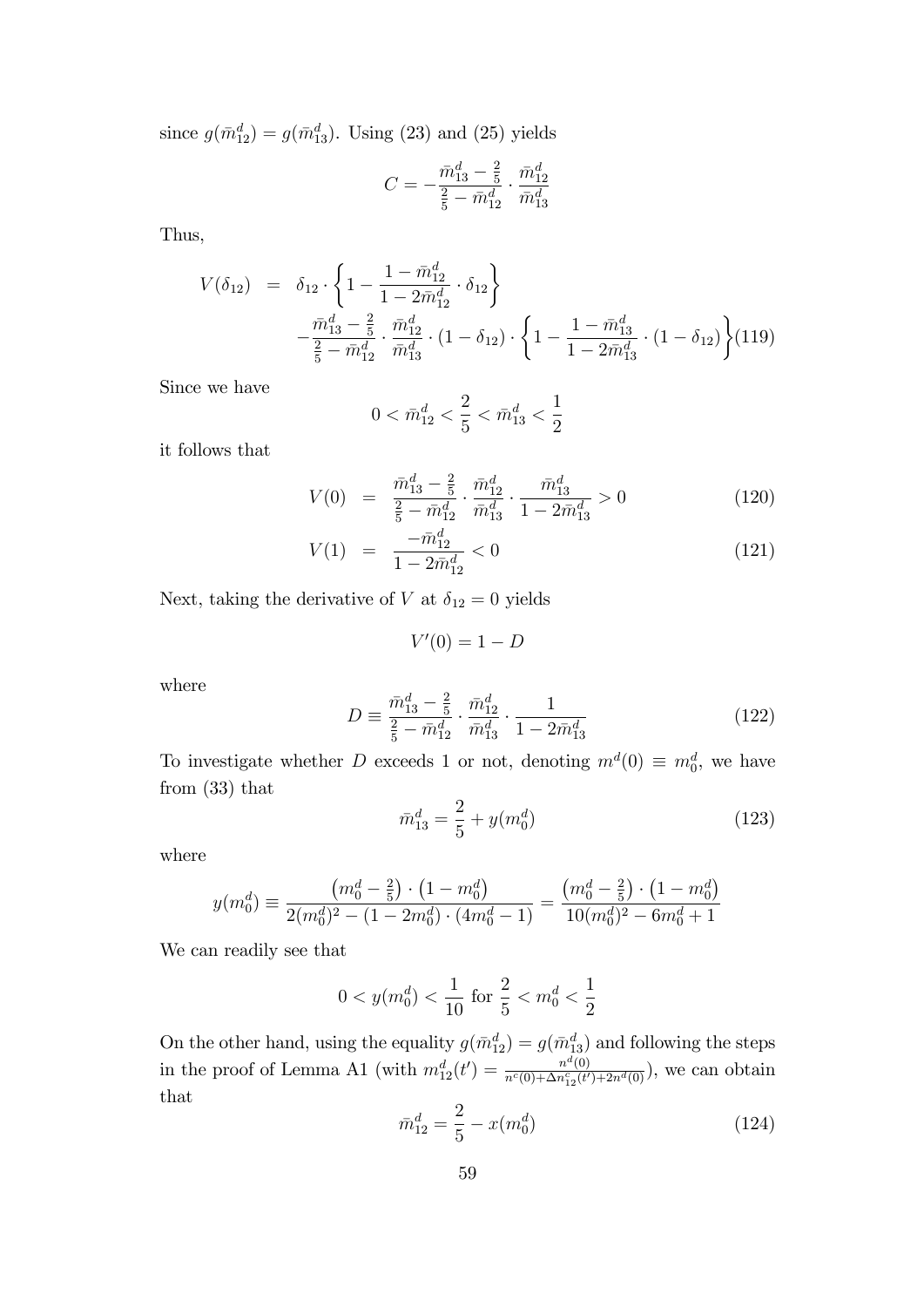where

$$
x(m_0^d)\equiv \frac{\left(m_0^d-\frac{2}{5}\right)\cdot \left(4m_0^d-1\right)}{5(m_0^d)^2-4m_0^d+1}
$$

We can also show that

$$
0 < x(m_0^d) < \frac{2}{5} \text{ for } \frac{2}{5} < m_0^d < \frac{1}{2}
$$

Substituting (123) and (124) into (122) gives

$$
D = \frac{y(m_0^d)}{x(m_0^d)} \cdot \frac{\frac{2}{5} - x(m_0^d)}{\frac{2}{5} + y(m_0^d)} \cdot \frac{1}{\frac{1}{5} - 2y(m_0^d)}
$$
  
= 
$$
\frac{y(m_0^d)}{x(m_0^d)} \cdot \frac{\frac{2}{5} - x(m_0^d)}{1 - 10y(m_0^d)} \cdot \frac{5}{\frac{2}{5} + y(m_0^d)}
$$

Recalling that  $\frac{2}{5} < m_0^d < \frac{1}{2}$  $\frac{1}{2}$ , let us evaluate each component above. First, since  $10(m_0^d)^2 - 6m_0^d + 1 > 0$  for  $\frac{2}{5} < m_0^d < \frac{1}{2}$  $\frac{1}{2}$ ,

$$
\frac{y(m_0^d)}{x(m_0^d)} = \frac{5(m_0^d)^2 - 4m_0^d + 1}{10(m_0^d)^2 - 6m_0^d + 1} \cdot \frac{1 - m_0^d}{4m_0^d - 1}
$$
\n
$$
= \frac{1}{2} \cdot \frac{5(m_0^d)^2 - 4m_0^d + 1}{[5(m_0^d)^2 - 4m_0^d + 1] + m_0^d - \frac{1}{2}} \cdot \frac{1 - m_0^d}{4m_0^d - 1}
$$
\n
$$
> \frac{1}{2} \cdot \frac{1 - m_0^d}{4m_0^d - 1} > \frac{1}{2} \cdot \frac{1 - \frac{1}{2}}{4 \cdot \frac{1}{2} - 1} = \frac{1}{4}
$$

thus

$$
\frac{y(m_0^d)}{x(m_0^d)} > \frac{1}{4}
$$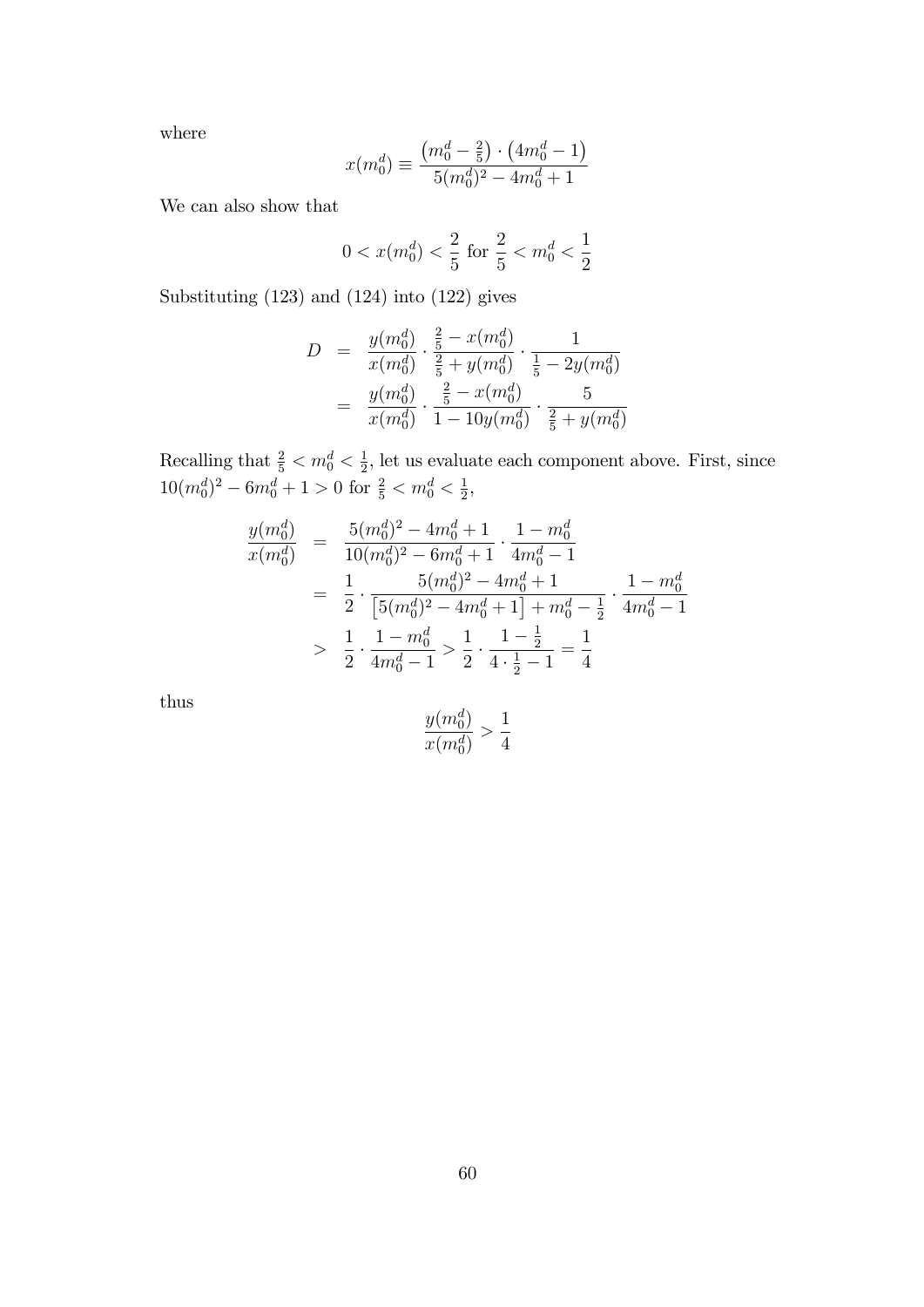Next,

$$
\begin{array}{rcl} \frac{2}{5}-x(m_0^d) & = & \frac{2}{5}-\frac{(m_0^d-\frac{2}{5})\cdot(4m_0^d-1)}{5(m_0^d)^2-4m_0^d+1} \\ \hline 1-10y(m_0^d) & = & \frac{2}{1-\frac{10\left(m_0^d-\frac{2}{5}\right)\cdot(1-m_0^d}{10(m_0^d)^2-6m_0^d+1}} \\ & = & \frac{2}{5}\cdot\frac{1-\frac{5\left(m_0^d-\frac{2}{5}\right)\cdot(4m_0^d-1)}{10(m_0^d)^2-8m_0^d+2}}{1-\frac{10\left(m_0^d-\frac{2}{5}\right)\cdot(1-m_0^d)}{10(m_0^d)^2-6m_0^d+1}} \\ & = & \frac{2}{5}\cdot\left\{1-1+\frac{1-\frac{5\left(m_0^d-\frac{2}{5}\right)\cdot(4m_0^d-1)}{10(m_0^d)^2-8m_0^d+2}}{1-\frac{10\left(m_0^d-\frac{2}{5}\right)\cdot(1-m_0^d\right)}} \\ & = & \frac{2}{5}\cdot\left\{1+\frac{\frac{10\left(m_0^d-\frac{2}{5}\right)\cdot(1-m_0^d)}{10(m_0^d)^2-6m_0^d+1}}{1-\frac{10\left(m_0^d-\frac{2}{5}\right)\cdot(1-m_0^d\right)}} \\ & = & \frac{2}{5}\cdot\left\{1+\frac{\frac{10\left(m_0^d-\frac{2}{5}\right)\cdot(1-m_0^d)}{10(m_0^d)^2-6m_0^d+1} - \frac{5\left(m_0^d-\frac{2}{5}\right)\cdot(4m_0^d-1)}{10(m_0^d)^2-8m_0^d+2}}\right\} \\ & = & \frac{2}{5}\cdot\left\{1+\frac{\frac{5\left(m_0^d-\frac{2}{5}\right)\cdot\frac{1-m_0^d}{10(m_0^d)^2-6m_0^d+1}}{10(m_0^d)^2-6m_0^d+1} - \frac{10\left(m_0^d\right)^2-6m_0^d+1}{10(m_0^d)^2-6m_0^d+1}\right]+(1-2m_0^d)}{10(m_0
$$

Since  $\frac{2}{5} < m_0^d < \frac{1}{2}$  $\frac{1}{2}$  and  $10(m_0^d)^2 - 6m_0^d + 1 > 0$  for  $\frac{2}{5} < m_0^d < \frac{1}{2}$  $\frac{1}{2}$ ,

$$
\frac{2(1-m_0^d)}{4m_0^d-1} > 1
$$

$$
\frac{10(m_0^d)^2-6m_0^d+1}{\left[10(m_0^d)^2-6m_0^d+1\right]+(1-2m_0^d)}<1
$$

and

$$
1-\frac{10\left(m_0^d-\frac{2}{5}\right)\cdot\left(1-m_0^d\right)}{10(m_0^d)^2-6m_0^d+1}=\frac{5(2m_0^d-1)^2}{10(m_0^d)^2-6m_0^d+1}>0
$$

Thus,

$$
\frac{\frac{2}{5} - x(m_0^d)}{1 - 10y(m_0^d)} > \frac{2}{5}
$$

Finally, since  $y(m_0^d) < \frac{1}{10}$  for  $\frac{2}{5} < m_0^d < \frac{1}{2}$  $\frac{1}{2}$ ,

$$
\frac{5}{\frac{2}{5} + y(m_0^d)} > \frac{5}{\frac{2}{5} + \frac{1}{10}} = 10
$$

so

$$
\frac{5}{\frac{2}{5} + y(m_0^d)} > 10
$$

Therefore

$$
D > \frac{1}{4} \cdot \frac{2}{5} \cdot 10 = 1
$$